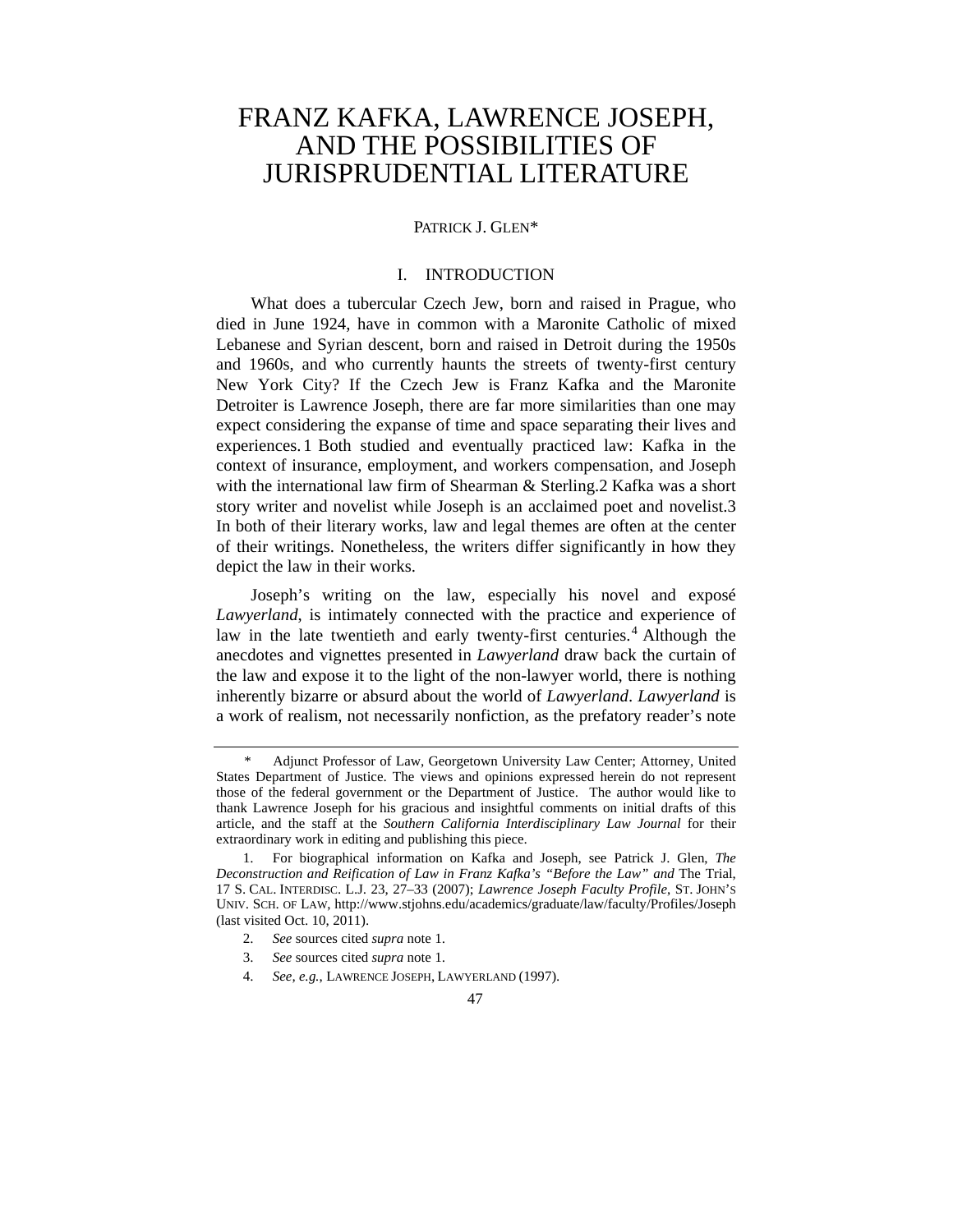makes clear: it is a truthful work, even if not a factual work.<sup>5</sup> Clothed in this guise, this work has been pivotal—as no review has failed to note—in fully understanding the operation, shortcomings, inconsistencies, and contradictions of law and its practice in contemporary America. In short, *Lawyerland* is a book that clearly and emphatically takes aim at the law and lawyers, even as it disavows any intent to explicate or rationalize what it finds. Thus, the law of *Lawyerland* is a recognizable law, even if this law leaves a great deal to be desired.

The law of Kafka, on the other hand, bears little resemblance to the regimented system and practice depicted in *Lawyerland*. As Judge Richard Posner stated, "'Law' in Kafka's fiction is, for the most part, not law as we think of it, a system of rules; it is malevolent whimsy."6 Based on this view and interpretation of Kafka's law, Judge Posner has consistently argued that whatever Kafka's writings might be about, they do not, in any meaningful way, engage in questions pertaining to the law or legal themes.<sup>7</sup> Regarding Kafka's unfinished novel, *The Trial*, Judge Posner argues that the use of law acts only as a frame of reference or symbolic lens through which other, more personal, themes may be explored and refracted.<sup>8</sup> *The Trial* is not about a trial, nor is it about due process, criminal procedure, or

 <sup>5.</sup> *Id.* at *A Note To The Reader*.

 <sup>6.</sup> Richard A. Posner, *The Ethical Significance of Free Choice: A Reply to Professor West*, 99 HARV. L. REV. 1431, 1432 n.8 (1986) [hereinafter Posner, *A Reply to Professor West*].

 <sup>7.</sup> *See, e.g.*, RICHARD A. POSNER, LAW & LITERATURE (rev. & enlarged ed., 1998) [hereinafter POSNER, LAW & LITERATURE]; Posner, *A Reply to Professor West*, *supra* note 6; Richard A. Posner, *Law and Literature: A Relation Reargued*, 72 VA. L. REV. 1351 (1986) [hereinafter Posner, *A Relation Reargued*].

 <sup>8.</sup> *See, e.g.*, POSNER, LAW & LITERATURE, *supra* note 7, at 134 ("People often think that the point of *The Trial* is how awful it is to be arrested, charged with an unspecified offense by a secret court whose inscrutable proceedings tend to drag on interminably, and then clandestinely and summarily executed; that in short it is a book about the perversion of legal justice. I don't read it so."); Posner, *A Reply to Professor West*, *supra* note 6, at 1447 n.42 ("Reading *The Trial* . . . you cannot believe that the 'court'—with its rickety tenements, erotic overtones, and functionaries with funny clothes—has much to do with government, notwithstanding Kafka's borrowings of many details of Austro-Hungarian criminal procedure . . . . [The court] seems nothing so worldly as an organ of state power."); Posner, *A Relation Reargued*, *supra* note 7, at 1358 ("Most scholars . . . do not think that the novel's legal aspects have more than a symbolic significance . . . . The literary significance of *The Trial* is unlikely to derive from its descriptions of Austro-Hungarian criminal procedure. Very few of Kafka's readers have any interest in Austro-Hungarian criminal procedure or, for that matter, in due process of law (the failure to notify the protagonist of the charge against him and to accord him a proper hearing before his execution are, of course, flagrant violations of due process . . . .").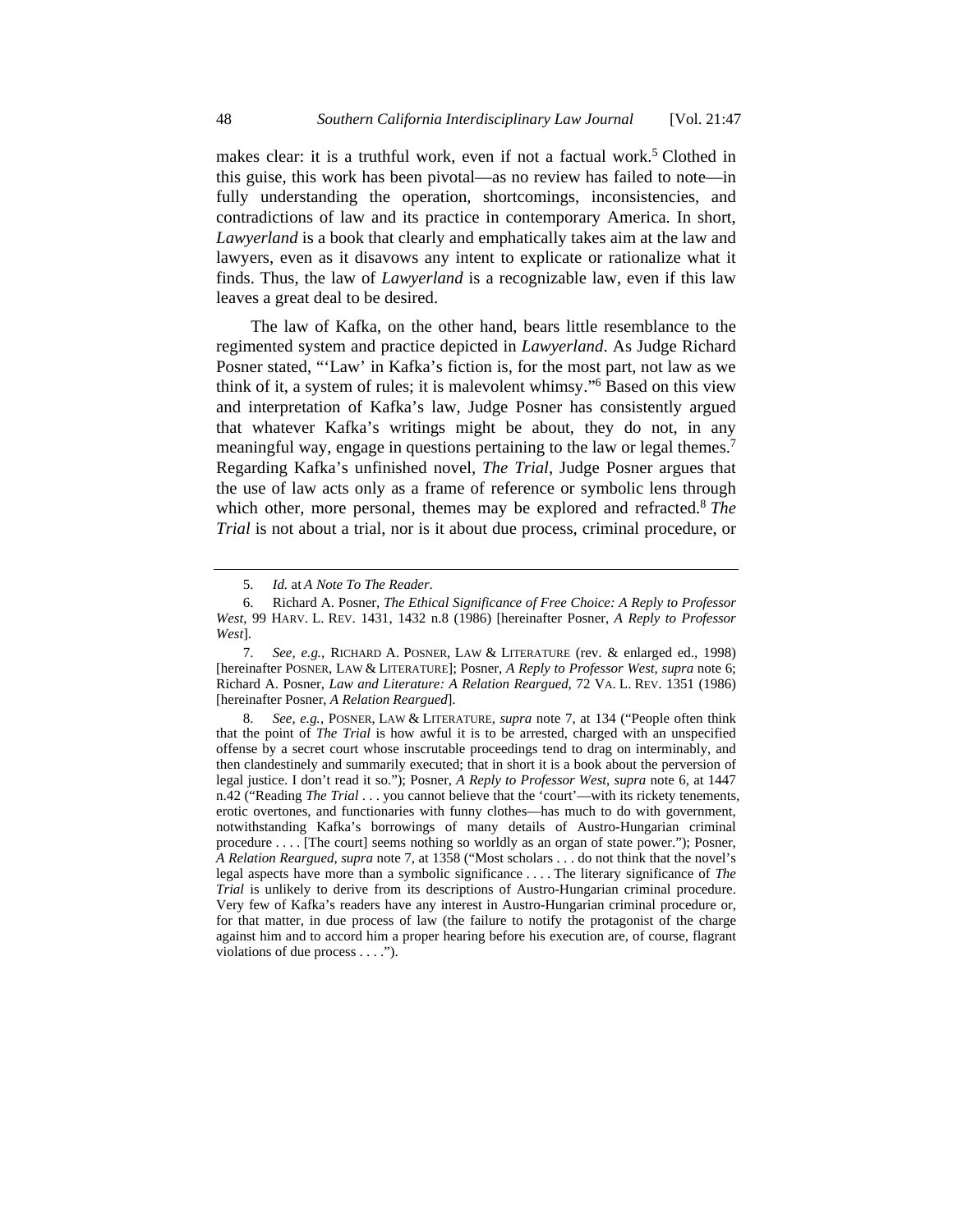law at all; for Judge Posner, "[t]he heart of *The Trial* lies elsewhere . . . in K.'s futile efforts to find a human meaning in a universe, symbolized by the court, that has not been created to be accommodating or intelligible to man but is arbitrary, impersonal, cruel, deceiving, and elusive."<sup>9</sup> Likewise, Kafka's famous parable *Before the Law* is not simply about a man coming to find the Law, but about "a universe in which all is unintelligibility, dislocatedness, alienation, [and] human isolation."10 Similarly, *In the Penal Colony* is only ostensibly concerned with the lack of due process and execution. <sup>11</sup> The story is not a jurisprudential allegory, but rather is concerned with the isolation of the officer in his attempts to bring others into line with his view regarding an elaborate mechanized killing machine and its benefits.12 Judge Posner's reading of Kafka's writings on the law is neatly summed up by Robin West, professor of law and philosophy at Georgetown Law: "These stories just *can't* be telling us something about *law*, because law is a 'system of rules,' and what Kafka describes is more like 'malevolent whimsy.'"<sup>13</sup>

Judge Posner, of course, is not alone in critiquing the readings of Kafka's work that have focused on the legal themes in those writings to the exclusion of other possible interpretations. But his limiting interpretation is not the dominant one in academia. Professor West, for instance, has used Kafka's writings to critique Posner's own economic accounts of law and legal institutions.14 Regarding *The Trial*, Justice Anthony Kennedy of the United States Supreme Court stated that it "is actually closer to reality than fantasy as far as the client's perception of the system," and that "[i]t's supposed to be fantastic allegory, but it's reality. It's very important that lawyers read it and understand this."<sup>15</sup>

 <sup>9.</sup> POSNER, LAW & LITERATURE, *supra* note 7, at 135.

 <sup>10.</sup> *Id.* at 135–36.

 <sup>11.</sup> *Id.* at 129.

 <sup>12.</sup> *Id.*

 <sup>13.</sup> Robin West, *Submission, Choice, and Ethics: A Rejoinder to Judge Posner*, 99 HARV. L. REV. 1449, 1452 (1986) (internal citation omitted) [hereinafter West, *Submission, Choice, and Ethics*].

 <sup>14.</sup> *See* Robin West, *Authority, Autonomy, and Choice: The Role of Consent in the Moral and Political Visions of Franz Kafka and Richard Posner*, 99 HARV. L. REV. 384 (1985).

 <sup>15.</sup> Terry Carter, *A Justice Who Makes Time to Read, and Thinks All Lawyers Should, Too*, CHI. DAILY L. BULL., Jan. 26, 1993, at 2.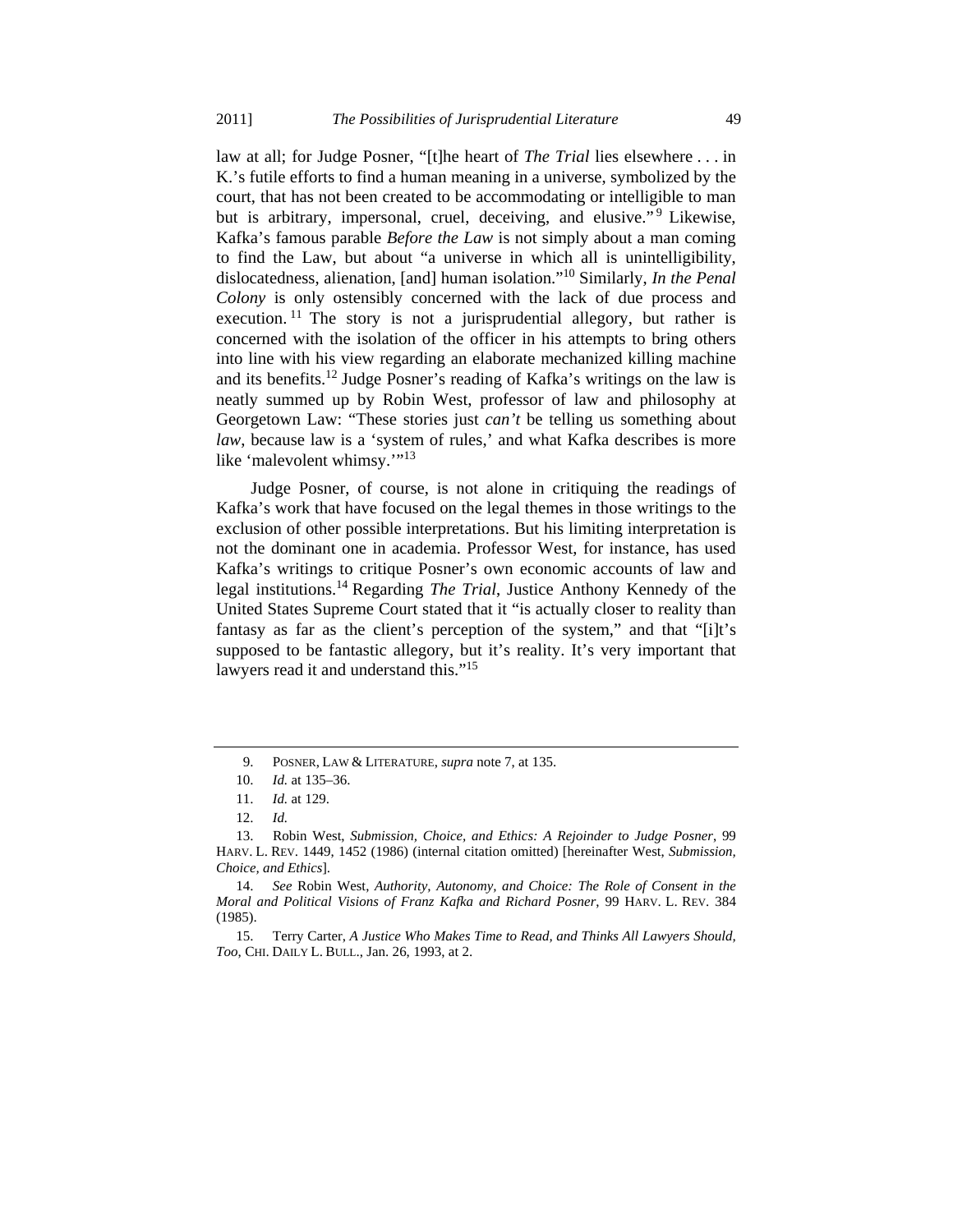What accounts for these differences of opinion about Kafka's work? Of course, reasonable minds may differ, but is there something more fundamental at play that results in a sharp dichotomy being drawn in interpretations of Kafka's writings on the law? First, Judge Posner's interpretations of Kafka often seem incorrect and fail to take into account the work as a whole. For instance, his interpretation of the officer's isolation and inability to convince others of his position in *In the Penal Colony* fails to account for what is perhaps the story's most important aspect—the phrase, "Be Just!" that the officer passes on himself.16 Second, regardless of whether or not Judge Posner's interpretations are conceivable or permissible, he offers no compelling rationale for limiting the range of interpretations of Kafka's works to nonlegal, philosophical, and sociological interpretations. This is especially troubling considering that Kafka's life was spent studying and practicing law. Any attempt to minimize the importance of Kafka's own experiences and background to his writing, and to, essentially, ignore the many mentions and depictions of law, is nothing other than "reading by political fiat,"<sup>17</sup> unsupported by an objective engagement with the text.

Finally, and most importantly in the context of the instant Article, the different views of Kafka held by Judge Posner, on the one hand, and Justice Kennedy, on the other, are the result of perspectival differences in their approach to the texts under review. Judge Posner's view is academic, judicially oriented, and prejudiced at the outset toward a very specific understanding of law—law as a well-ordered system of rules, capable of operating rationally, efficiently, and justly. His view is from the bench, from the interior of a system he has spent the majority of his life acting within, and thus gives an interpretation of law as one initiated into its mysteries. Most importantly, from this perch, law is something objective and definite—not amorphous, mysterious, or absurd. Justice Kennedy is no less one of the initiated than Judge Posner, yet his statement clearly evinces a perspective distinct from Judge Posner's—that of the litigant or other legal subject. Justice Kennedy's quote reflects a transference of perspective, a disrobing of sorts. By offering this specific view of Kafka, Justice Kennedy is not quoted as "Justice Kennedy," or even as a lawyer, but rather as one outside the system desperate to understand and operate

 <sup>16.</sup> *See* FRANZ KAFKA, *In the Penal Colony*, *in* THE METAMORPHOSIS, IN THE PENAL COLONY, AND OTHER STORIES 191, 219 (Willa Muir & Edwin Muir trans., Shocken Books 1995) (1948) [hereinafter KAFKA, *In the Penal Colony*].

 <sup>17.</sup> West, *Submission, Choice, and Ethics*, *supra* note 13, at 1452.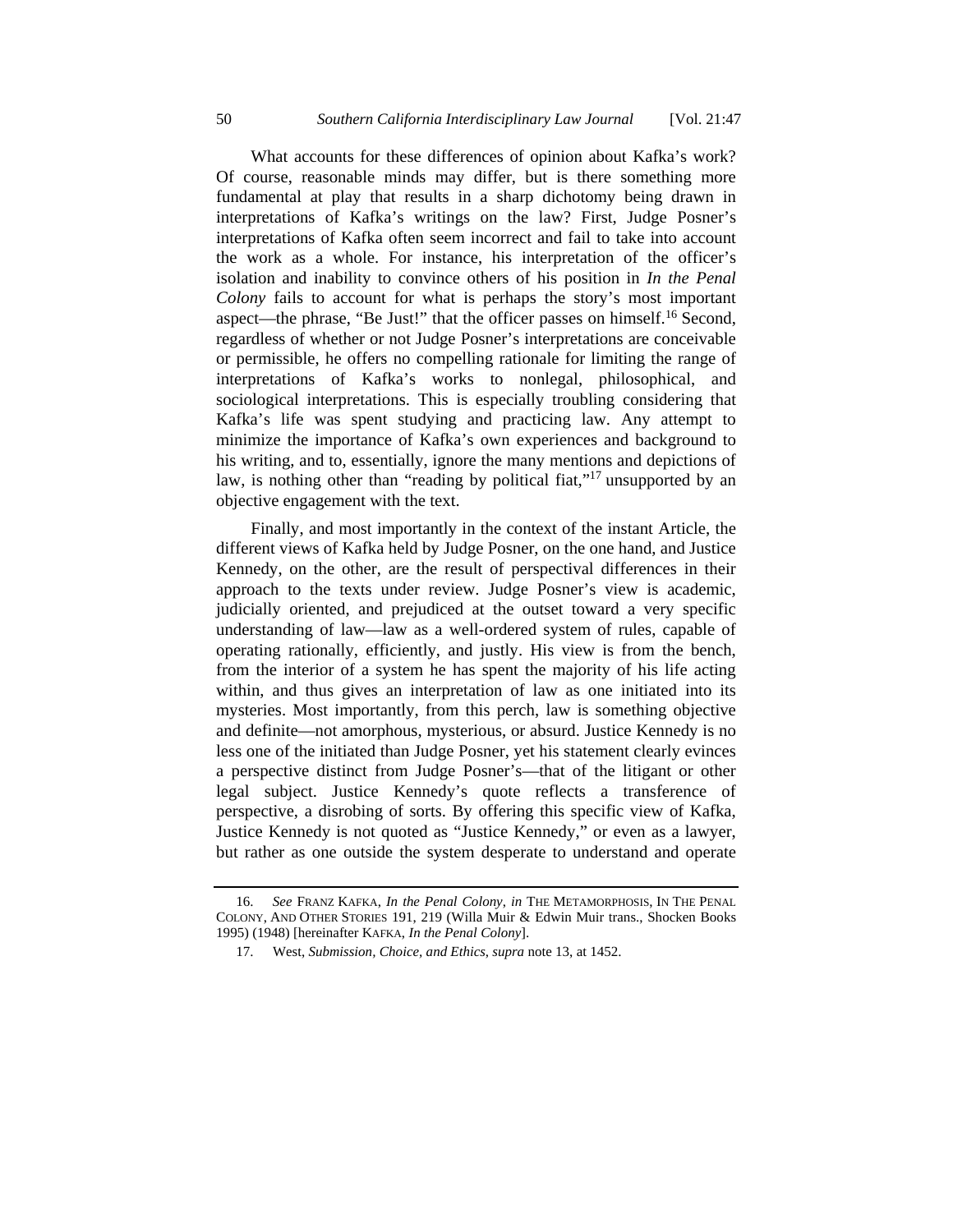within the system of law. His quote arises from the perspective of the man from the country, humbly waiting unto death before the Door of the Law,  $^{18}$ or Joseph K., sitting bewildered in his landlady's sitting room charged with a phantom crime by a mysterious entity.<sup>19</sup> Law in this view is subjective, superficial, mysterious, arbitrary, and absurd. If there is a system from this perspective, it is not ordered, but chaotic.

The important point here is that the law is the same in either case—it is only the view that has changed. The same system manifests itself differently when experienced in different veins, whether it is the judge interpreting and applying the law, the lawyer arguing the law, or the litigant subjected to the law. Judge Posner and Justice Kennedy's interpretations of Kafka are complementary, not contradictory; they represent two sides of the same coin. Likewise, Kafka's writings on the law are complementary to Joseph's writings on the law, specifically, *Lawyerland*. 20 The starkest differences in the way Kafka and Joseph depict the law can be interpreted as simply perspectival shifts in the description of the same system. Kafka approaches law from the outside looking in, as the anxious litigant bowed at the knees before "The Law," whereas Joseph approaches law from the inside, as the lawyers and judges of the court view and experience the law, in all its mundane detail. Reading Kafka and Joseph together highlights the competing and superficially exclusive characterizations of the law that may arise from multiple perspectives of the same context. Thus, where a judge or lawyer may not deem law a system of "malevolent whimsy,"21 a litigant appearing before that judge very well might see it as such, even though there is no objective difference in the law to which they are each referring. The difference is one both of experience and perspective.

The main focus of this Article is to provide a reading of Kafka and Joseph that synthesizes their works, culminating in a unitary but multifaceted interpretation of law. To this end, Section II addresses Kafka's main writings on the law, including *The Trial*, <sup>22</sup> *Before the Law*, <sup>23</sup> *The* 

22. KAFKA, THE TRIAL, *supra* note 19.

 <sup>18.</sup> In *Before the Law*, Kafka uses "the Law" to refer to a place; references in this Article to "the Law" with the word law capitalized should be construed accordingly. *See* FRANZ KAFKA, *Before the Law*, *in* THE COMPLETE STORIES 3–4 (Nahum N. Glatzer ed., 1946) [hereinafter KAFKA, *Before the Law*].

 <sup>19.</sup> *See generally* FRANZ KAFKA, THE TRIAL (Breon Mitchell trans., Shocken Books 1998) (1925) [hereinafter KAFKA, THE TRIAL].

 <sup>20.</sup> JOSEPH, *supra* note 4.

 <sup>21.</sup> Posner, *A Reply to Professor West*, supra note 6.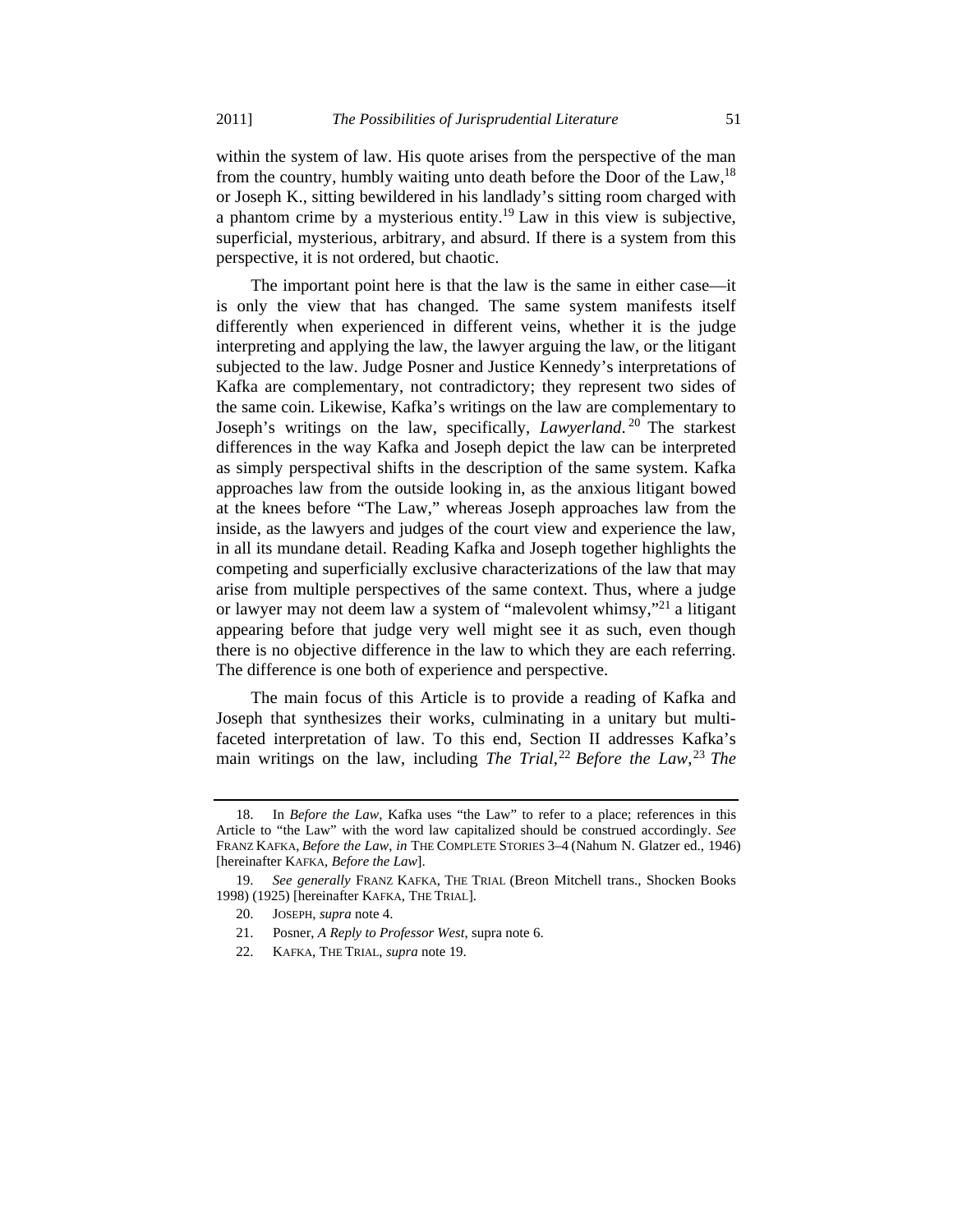*Problem of Our Laws*, 24 and *The Knock at the Manor Gate*. 25 These texts present law as an absurd and shrinking presence, which seems to always be something outside the grasp of the litigant. Section III presents Joseph's "truthful novel" *Lawyerland* and offers a complementary reading of Kafka and Joseph. The absurd and shrinking presence of the law in Kafka is given form and substance in Joseph; the curtain is drawn back from the shadowy and mysterious confines of "the court," divulging the shifting truth and moral ambiguity of "Lawyerland." Finally, Section IV places this interpretation of Kafka and Joseph in the broader context of the law and literature movement, and specifically argues that certain literature can constitute a coherent jurisprudence. This fact is accentuated by the distance between most modern subjects of the law and the judges, courts, and other traditional foci of jurisprudential thinking. As experienced law devolves ever farther from the heights of the Supreme Court and other high appellate courts, it is less obvious that any coherent and traditional jurisprudential account of law can be given. It is in this gap that the possibilities of jurisprudential literature become most clear as a fictive, but truthful, narrative of the law that may come closest to capturing the law's essence.

# II. IMMANENCE AND ABSENCE IN KAFKA'S WRITINGS ON THE LAW

Franz Kafka died relatively young, leaving behind a correspondingly slim body of work.<sup>26</sup> Within the texts published both during his lifetime and after his death, there are only a handful that directly implicate depictions of the law or legal themes, while a second set of writings addresses issues tangentially related to the law.27 This Section will examine the writings that most clearly raise jurisprudential questions, including Kafka's unfinished novel *The Trial*, the parable *Before the Law*, and the two short stories *The Knock at the Manor Gate* and *The Problem of Our Laws*. The depiction of law and the legal system is by no means identical across this range of stories or across Kafka's writings on the law more

 <sup>23.</sup> KAFKA, *Before the Law*, *supra* note 18.

 <sup>24.</sup> FRANZ KAFKA, *The Problem of Our Laws*, *in* THE COMPLETE STORIES 437 (Nahum N. Glatzer ed., 1946) [hereinafter KAFKA, *Problem of Our Laws*].

 <sup>25.</sup> FRANZ KAFKA, *The Knock at the Manor Gate*, *in* THE COMPLETE STORIES 418 (Nahum N. Glatzer ed., 1946) [hereinafter KAFKA, *Knock at the Manor Gate*].

 <sup>26.</sup> Douglas E. Litowitz, *Franz Kafka's Outsider Jurisprudence*, 27 LAW & SOC. INQUIRY 103, 115–16 (2002).

 <sup>27.</sup> *See* Glen, *supra* note 1, at 33 (listing Kafka's texts and their relations to the law); Litowitz, *supra* note 26, at 116.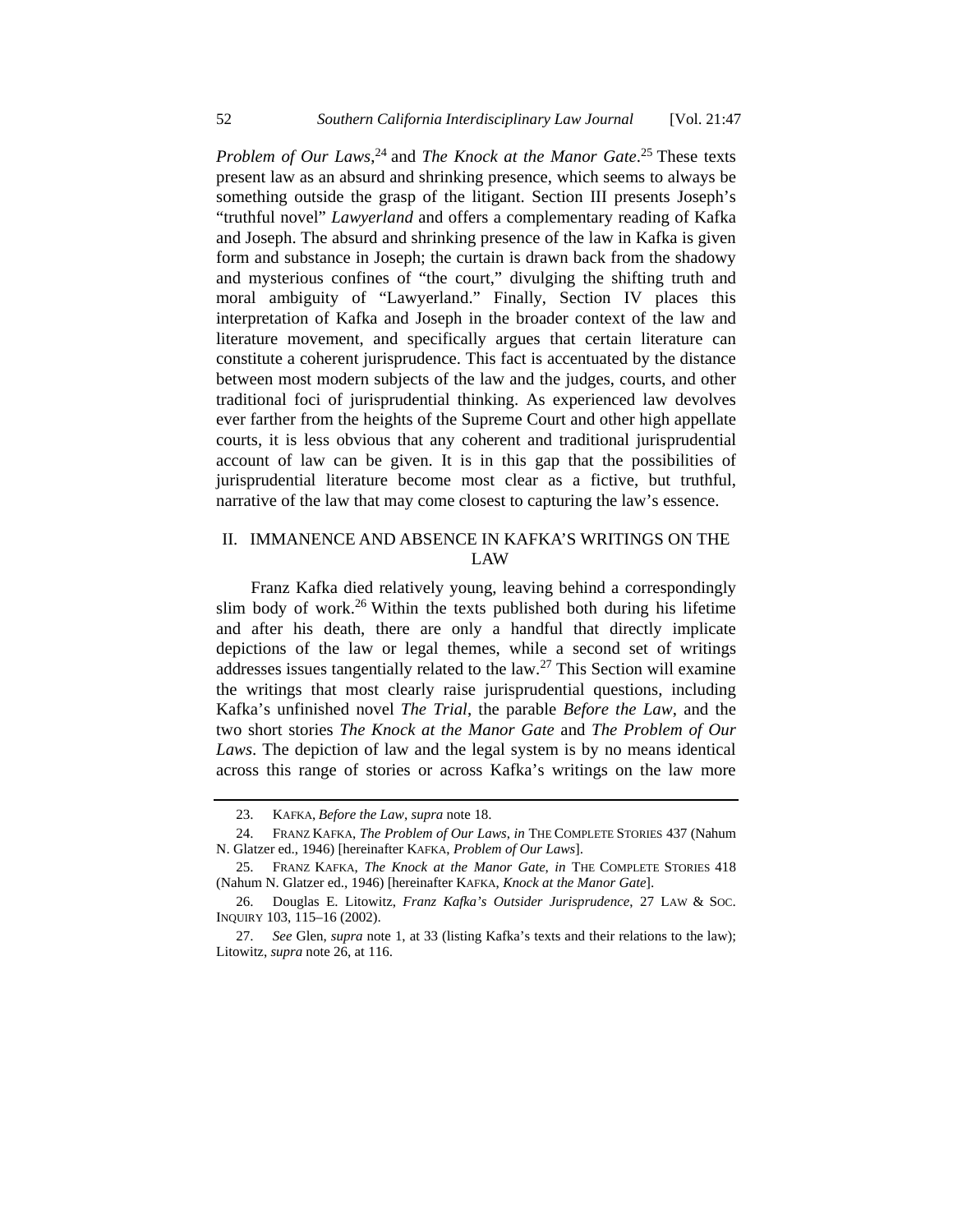generally. Nonetheless, there are characteristics that Kafka's law can be said generally to possess based on a review of these writings, lending support to the claim that there is a coherent jurisprudence lurking beneath the surface of his fiction. Kafka's law is portrayed from the outside looking in, from the perspective of the anxious litigant either caught in the legal system or seeking to gain admission thereto. In the course of the Kafkian subject's interactions with the legal system, the law is most accurately characterized as an absence or a fleeting presence. It rarely becomes manifest, and those officials and entities connected with the law tend to confuse the issue rather than elucidate it. Yet despite this desultory view of the law from the litigant's perspective, there is a striking amount of legal practice and action that actually takes place in Kafka's writing. This action is itself fleeting or secretive, however, always happening just out of earshot in the room next door. It is this absolute immanence of the law, hiding under the surface of Kafka's writings and just beyond the reach of his protagonists, coupled with the experience of absence felt by these litigants, that is the main import of his writings on the law. Law can be both everywhere and nowhere at the same time; the experience is subjective and depends on the positioning of the subject himself. A review of Kafka's texts will make this point more definitively.

*The Trial*, published posthumously by Max Brod, Kafka's friend and executor, and *Before the Law*, a short parable published during Kafka's lifetime and recounted in *The Trial*, are Kafka's most famous writings depicting the law. 28 The protagonist of *The Trial*, a bank clerk named Joseph K., is arrested one morning in his apartment by an unknown authority, while the narration intimates that he has done nothing wrong.<sup>29</sup> No charge is leveled against him and the warders and inspector that conduct his initial interview hint that they would not be privy to knowledge of such a charge even if it had issued.<sup>30</sup> Even his arrest seems absurd although he is under arrest he is informed by the inspector that he is free to go about his life as before.<sup>31</sup> K. attempts to do this, but subsequently gets pulled further into the orbit of the shadowy "court." 32 The following Sunday, K. attends an interrogation by the court which takes place in a

 <sup>28.</sup> *See* Glen, *supra* note 1, at 33.

 <sup>29.</sup> KAFKA, THE TRIAL, *supra* note 19, at 3.

 <sup>30.</sup> *Id.* at 14.

 <sup>31.</sup> *Id.* at 16–17.

 <sup>32.</sup> *See id.* at 20–35.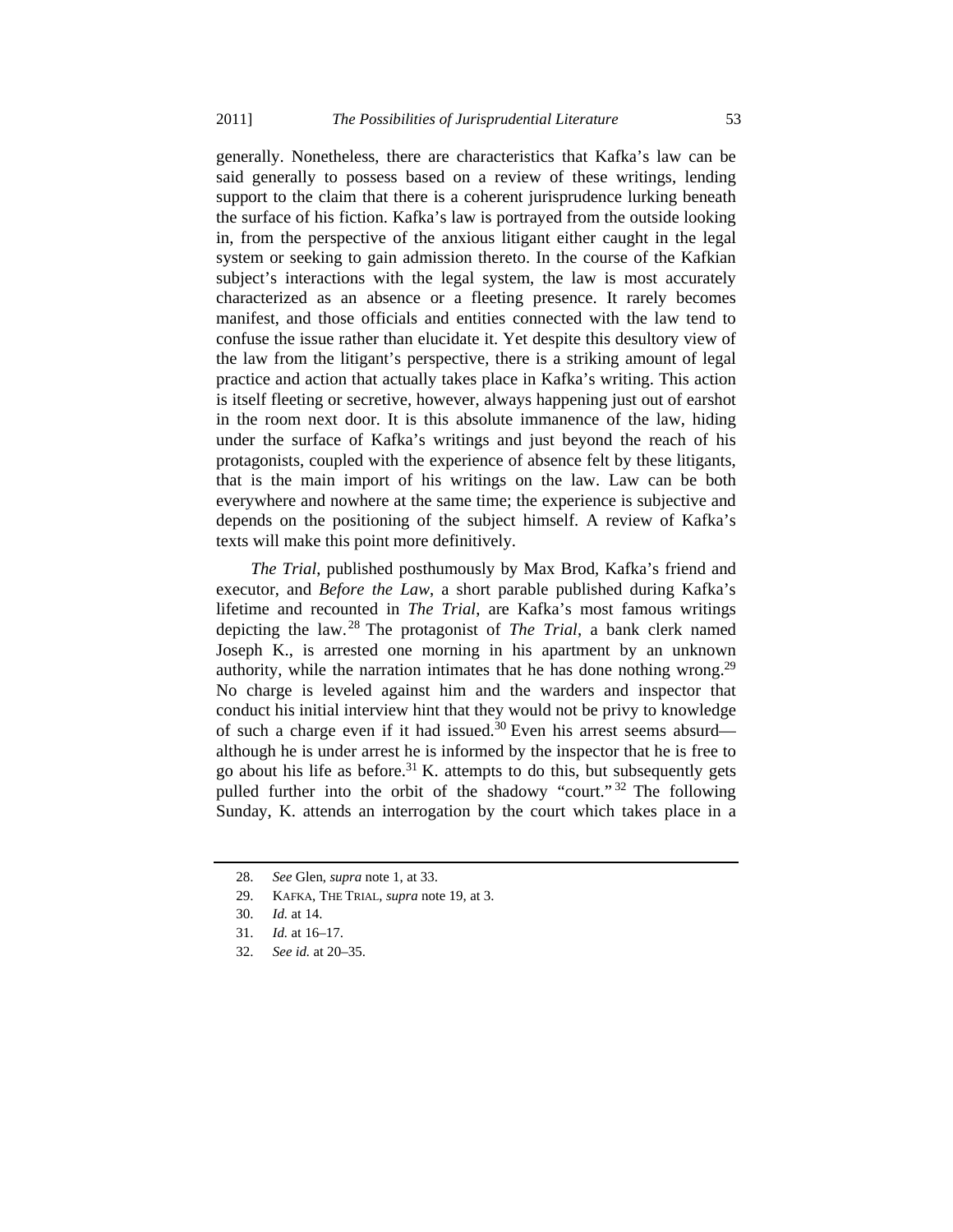large attic space in a tenement building.<sup>33</sup> Before a packed audience and after a comical miss-start by the examining magistrate, who asks K. whether he is a painter, K. launches into a harangue of the court and its officials. 34 During the course of K.'s verbal pyrotechnics, half of the audience seems to be warming to his theme,  $35$  but when he subsequently jumps from the podium to come to the aid of an accosted woman at the back of the hall, he realizes that the entire audience is composed of court officials and that presumably the crowd behind him was placed there simply to goad him on. $36$ 

K. returns to the "courtroom" the following week, despite not being ordered to appear, only to find the hall empty.  $37$  He strikes up a conversation with the wife of an usher of the court who permits him to enter the hall and examine the papers on the examining magistrate's desk an obscene drawing and an erotic novel. $38$  It is then that the woman is again accosted by a law student, the same individual who had grabbed her the preceding week, and is carried away up the stairs of the tenement to the examining magistrate.<sup>39</sup> The woman's husband returns home from an errand and offers to take K. on a tour of the court's offices, which occupy the attics of that same tenement.<sup>40</sup> After a respiratory attack, brought on by the confined space and dingy air of the offices, K. manages to leave the tenement and vows never to return to that courtroom.<sup>41</sup>

Several increasingly absurd scenes follow. One night at the bank, upon hearing sighs coming from behind the door of what he believed to be a utility closet, K. finds the two warders who initially informed him of his arrest being whipped by a man in a black mask—a "whipper" of the court.42 Their punishment followed K.'s accusations against them during his speech at the courtroom. $43$  K. hurriedly closes the closet door when one lets out a shriek upon being whipped, but the following night he finds the

- 33. *Id.* at 35, 38–39.
- 34. *Id.* at 44–51.
- 35. *Id.*
- 36. *Id.* at 51–53.
- 37. *Id.* at 54.
- 38. *Id.* at 54–61.
- 39. *Id.* at 61–65.
- 40. *Id.* at 65, 68.
- 41. *Id.* at 71–79.
- 42. *Id.* at 80–81.
- 43. *Id.* at 81.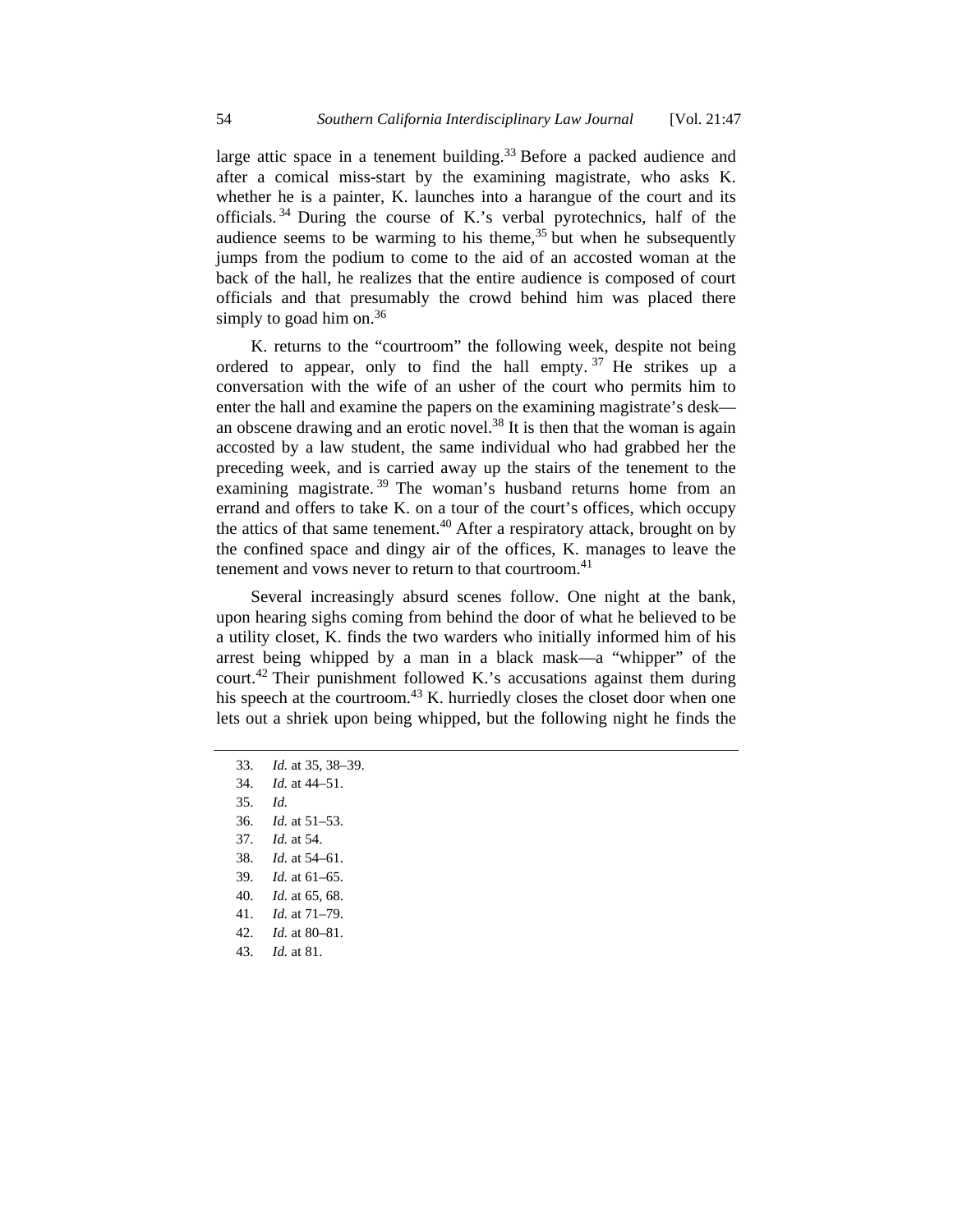exact same scene—the two warders in the closet with the whipper poised above them. 44 K. also is led to the unofficial "official" court painter, Titorelli, who lives in a cramped attic studio and is perpetually plagued by a group of girls who also belong to the court.<sup>45</sup> It is from Titorelli that K. learns a definite acquittal is impossible: his only options are an indefinite postponement of any verdict by constant filing of documents, or a procedural maneuver whereby the charges against him will be ostensibly dropped but always subject to reinstatement upon the whim of any official who comes into contact with his papers.<sup>46</sup> During this time, K.'s uncle, who has learned of his predicament through his daughter, also comes to see K. and travels with him to see Huld, an attorney of the court and an old friend of the uncle's.47 While visiting this attorney, the pair comes into contact with the chief clerk of the court who is hiding in the corner of the lawyer's bedroom when they arrive.<sup>48</sup> Any advantage this meeting could bring is ended when K. exits the room and begins a sexual liaison with Huld's domestic help.49 At a subsequent meeting, unhappy with the course of his proceeding, Huld is fired by K., but only after the lawyer humiliates another client in front of him by hinting that the man's case has not even officially begun despite five years' time and the exhaustion of the man's fortune. $50$ 

In the penultimate chapter of *The Trial*, K. agrees to accompany an Italian client of the bank to the city's cathedral to view the artwork contained therein—a ruse by the court to put K. into contact with the court's priest.<sup>51</sup> When K, expresses his belief that he can trust the priest and speak openly with him, a rare trait among those officials he has encountered, the priest tells K. that he is deluded and then recounts the parable *Before the Law*. 52 In the parable, a man from the country comes to the door of the Law, which as the story goes, always stands open.<sup>53</sup> Arriving at the door, however, the man encounters a doorkeeper who

- 44. *Id.* at 84, 86–87.
- 45. *Id.* at 139–47.
- 46. *Id.* at 152–62.
- 47. *Id.* at 88, 95–97.
- 48. *Id.* at 102–04.
- 49. *Id.* at 104–10.
- 50. *Id.* at 166–98.
- 51. *Id.* at 199–212.
- 52. *Id.* at 212–17.
- 53. *Id.* at 215.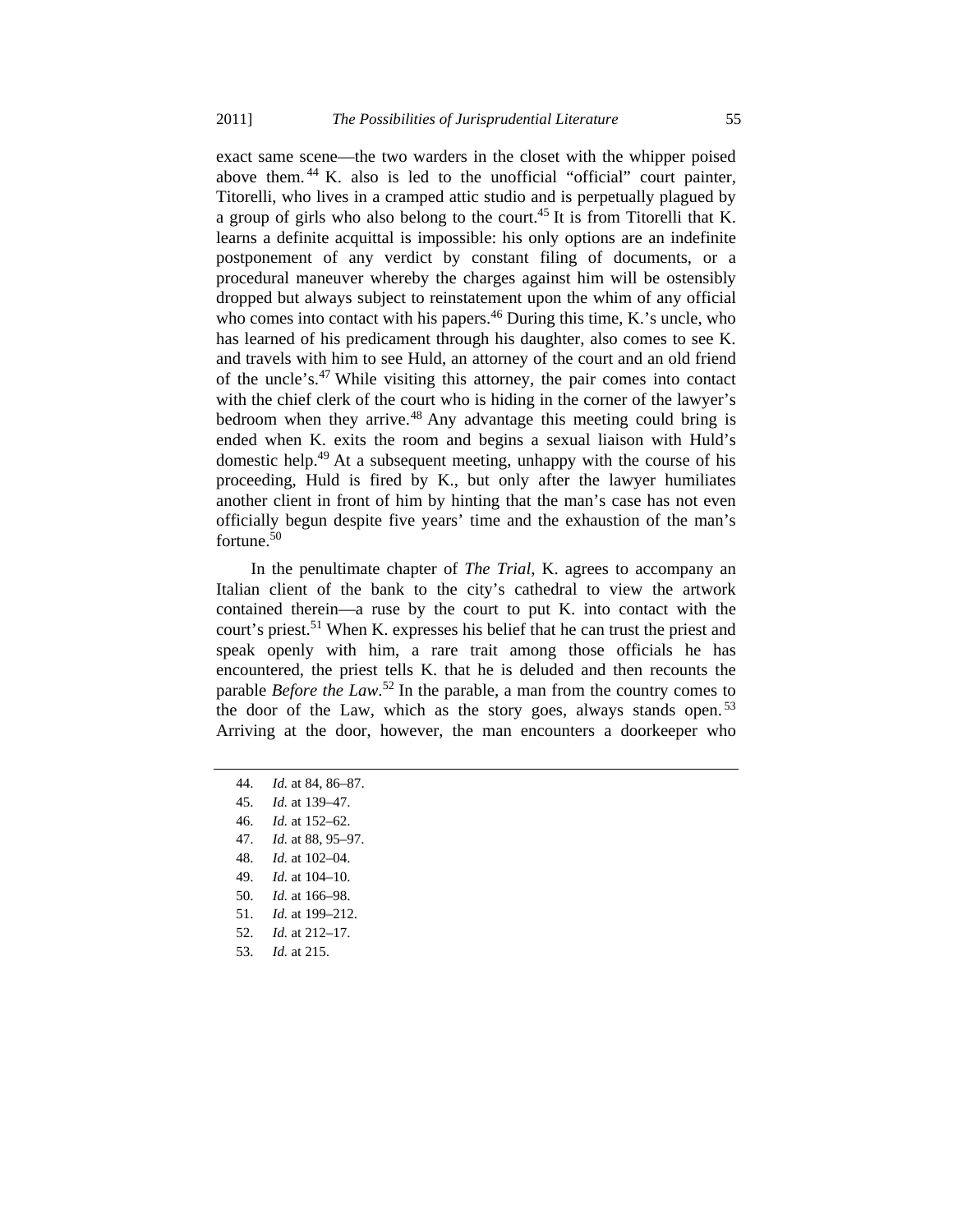denies him immediate entrance, hints that the man may be able to enter at a later time, and then stands aside giving the man free rein to enter despite the ostensible prohibition.<sup>54</sup> The man declines to do this after being told by the doorkeeper that there are subsequent doors, guarded by successive doorkeepers, each of whose visage is more horrible than the preceding.<sup>55</sup> Rather, the man accepts a stool proffered by the doorkeeper and takes a seat beside the open door.<sup>56</sup> Here, he passes the years of his life, attempting in every manner possible to gain entrance to the Law, but always being denied admission by the doorkeeper.<sup>57</sup> Finally, as the man from the country approaches death and sees a radiance streaming from the interior of the Law, he asks the doorkeeper why, in all the years, while he has been waiting here no other person has come to the door.<sup>58</sup> Bending close to the man from the country, the doorkeeper answers, "No one else could ever be admitted here, since this gate was made only for you. I am now going to shut it."59 After debating the meaning of this parable and failing to reach any satisfactory interpretation of the story, K. leaves the priest and the cathedral behind.<sup>60</sup>

The ultimate chapter takes place nearly one year to the day after K.'s arrest by the court.  $61$  K. is taken from his apartment by two men, executioners associated with the court, and led through the city to a stone quarry on its outskirts.<sup>62</sup> There, K. is stripped of his shirt and set against a large rock as his companions begin to pass a long, double-edged knife between them with "nauseating courtesies."63 The failings of the preceding year pass through K.'s head—untried procedures, possibilities that had not been pursued, and his inability to penetrate the court or even encounter a judge—as the knife is finally plunged into his breast.<sup>64</sup> And with his dying breath, K. cries: "'Like a dog!'  $\dots$  as if the shame of it must outlive him."<sup>65</sup>

54. *Id.*

 55. *Id.* at 215–16. 56. *Id.* at 216. 57. *Id.* 

- 
- 58. *Id.* at 216–17.
- 59. *Id.* at 217.
- 60. *Id.* at 217–24.
- 61. *Id.* at 225.
- 62. *Id.* at 225–29.
- 63. *Id.* at 230.
- 64. *Id.* at 230–31.
- 65. *Id.* at 231.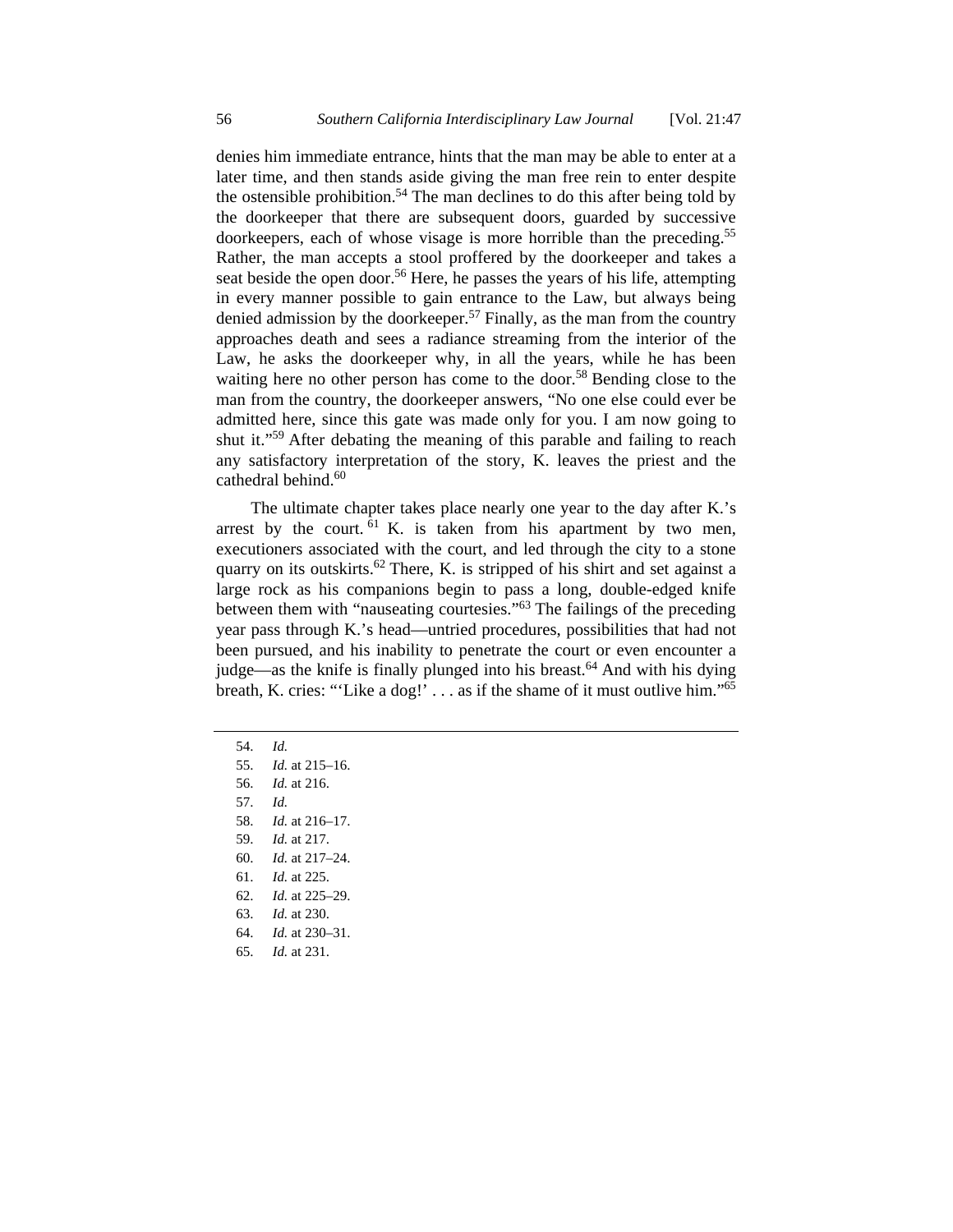The immediate experience of law in these two stories is one of absence. The man from the country wastes his life sitting before the door of the Law, dying without gaining admission.<sup>66</sup> K. is never told why or with what he has been charged, is never granted a proceeding before a judge, is not offered a realistic opportunity to defend himself, and is eventually executed without even a modicum of due process.<sup>67</sup> Despite being ostensibly concerned with the law, in both of these stories the law—aptly termed "The Law"— is absent and outside the reach of the protagonists. Yet despite this experience of absence suffered by K. and the man from the country, beneath the surface of both of these stories there is a tremendous amount of activity occurring that implicates the law and legal system. Law is an absence for K. and the man from the country, but law is most certainly not absent from these stories.

In *Before the Law*, the man does see the radiance streaming from behind the door shortly before his death, indicating that whatever form the interior of the Law may take, there actually is an interior—something behind the door that the man could have reached.<sup>68</sup> The doorkeeper himself offers a concededly bare description of the interior, where successive doors open onto successive expanses of the Law, each guarded by a doorkeeper.<sup>69</sup> The law may be an absence in the man's experience, but it does, in fact, exist.

Likewise, in *The Trial*, some incident, real or imagined, sets in motion the processes of the court. These processes include the initial charge, the arrest, the interrogation, the meeting with the priest, and ultimately the execution. Presumably, each is also accompanied with debate and dialogue between those officials concerned. Kafka continually hints at these conversations and the internal machinations of the legal system, lending them concreteness in the context of the narrative, even as the law remains an absence in K.'s specific experience. The usher's wife notes how the examining magistrate writes late into the night concerning cases and how the assembly before which K. was initially interrogated became extraordinarily animated following his abrupt departure.<sup>70</sup> Frau Grubach attempts to alleviate K.'s anxiety the evening of his arrest by telling him

 <sup>66.</sup> *Id.* at 215–17.

 <sup>67.</sup> *See generally id.* at 3–231.

 <sup>68.</sup> *Id.* at 216.

 <sup>69.</sup> *Id.* at 215–16.

 <sup>70.</sup> *Id.* at 53, 59–60.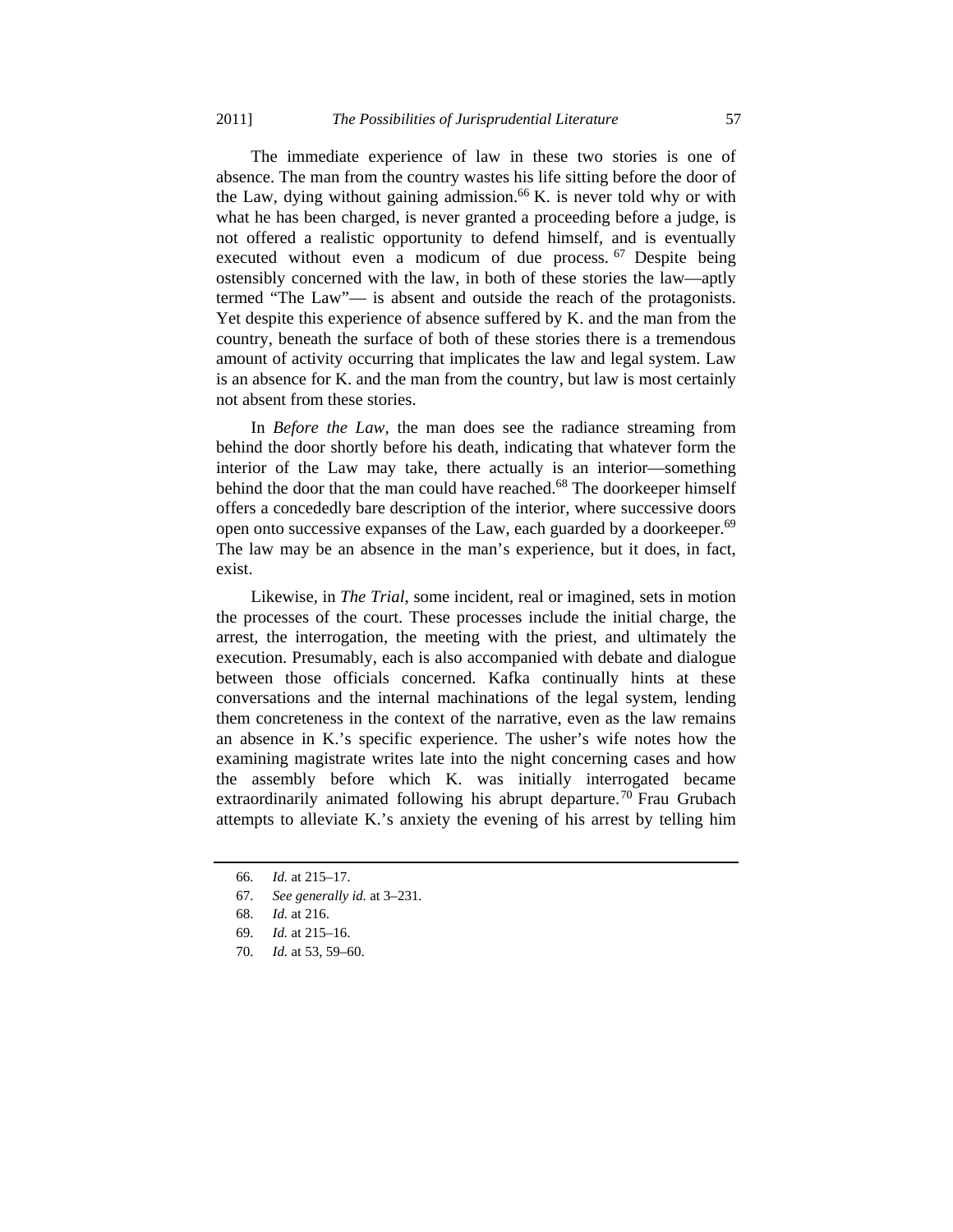that from her conversations with the warders, the charge did not seem particularly serious.<sup>71</sup> The law student bitterly remarks that K, should have been detained pending his proceeding, as he had urged, rather than left free, indicating some significant debate prior to the arrest as to whether a defendant should be detained or remain free despite the arrest.<sup>72</sup> The lawyer, Huld, indicates that he is aware of K.'s case, perhaps in some detail, and was actually discussing it with the court's chief clerk prior to their initial consultation.<sup>73</sup> Even Leni, K.'s mistress, gains certain important information about his case to which K, never becomes privy.<sup>74</sup> It is not that there is no law or process in K.'s case, it is simply that all relevant discussions are taking place out of his presence and earshot; in a sense, always in the room next door or beyond that one lead he failed to pursue. This is further bolstered by the fact that there are a staggering number of individuals who seem to be aware of the charge and nature of the case against K., from his cousin and uncle, to the tradesman, to the manufacturer, the employees at the bank, and the painter. K. may not be informed, but he seems to be the only uninformed individual in all of *The Trial*.

These conversations about the law, and relationships with the law, take place within an extensively described system of law. The law is multilayered and hierarchical, indicating some process of appeal from initial determinations of guilt. The process of determining guilt is based on an initial charge, successive interrogations, and some final verdict, after which punishment will be exacted. The court even has some mechanism in place to train lawyers, apparently an apprenticeship, as the existence of the law student and his mentor make clear. Staffing these various levels of the court's bureaucracy are a dizzying array of officials and administrators, including priests, executioners, warders, whippers, low officials, clerks, ushers, investigators, examining magistrates, and judges. Recognizing its own opaque nature, the court ironically possesses even an "information officer" to provide information, because the "judicial system is not very well known among the general population."<sup>75</sup>

- 71. *Id.* at 23.
- 72. *Id.* at 63.
- 73. *Id.* at 100–02.
- 74. *Id.* at 170–72.
- 75. *Id.* at 76.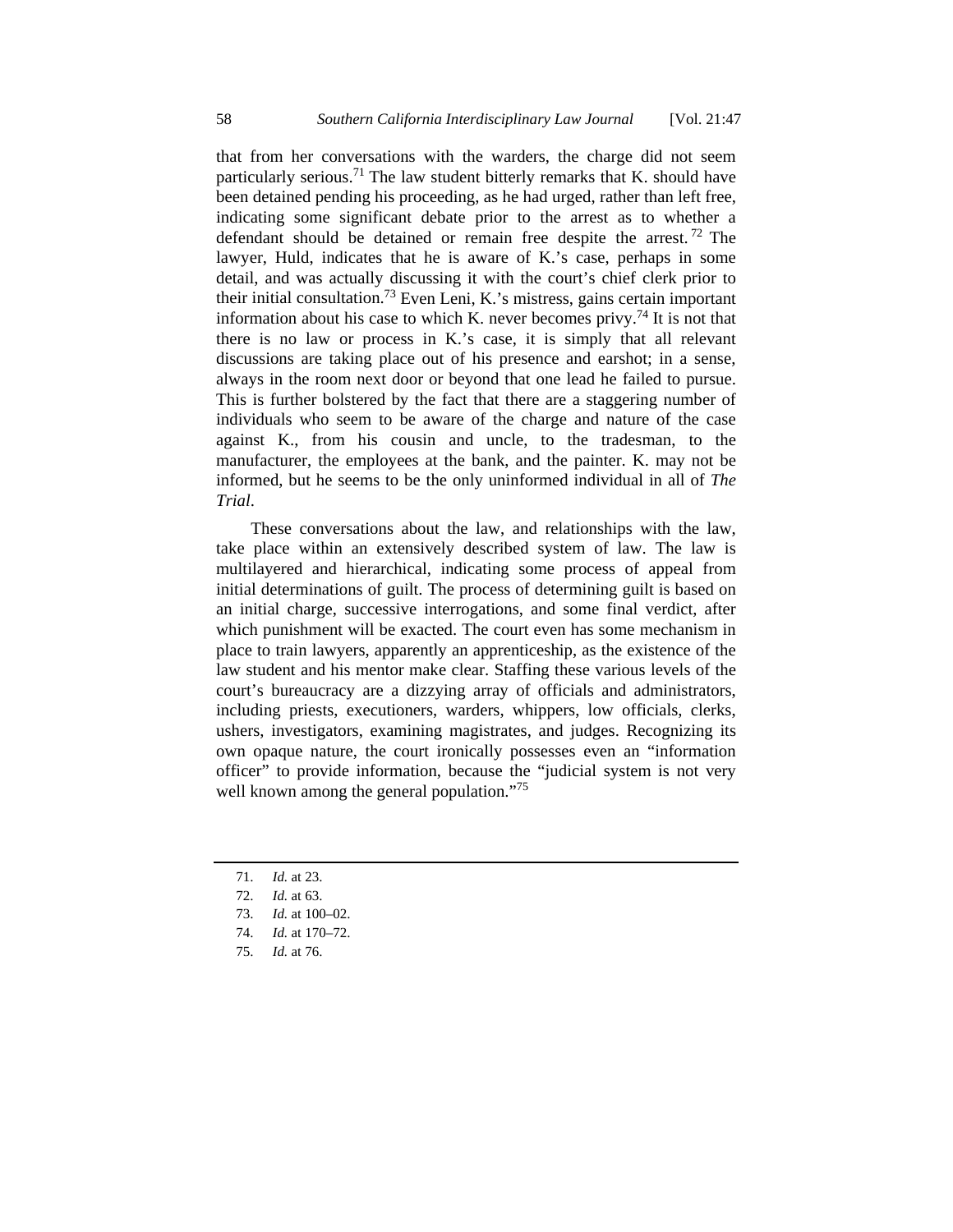Thus, it is not the absence of law that is so striking about *The Trial*, but how much law there actually is when one glances just beneath the surface of the narrative. This absence is perspectival and arises on account of the orientation of the story. Seeing everything from K.'s perspective, one is immediately struck by how little of the law actually comes into play in determining his case. Yet seen from a different angle, even one as innocuous as Leni's, the picture might look significantly different. There may be very simple reasons why K. was charged and arrested. There may be simple explanations for the court's most egregious actions. What stems this possibility of truth is not the nature of the court itself or the pettiness of its officials, but K.'s failure to penetrate the law—to enter its door. Without this entrance, one is left wanting for an objective assessment of the authority that ultimately takes K.'s life.

Another Kafka short story, *The Knock at the Manor Gate*, presents a similar depiction of law and authority as *The Trial* and *Before the L*aw. In *The Knock at the Manor Gate*, a brother narrates a story concerning a walk that he and his sister took one day in the country.<sup>76</sup> During the course of their walk, the pair passes a large manor house where the sister may or may not have knocked at the gate; the text is ambiguous on this point.  $77$ Nonetheless, the brother and sister continue walking into the local village where they immediately notice the villagers coming out of their houses to warn the pair that they will be charged and interrogated, although their crime is not made clear.<sup>78</sup> The sister becomes worried, but the brother remains calm, neither having an idea as to what they might have done to cause offense or lead to an investigation.<sup>79</sup> The narrative climate shifts, however, when they turn to see horsemen riding into the complex of the manor house, then back out again in the direction of the village.<sup>80</sup> At this point, the brother sends his sister on and when the armed horsemen reach him, the brother is "asked" to enter a farmhouse. $81$  His nonchalance quickly vanishes:

I still half believed that a word would be enough to free me, a city man, and with honor too, from this peasant folk. But when I had stepped over the threshold of the parlor the judge, who had hastened in front and was already

 <sup>76.</sup> *See* KAFKA, *Knock at the Manor Gate*, *supra* note 25, at 418–19.

 <sup>77.</sup> *Id.* at 418.

 <sup>78.</sup> *Id.*

 <sup>79.</sup> *Id.*

 <sup>80.</sup> *Id.*

 <sup>81.</sup> *Id.* at 418–19.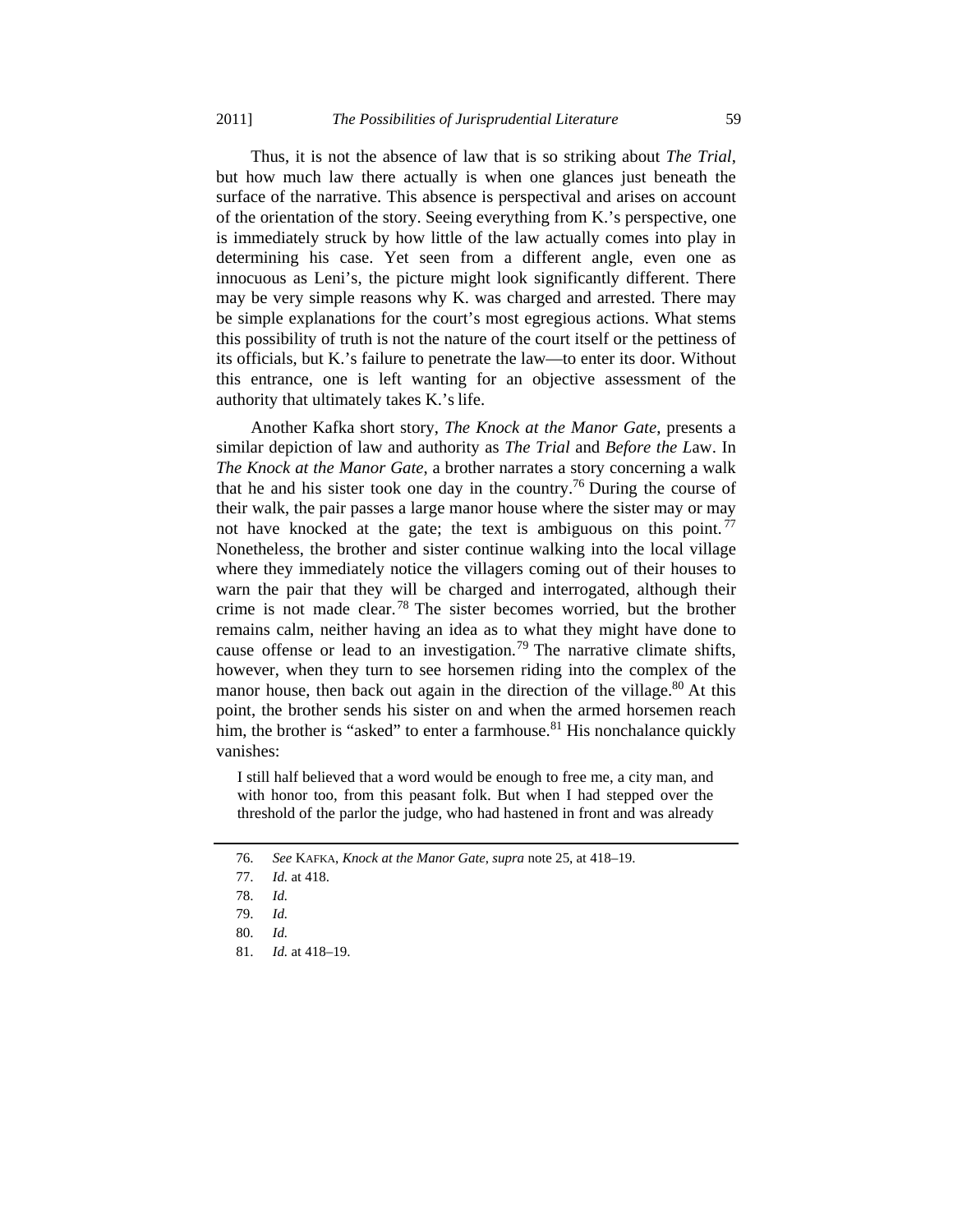awaiting me, said: "I'm really sorry for this man." And it was beyond all possibility of doubt that by this he did not mean my present state, but something that was to happen to me.<sup>82</sup>

Kafka describes the parlor in stark terms, bringing to mind a cell of some sort—there is an iron ring on the wall, possibly for shackles, a pallet and table in the middle of the room, and a cold, flagstone floor.  $83$  The brother recounts nothing further, as the conclusion of the story abruptly shifts focus to the present and the rhetorical question: "Could I still endure any other air than prison air? That is the great question, or rather it would be if I still had any prospect of release."<sup>84</sup>

The immediate experience of the law in *The Knock at the Manor Gate* is again one of absence. It is not clear, for instance, what the nature of the manor's authority is in the region or by what rights it exercises that authority. The charge against the brother and, ostensibly, the sister is never made clear; it might be the knock at the gate or it might be some other real or imagined transgression. The process, if any, afforded the brother is also left unstated, and it is not clear whether he himself has ever been apprised of the reasons for his incarceration. The sharp jump in the narrative to the present lends support to a reading whereby the man is never given notice of the charges nor an opportunity to defend himself, and is simply held indefinitely on a phantom charge.

Yet as with both *The Trial* and *Before the Law*, there is an underlying reality to the situation that is obscured by the brother's perspective. Something happened which constituted a transgression of a law or norm. This is made clear not only by the fact that the armed horsemen are called for and sent after the pair, but by the initial gesticulations of the townsfolk after the couple entered the village.<sup>85</sup> The brother may be ignorant of what has occurred, but the villagers are clearly aware that something has happened that will lead to some sort of investigation.<sup>86</sup> This is further bolstered by the judge's statement upon entering the parlor.<sup>87</sup> The judge is well aware of the transgression, as well as the consequences attendant upon

- 82. *Id.* at 419.
- 83. *Id.*
- 84. *Id.*
- 85. *Id.* at 418.
- 86. *Id.*
- 87. *Id.* at 419.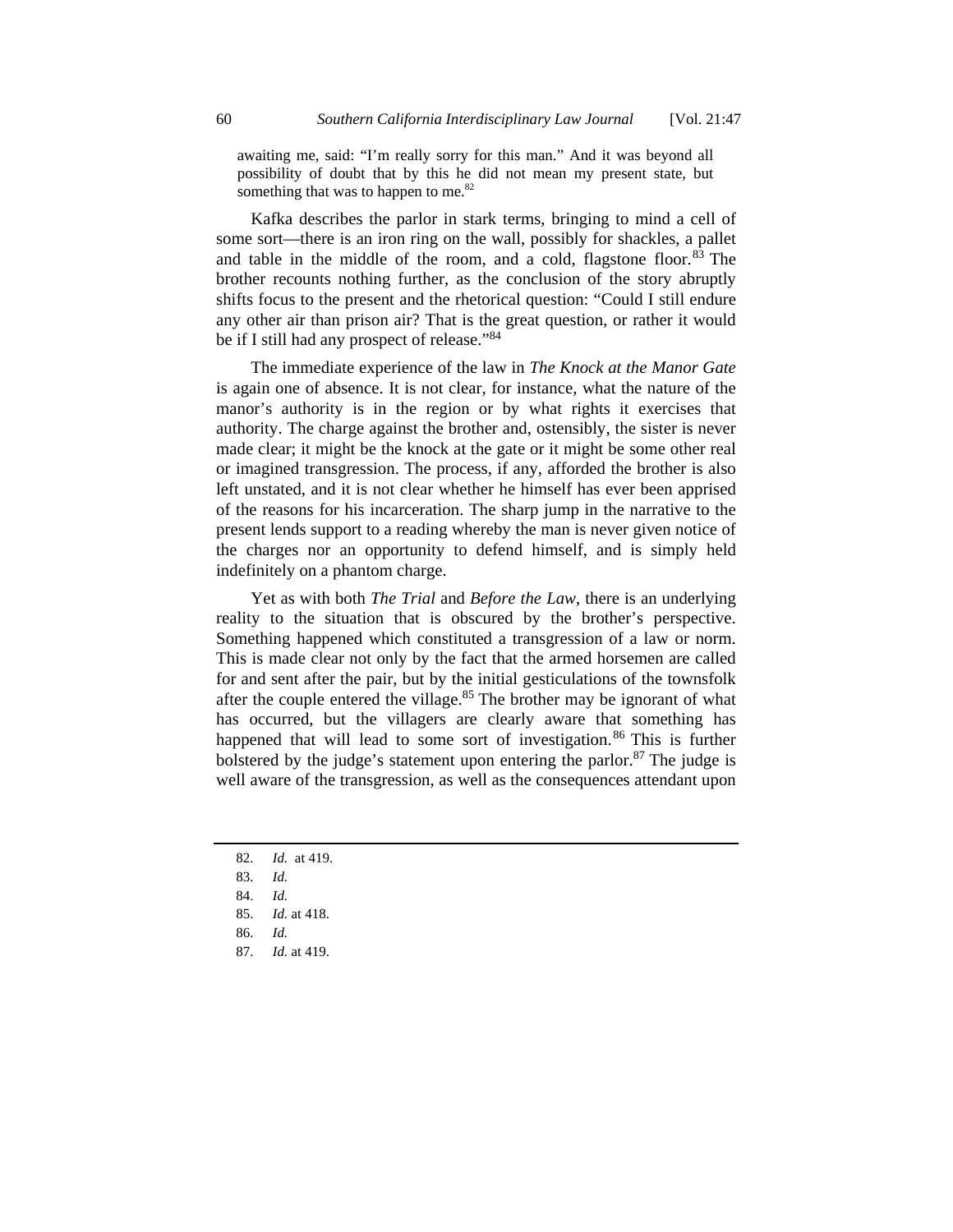that transgression.88 Finally, there must be some basis for the continued confinement of the brother, either some process that unfolded in the parlor or some decision made by the manor or an official associated therewith.<sup>89</sup> Thus, while the charge, process, and authority at issue in this story are left deliberately obscure on account of the narrative perspective in which the events unfold, a whole world lurks just beneath the superficial surface that the brother's narrative recounts. It is his perspective that limits the account, not necessarily any shortcomings of the system.

The unknowability of law reaches its apogee in Kafka in *The Problem of Our Laws*. 90 In a fictional country, the laws are unknown to the populace at large and are known only to those who are charged with administering them—the nobility.<sup>91</sup> This state of affairs does not necessarily raise any issues of due process or fundamental fairness, as the laws are "scrupulously" administered and the interpretations of those laws have themselves become canonical.<sup>92</sup> The problem lies not in the application or interpretation of this unknown body of law, but rather solely in the fact that the populace does not know the laws, for "it is an extremely painful thing to be ruled by laws that one does not know." 93 Although the exact parameters of the law remain a mystery to the populace, it has been deduced in broad form by successive generations of commentators who have observed and recorded the actions of the nobility.<sup>94</sup> Others, however, hold that there is no body of law as such, but that the "[l]aw is whatever the nobles do."95 In any event, many more years or centuries of observation will be necessary in order to fully deduce the law.<sup>96</sup> At the time when the law is fully understood, it will then belong to the populace and not solely the nobility. $97$  For the moment, though, only the nobility and its inherent authority can be said to exist for sure.<sup>98</sup>

- 94. *Id.* at 437–38.
- 95. *Id.* at 438.
- 96. *Id.*
- 97. *Id.*
- 98. *Id.*

 <sup>88.</sup> *Id.*

 <sup>89.</sup> *Id.*

 <sup>90.</sup> *See generally* KAFKA, *Problem of Our Laws*, *supra* note 24, at 437–38.

 <sup>91.</sup> *Id.*

 <sup>92.</sup> *Id.* at 437.

 <sup>93.</sup> *Id.*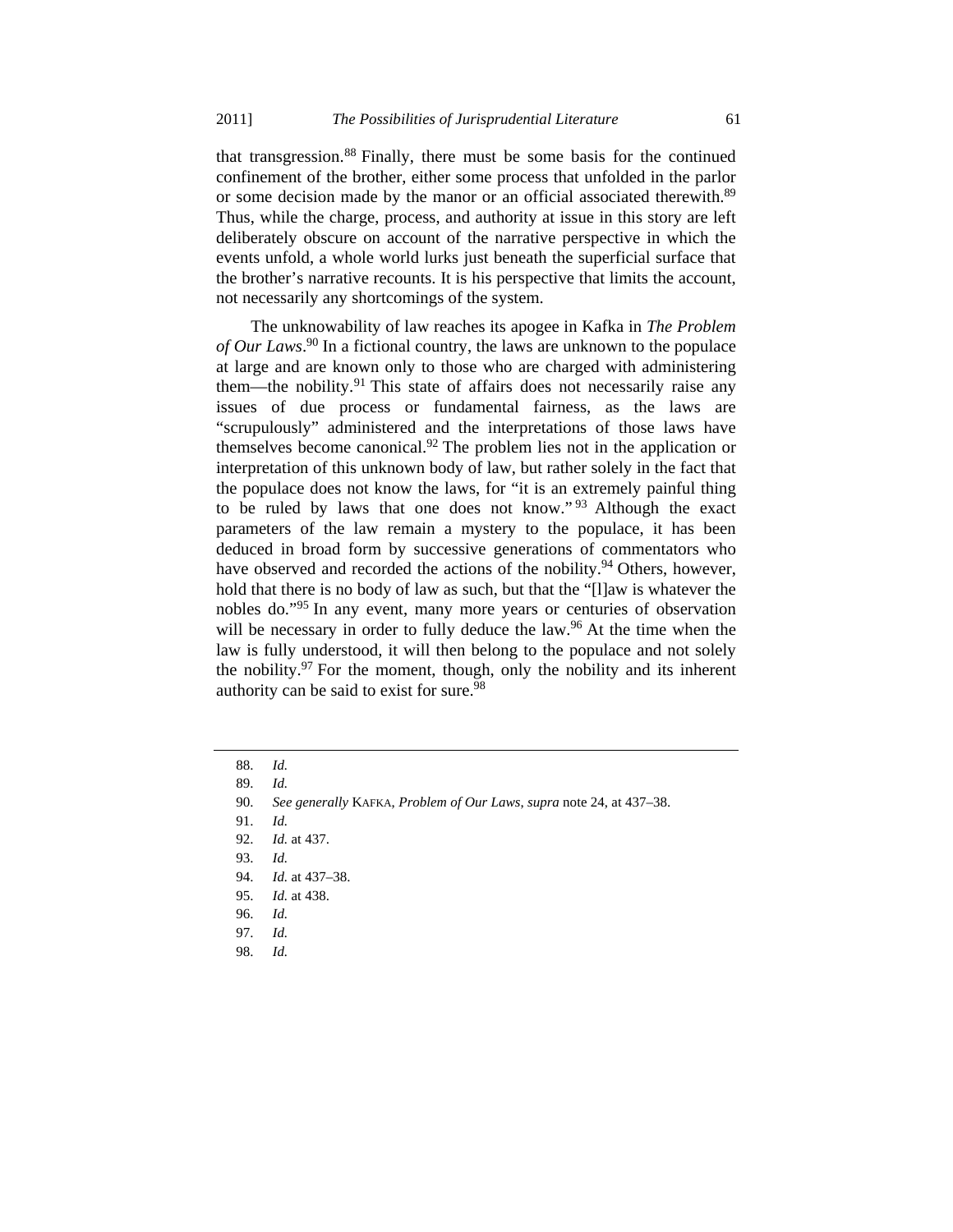In this story, the law is absent in one explicit sense and potentially absent in another, more profound, way. First, the populace does not know the law, and thus does not enter into its experience or interpretation.<sup>99</sup> Second, according to some, there may be no law at all, just the unfettered discretion and actions of the nobility.<sup>100</sup> This second conception of the absence of law cannot easily be reconciled with the rest of the story. It is averred that the laws are scrupulously administered, lending support to the conclusion that the nobility, whatever else it may do, operates within certain bounds.101 Further, over the course of centuries, broad outlines of the law have been discerned by members of the populace indicating that there is some framework of rules within which the actions of the nobility and, by extension, the populace at large must take place.<sup>102</sup>

Even discounting the assertion that the law is simply the actions of the nobility, there is still a perspectival absence at issue in *The Problem of Our Laws*. It is an absence not identical to the preceding stories, as the absence itself does not contribute to violations of due process or absurd consequences. In fact, Kafka makes clear that the laws are scrupulously applied by the nobility, even if the laws were established to safeguard the nobility's own interests, and that there is little leeway for interpretation left in the application of the laws.  $103$  Thus, the harm to the populace is conceived of not as an active sort of harm, but in the style of a benevolent paternalism; it is the lack of knowledge itself that is the harm rather than any consequences that stem from that lack. The narrator-citizen's dismay in being ruled by a definite, though unknown, law is neatly echoed by Judge Learned Hand: "For myself it would be most irksome to be ruled by a bevy of Platonic Guardians." 104 Despite this dismay and the initial lack of knowledge concerning the law, the population is moving towards a greater understanding of the law—something that does not occur in the preceding stories. From a perspective outside the law, and beginning with no knowledge of its interior, the populace has, over the course of time, begun to piece together the nature of the law that governs them by observing the actions of the authority in every possible circumstance.105 This period of

- 104. LEARNED HAND, THE BILL OF RIGHTS 73 (1958).
- 105. KAFKA, *Problem of Our Laws*, *supra* note 24, at 437–38.

 <sup>99.</sup> *Id.* at 437.

 <sup>100.</sup> *Id.* at 437–38.

 <sup>101.</sup> *Id.* at 437.

 <sup>102.</sup> *Id.* at 437–38.

 <sup>103.</sup> *Id.*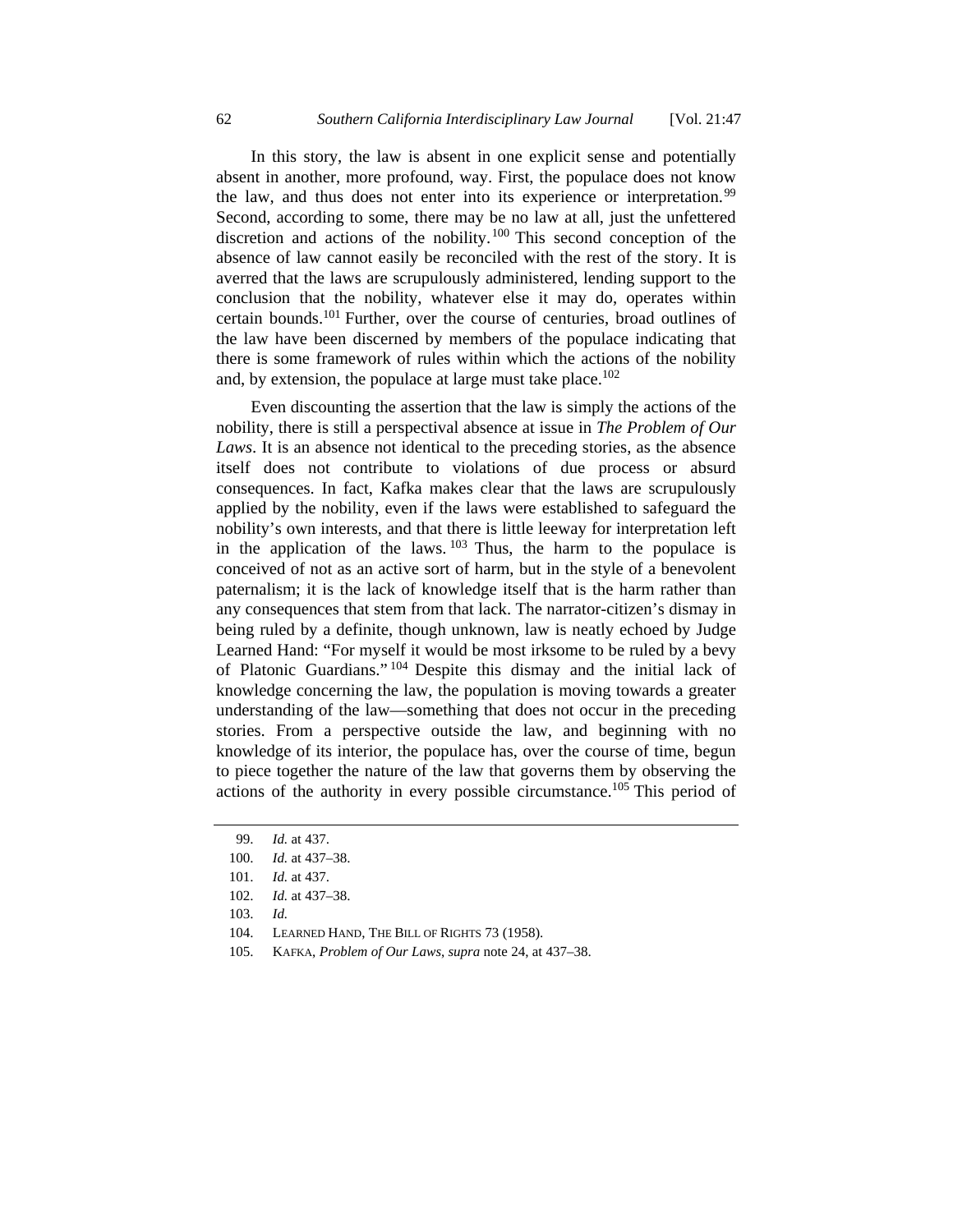observation must inevitably continue, as new situations will arise where knowledge of what has occurred before may not be of assistance in determining how the nobility will react. Nonetheless, inevitably the populace will continually make progress in developing a fuller understanding of the law and thus will enter into its shared experience with the nobility. Accordingly, not only does there appear to be an objective law underneath the surface of this story, but also the conclusion is hopeful that the law will eventually become intelligible to those it is instituted to govern.

Pieced together from the separate fabric of these stories, Kafka's jurisprudence seems empty. The protagonists of his stories have no real experience or engagement with the law; the citizens of *The Problem of Our Laws* come closest to engaging with the law, but even their experiences are based on conjecture and observation, not direct communion with the system. Yet even as law is manifest as absence for the Kafkian litigant, there is law in all of these stories, sometimes more, other times less sketched and defined. The citizens in *The Problem of Our Laws* have the broad outlines of the rules that govern them, and expect to come closer and closer to the truth of the law as the years pass. The law exists for the man from the country, streaming radiantly from its sanctuary, even as he remains outside its purview. In *The Trial*, K. is charged, investigated, and executed based on the invocation of some law and the judgment of some legal system. There must be some rationale behind the anxiety of the villagers in *The Knock at the Manor Gate* and the brother's eventual indefinite detention.

The disconnect between the law as experienced by the protagonist and the law's apparent objective and mundane existence is at the heart of the question of Kafka's jurisprudence. This question begins as a "why": Why are the apparent subjects of the law kept outside its purview? Why is the man from the country never admitted to the law, or why is the brother never apprised of the charges against him nor provided with an opportunity to defend himself? For what reasons are the laws kept from the populace? Why is K. not provided with answers regarding the charge against him and his inquiries concerning the court? Behind every fantastical answer to these questions lies an ordinary response. A procedural rule may not have been followed correctly or the terms of legal invocation may have otherwise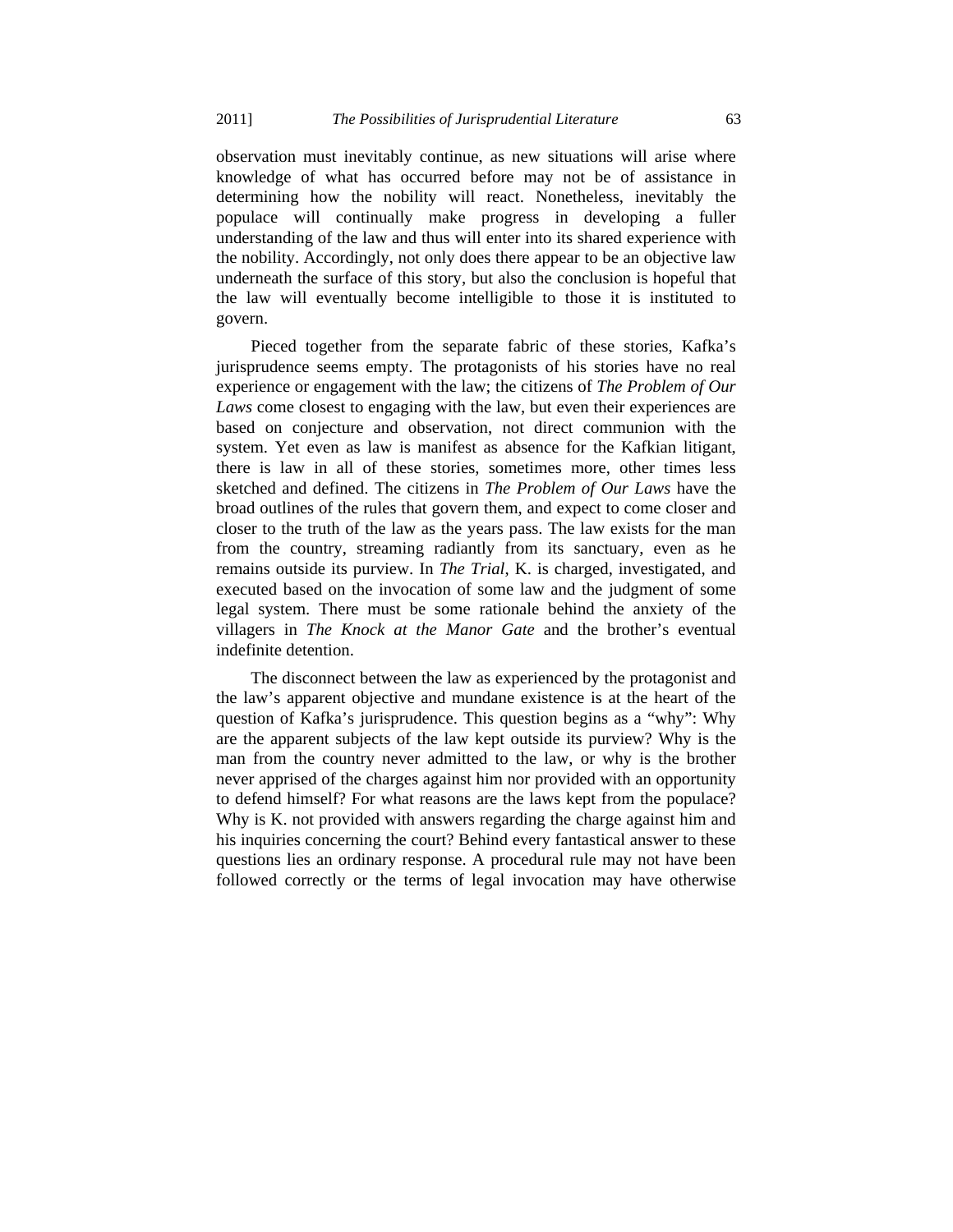been jumbled.106 In *Before the Law,* perhaps the man from the country misunderstood his rights at the door of the Law and sat idly by when he could have taken what he wanted. In K.'s case, the law may have been found behind one more door, perhaps before the phantom judge and courtroom he imagines at the point of his execution.<sup>107</sup> The law may not have retreated before K.'s advances, but simply been one step beyond the point he was able to reach. And, of course, K. and the brother in *The Knock at the Manor Gate* may have actually been guilty of something and justly punished—the absence of an explanation in the narratives does not foreclose this possibility.

These are all potential answers to the question of why the law is kept remote from the Kafkian subject, but they represent only conjecture or possible interpretations. The fact is that any answer to the question of "why" hides behind the same door that keeps the law concealed. There is no answer within the texts because an answer would itself betray the vision of law that Kafka presents. Kafka's jurisprudence, written from the perspective of the anxious litigant, unassuming villager, and ordinary citizen, is defined by its alienation of the subject. The law does possess an objective reality, and may very well be highly systematized and scrupulously applied, but it is a law that never truly embraces those brought before it. If this is the case, Kafka cannot give any definitive answer to the questions of "why" raised by these stories, as the response would draw back the curtain and reveal the ordinary machinery propelling the narrative. While the curtain remains drawn, he can, however, provide hints of what lies just beyond the edge of the story. Yet even with the curtain drawn, one may be able to sneak backstage and steal a glance at the narrative engine; it is this idea that provides a segue from Kafka to the late twentieth century world of Lawrence Joseph and *Lawyerland*.

#### III. KAFKA IN *LAWYERLAND*

Whereas one has to chase Kafka's law down an endlessly multiplying series of dim corridors, the law in *Lawyerland* pulses from the very first page and quickens in cadence as the book builds towards its abrupt and, for

 <sup>106.</sup> *See* Dominique Gros, *Le "Gardien De La Loi," Selon Kafka*, 14 LAW & LITERATURE 11, 23 (2002). *See also* Glen, *supra* note 1, at 37–38 (exploring rationales behind the apparent exclusion from the law of the man in *Before the Law* and K. in *The Trial*).

 <sup>107.</sup> KAFKA, THE TRIAL, *supra* note 19, at 230–31.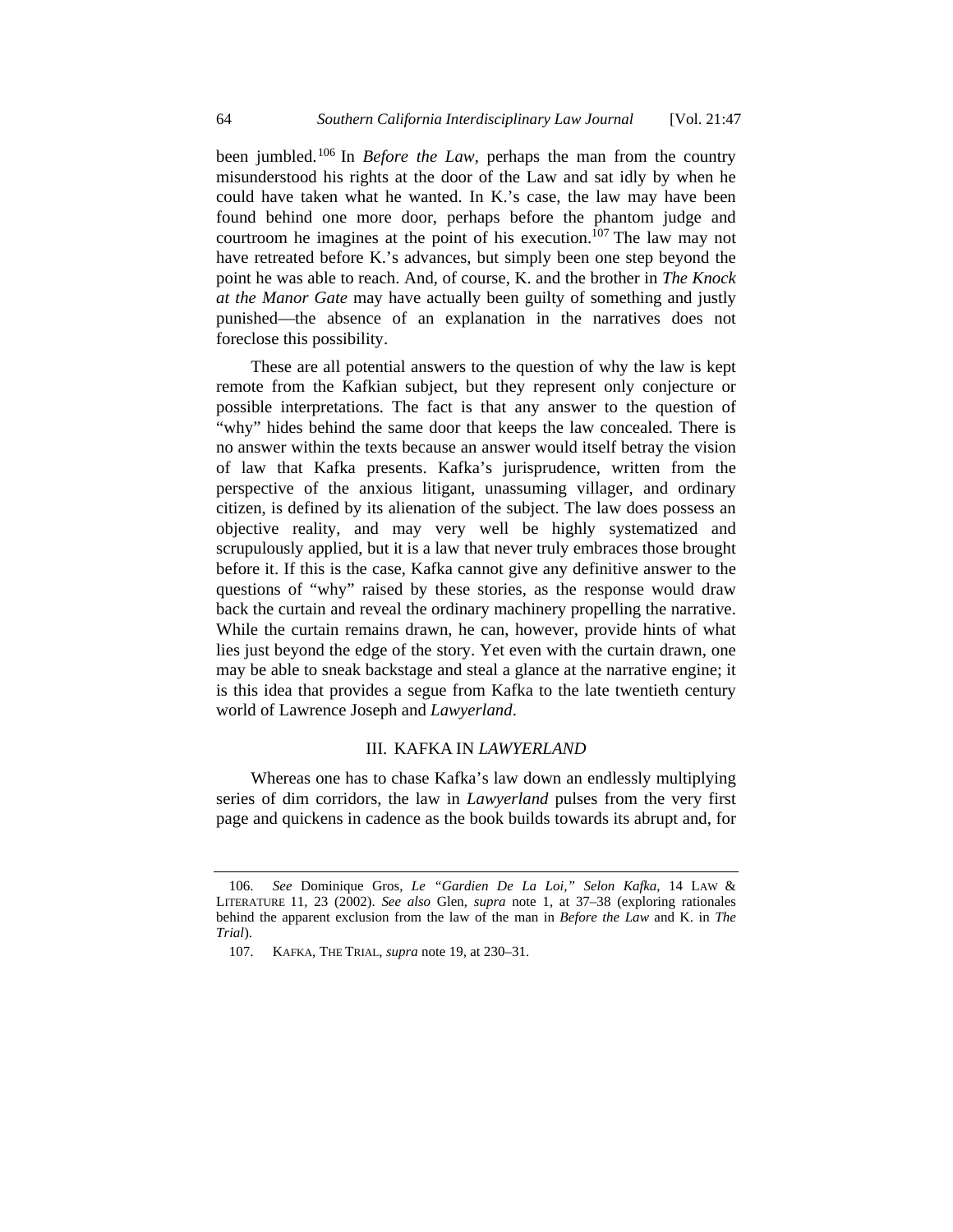a non-lawyer, absurd conclusion. But what is *Lawyerland*? It is a fictive piece of nonfiction, or, as more elegantly worded in Joseph's introduction:

[*Lawyerland*] is a work of nonfiction. It consists of exchanges among lawyers about law and lawyers, and, in many instances, the names, circumstances, and characteristics of the persons and places portrayed have been changed . . . . *Lawyerland* is truthful rather than factual, but solidly based on facts. There was no other way to write it. Those readers who are also lawyers will especially appreciate why.<sup>108</sup>

The question of whether the book is nonfiction or fiction is unimportant in the context of Joseph's assertion that it is truthful—truthful in its depiction of the legal system, the process of law, and the character of those disparate individuals who engage in the practice of law. The assertion of truthfulness perhaps gets one closer to the reality of the matter in any event, as any lawyer knows that facts often conceal an underlying truth.

*Lawyerland*'s truthfulness unfolds as interviews with lawyers in New York City, some whom the interviewer knows personally, and some to whom he has been directed by associates.<sup>109</sup> This frame of reference provides the counterpoint to Kafka's depiction of the law. The law is no longer experienced by the litigant—the outsider seeking answers or vindication of his rights—but by those who operate within its authority. *Lawyerland* is a book about law from the perspective of the law and lawyers. It is a glimpse into the room next door, or behind the curtain, and thus serves to elucidate the processes Kafka buries under the superficial absurdity of his writings. Nonetheless, readers opening *Lawyerland* in order to find a clear explication of what the law is, how it develops, how and why it is applied in certain circumstances, or any other permutation of these questions, will be sorely disappointed. There is no lucid description of the law in general or in the specific situations within which the lawyers of *Lawyerland* operate. This fact is one of the most important aspects of *Lawyerland* as it points to the same disconnect between The Law and the practice and experience of law that Kafka explores in his writings. It is perspective again that becomes of the utmost importance, but the perspective of the reader has shifted by moving from Kafka to Joseph.

In the opening interview of *Lawyerland* the reader is introduced to Robinson, a vulgar, fast-talking criminal defense attorney who has viewed

 <sup>108.</sup> JOSEPH, *supra* note 4, at *A Note To The Reader*.

 <sup>109.</sup> *See generally id.* at 3–225.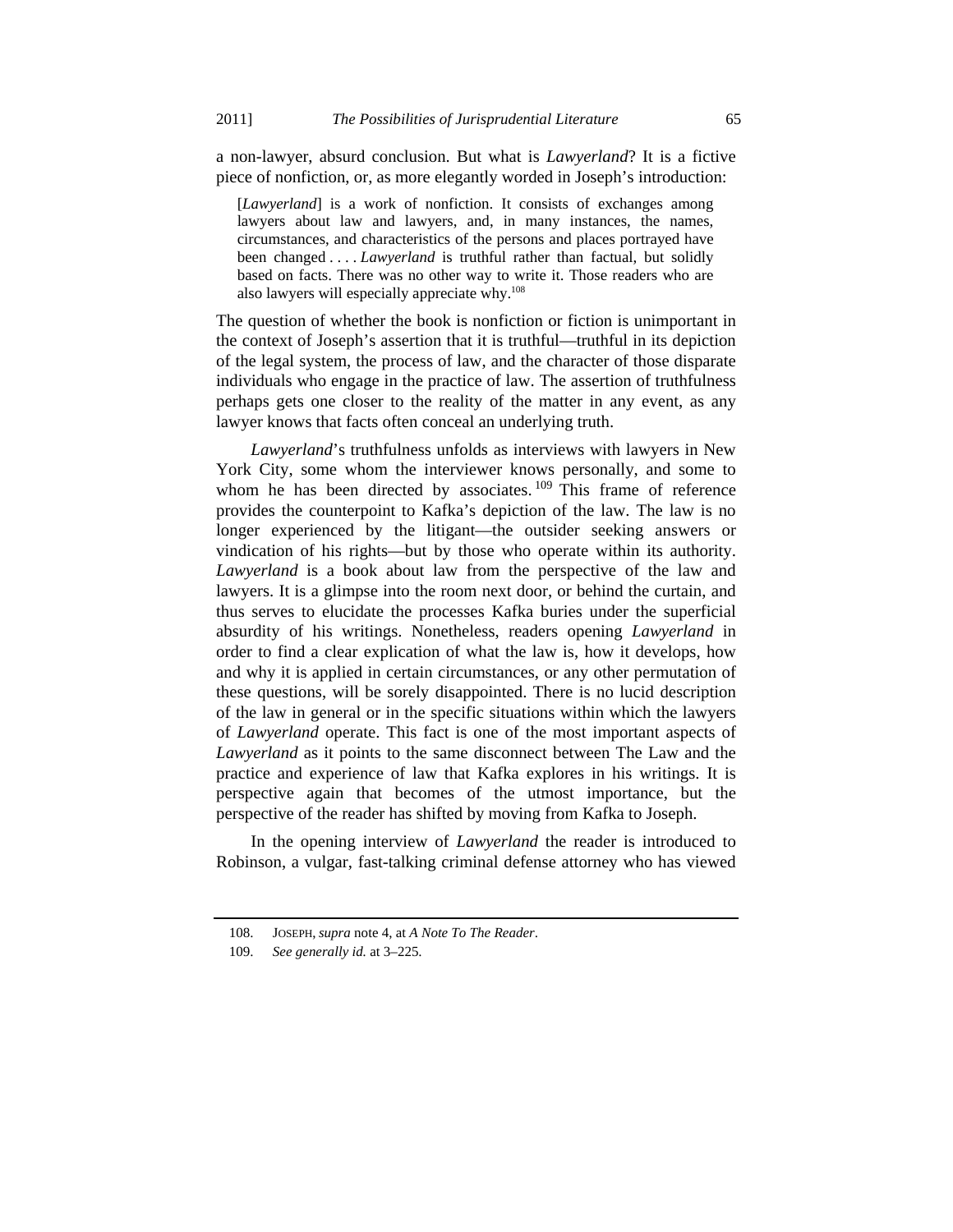the criminal justice system from both sides of the table.<sup>110</sup> He recounts his defense of a young man, the son of immigrants, who had decided to commit burglary.<sup>111</sup> The main problem was that the apartment he decided to burglarize belonged to an Assistant United States Attorney ("AUSA").<sup>112</sup> The AUSA hears the sounds of someone attempting to break in through the window, takes his wife from the room with instructions to get the baby and go into the hall, and waits for the burglar by the window with a handgun.113 When the young man finally comes through the window, the AUSA is ready, grabs him by the head, and beats it against the wall several times.<sup>114</sup> Finally, the AUSA has the young man arrested. <sup>115</sup> The young man's misfortune of burglarizing the apartment of a federal prosecutor is, however, unfortunately compounded by the fact that the AUSA's brotherin-law is an Assistant District Attorney ("ADA") at the Manhattan District Attorney's office.<sup>116</sup> The ADA has the case assigned to one of the best prosecutors in the office, a woman "who's better-looking and more charming than the best of the male peacock jury ass-kissers, and twice as smart. One formidable lawyer who very well knows how to use everything to her advantage."117 This prosecutor throws the proverbial book at the would-be burglar: "Attempted murder in the second degree, attempted robbery in the first degree, reckless-fucking-endangerment in the first degree, burglary in the first degree, criminal trespass in the first degree. Plus—I can't even remember them all—a slew of boilerplate offenses for concealing a deadly weapon." 118 Robinson gets the case and wants to plead, but the prosecutor makes clear that she is going to take it to trial on the lodged counts.<sup>119</sup> The case gets assigned to a trial judge who, it turns out, knows both the prosecuting ADA as well as the AUSA "victim."<sup>120</sup> Rather than pursue the case in court, Robinson utilizes this information.<sup>121</sup>

 110. *Id.* at 3. 111. *Id.* at 7–16. 112. *Id.* at 7–8. 113. *Id.* at 8. 114. *Id.* 8–9. 115. *Id.* at 9. 116. *Id.* 117. *Id.* 118. *Id.* at 10. 119. *Id.* at 10–11. 120. *Id.* at 16. 121. *Id.*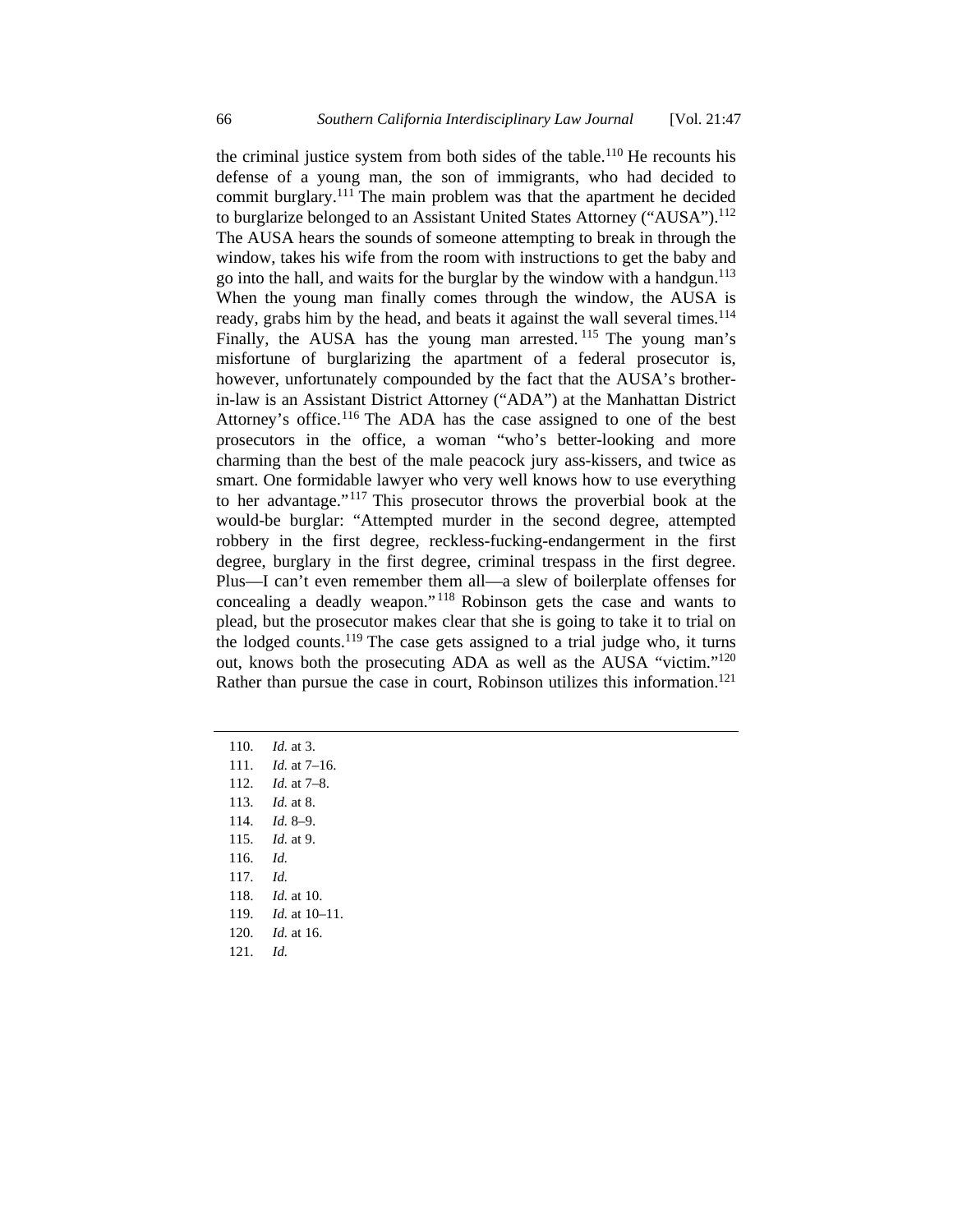In his own discreet way, he passes it through various circles that he knows about the relationships between the prosecutors, the victim, and the judge, and that he will not be afraid to be more vocal regarding this information.122 The young man is sprung after nearly a year in Riker's Island jail, but Joseph never states whether charges were actually brought, whether he was convicted and served this year pursuant to a sentence, or whether he was simply released without any charges ever having been filed.<sup>123</sup>

As presented by Robinson, there is very little that is surprising about this story. The laundry-list version of the charges against the burglar, although certainly out of the ordinary in cases with similar substantive facts, is directly attributable to his misfortune of choosing the wrong apartment to burglarize. Both the prosecutors and Robinson have no illusions on this point. The decision by the prosecutor to pursue this case to trial rather than plead is also a result of the existing relationships between the various prosecuting parties and the AUSA. The assignment of the case to a judge who knows all of the parties at the prosecutor's table may elicit a groan, but it is not surprising considering the young man's string of luck. The burglar is ultimately released, apparently with no charges filed, but this is a function of Robinson's ability to move within the system, not a function of the law taking its general course through the courts. There are problems, to be sure, with the foregoing depiction of the legal system, but there is nothing odd or mysterious about it, even if much depended on chance and misfortune.

Yet to say there is nothing odd about this story is to miss the question of how it implicates the law. Where is the law in the unfolding of Robinson's dilemma? The legal actors are clear enough—the prosecutors in the District Attorney's office, Robinson as defense counsel, and the judge. The victim is clear as well, although he is not presented in an overly sympathetic light. The criminal violation is not left to doubt, as the young man did attempt to burglarize an apartment. The charges against the youth are also based on New York state law, even if the actual statutory provisions are not cited or mentioned. The law and the legal system pervade Robinson's recounting of this story, but curiously have little to do with its course. The charges, even if one or two may have been valid as a legal matter, stem from the relationships between the victim and the

 <sup>122.</sup> *Id.*

 <sup>123.</sup> *Id.*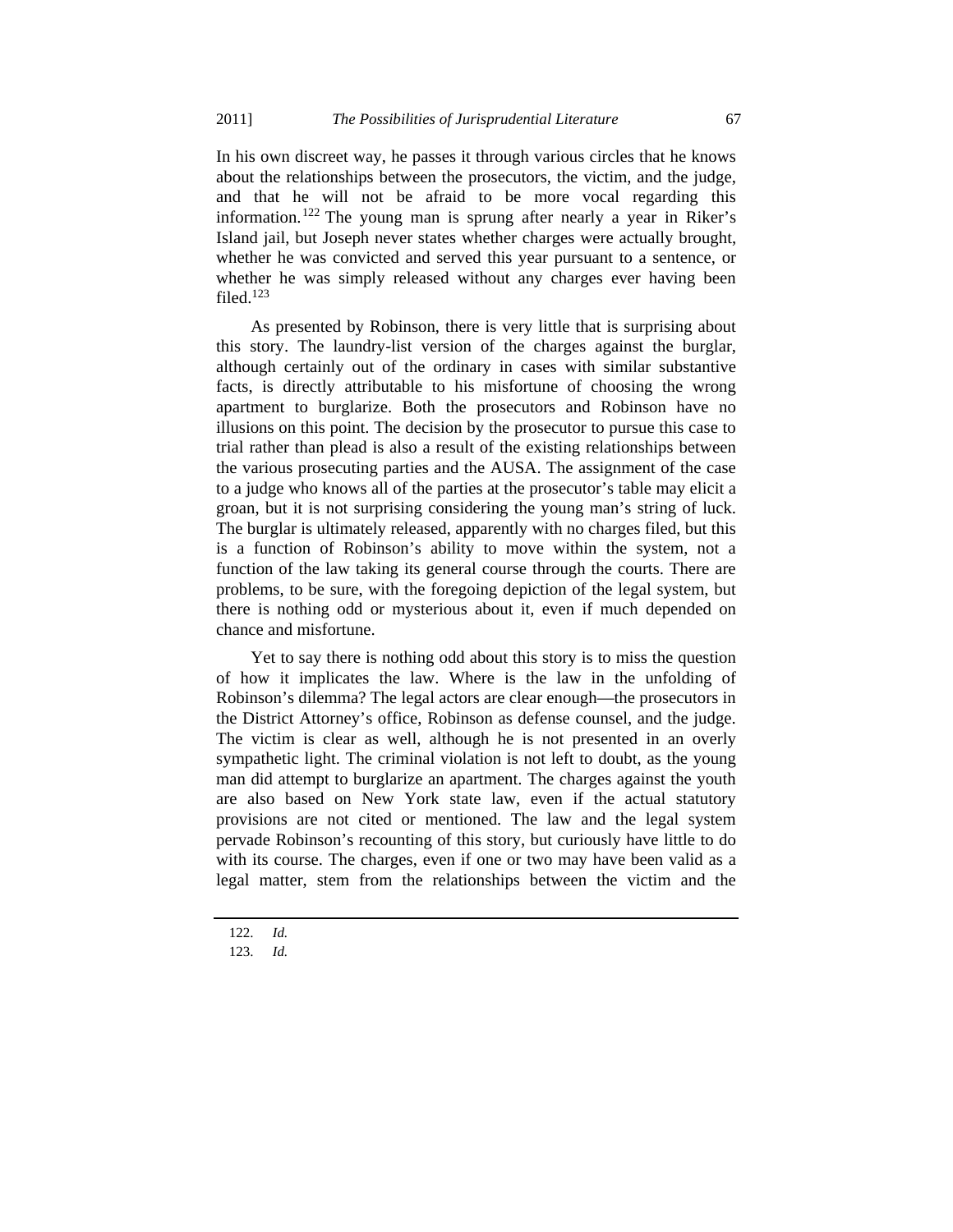prosecuting attorneys, not from a fair reading of the underlying facts of the case. The decision to proceed to trial is also influenced by these relationships, not because of any compelling facts or circumstances that make this burglary "worthy" of a court date. Even the ultimate disposition of the case, the young man's freedom, occurs as a result of the interaction of certain relationships. Robinson clearly knows and understands the web of connections that link the AUSA-victim to the prosecuting attorney and the trial judge to both; and Robinson can make this information generally known. The burglar presumably obtains his freedom in reaction to this implicit threat, not by a judgment of any court or legal official. Law, in the case of this burglar, is nothing more than the prism through which these various relationships are reflected. The burglar is charged in the way he is because of these relationships—he fails to obtain a plea only because of these relationships, and he is ultimately freed based on these relationships and his attorney's ability to operate within the system of relationships. The law is a passive presence, even as it ostensibly takes center stage.

Even if the law is, in some sense, at work in this story, how does the whole experience look from the perspective of the youth, a really dumb kid who can only offer grunts in response to Robinson's questions?<sup>124</sup> In the process of breaking into an apartment, but without even setting two feet into the room, much less taking anything, he is beaten, and taken into custody.125 He is detained for a period of nearly a year with a lengthy list of charges pending against him.  $126$  Most of the charges, even if colorable under the relevant statutory provisions, seem at the least a stretch on the underlying facts. And he is ultimately released from jail having never been before a court and having never had an adjudication of his guilt.<sup>127</sup> It is hard to believe that he would look back on his experience and characterize the law as Judge Posner's system of rules rather than concur with Justice Kennedy's assertion that Kafka's depiction of the law is far closer to the truth for the litigant.<sup>128</sup>

This opening vignette gives flesh to the statement by a subsequent interviewee, Federal District Court Judge Celia Day, that the "real power

 <sup>124.</sup> *Id.* at 10.

 <sup>125.</sup> *Id.* at 8–9.

 <sup>126.</sup> *Id.* at 10.

 <sup>127.</sup> *Id.* at 16.

 <sup>128.</sup> *See* Posner, *A Reply to Professor West*, *supra* note 6; Carter, *supra* note 15.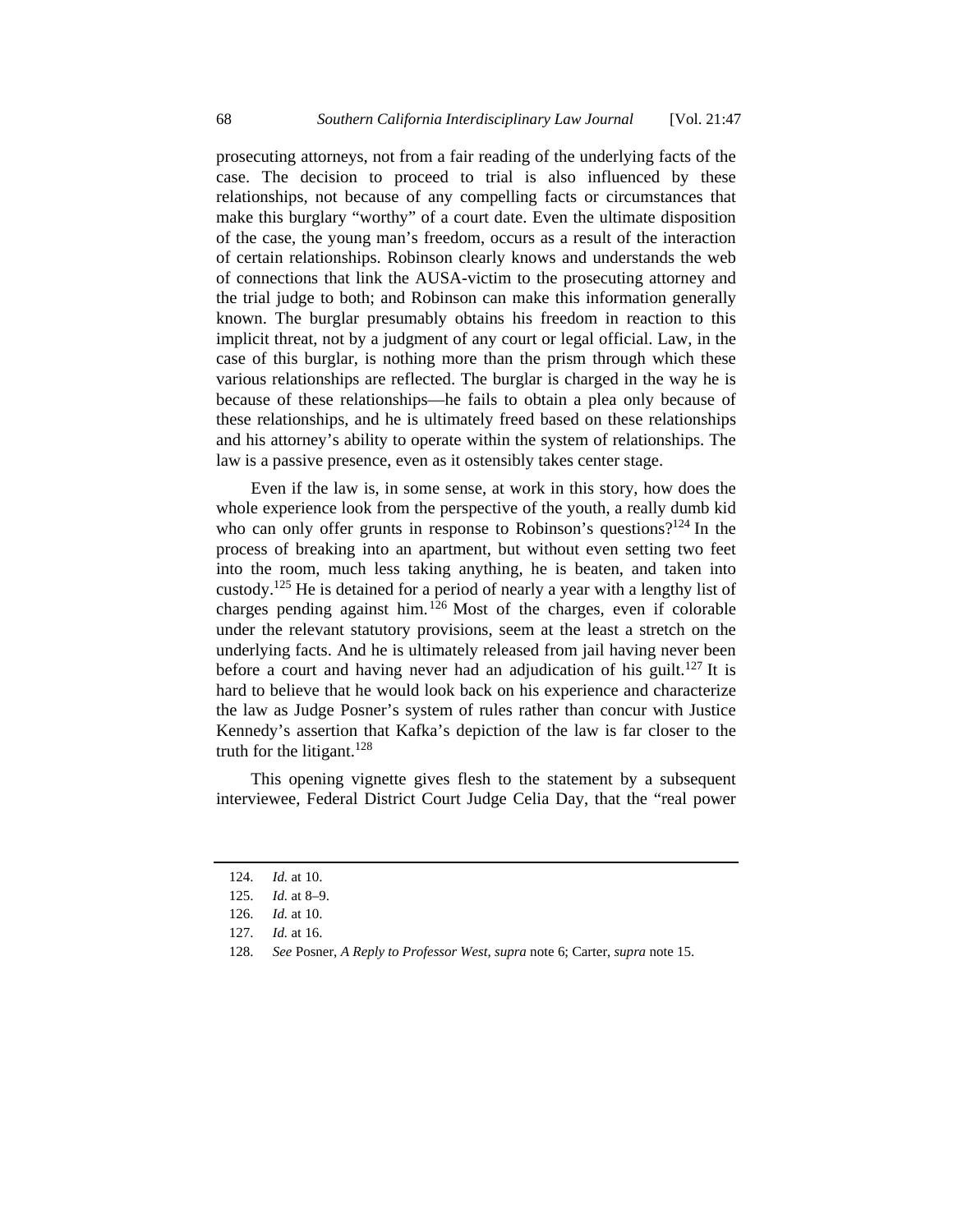exists outside the courts."<sup>129</sup> Judge Day's observation fits the main component of Kafka's own jurisprudence, that the relevant action in Kafka's writings on the law is always taking place just out of sight, in that next room that seems just beyond reach. In Robinson's story, the charges are levied via a secretive collaboration amongst the burglary victim, the brother-in-law, and the prosecutor, which occurs outside the confines of the law. Likewise, it is Robinson's maneuvering in the law's various social spaces that ultimately secures his client's release. The general prescription to look outside the law for its authority, as well as Robinson's own maneuverings within the law, are not unlike what occurs in *The Trial*, where K. is told to play a similar role. K. seeks answers in the places one would least likely associate with authority within the court—Titorelli, the painter; Leni, K.'s mistress and Huld's maid; Block, the tradesman; the lowly usher; and the usher's wife. It is by the exploitation of these various relationships that K. hopes to gain knowledge of his own case, and perhaps even obtain his exoneration. It also does not require a stretch of the imagination to superimpose the backroom facts of Robinson's story onto K.'s own experiences within the law. K. is never apprised of the charges against him—perhaps they are the product of a personal vendetta, or overblown in the same manner that the young burglar's charges proved to be. His execution ultimately may have been on account of his failure to exploit the various relationships he made during the course of his proceedings, more than any failure to prosecute his case or marshal the evidence. Perhaps if he had obtained the services of a Robinson, rather than a Huld, he would have penetrated to that final room where his fate hung in the balance. As it stands, however, K.'s failure and the course of his proceedings can be rationalized to a high degree based on the parallel experiences of Robinson and his unfortunate client.

Whereas one is left to guess at what is happening behind Kafka's closed doors, Joseph transports the reader to exactly that locale. The vignettes and anecdotes of *Lawyerland* present a backstage view of the law that supplements or, more aptly, displaces the audience's normal view of how the law, legal system, and lawyers operate. Traditional jurisprudence focuses on broad issues of the nature and development of law, which in turn center on judicial issues, the development of judicial review, and constitutional law in the Supreme Court.<sup>130</sup> In this conception, law is clear

 <sup>129.</sup> JOSEPH, *supra* note 4, at 78.

 <sup>130.</sup> *See*, *e..g.*, ANTONIN SCALIA, A MATTER OF INTERPRETATION: FEDERAL COURTS AND THE LAW. (1997)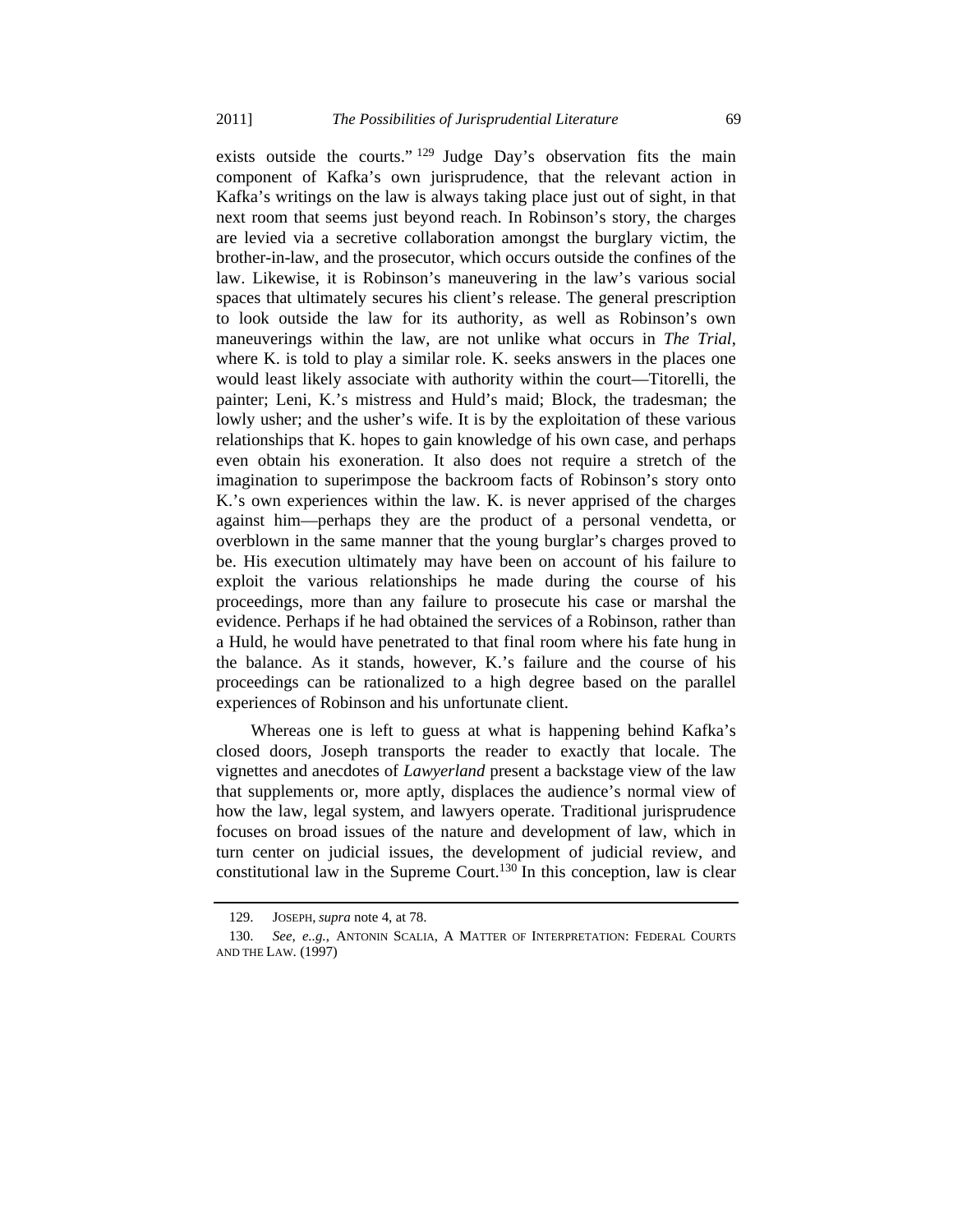and orderly, implicating a textual provision that is then placed before judges who render an interpretation that becomes the ruling law of the land. Procedurally, there are no mysteries regarding the course and outcome of the case, and even if there is disagreement on the substantive outcome, the reasons can be clearly stated and assessed through a comparison of opinions. *Lawyerland*'s rejection of this popular conception of law and jurisprudence inheres in the response of Carl Wylie, a transactional lawyer, to the question of what he thinks the law is. $131$  The interviewer notes that Justice Oliver Wendell Holmes, Jr. had termed the law a "great anthropological document,"<sup>132</sup> which launches Wylie on a derisive riff regarding the Supreme Court's decision in *Romer v. Evans*, 133 and the general role of the Supreme Court in the legal landscape of the practicing lawyer: "I haven't read [the decision]—I am never going to read it, are you? Who ever reads Supreme Court opinions?"134 The rhetorical question implies that the Supreme Court is set up as a remote presence from the practice of Wylie and most attorneys. The rule of law as enunciated or penned by the Court may become the law of the land and serve to order certain relationships, but its reasoning is often a point of irrelevance to practitioners who are ultimately concerned with the end result. Although the Court's decisions are binding nationally, its influence can extend no further than the circumstances and situations in which it is deciding cases. Accordingly, despite its Olympian heights in the American legal hierarchy, the Court is of less practical significance than the discussions and decisions that are taken at the lower, base levels of contemporary legal practice.

The traditionalist conception of jurisprudence is a narrow one that leaves much of legal reality on the outside of legal experience. *Lawyerland* presents an antithetical view of the law by focusing on its actual practice, as opposed to its study, and the everyday in-the-trenches practice of law, as

 <sup>131.</sup> *Id.* at 31–32.

 <sup>132.</sup> Oliver Wendell Holmes, *Law in Science and Science in Law*, 12 HARV. L. REV. 443, 444–45 (1899) ("It is perfectly proper to regard and study the law simply as a great anthropological document. It is proper to resort to it to discover what ideals of society have been strong enough to reach that final form of expression, or what have been the changes in dominant ideals from century to century. It is proper to study it as an exercise in the morphology and transformation of human ideas. The study pursued for such ends becomes science in the strictest sense.").

 <sup>133.</sup> *See generally* Romer v. Evans, 517 U.S. 620 (1996) (invalidating a Colorado constitutional amendment prohibiting legislative, executive, and judicial action designed to protect homosexuals from discrimination).

 <sup>134.</sup> JOSEPH, *supra* note 4, at 31–32.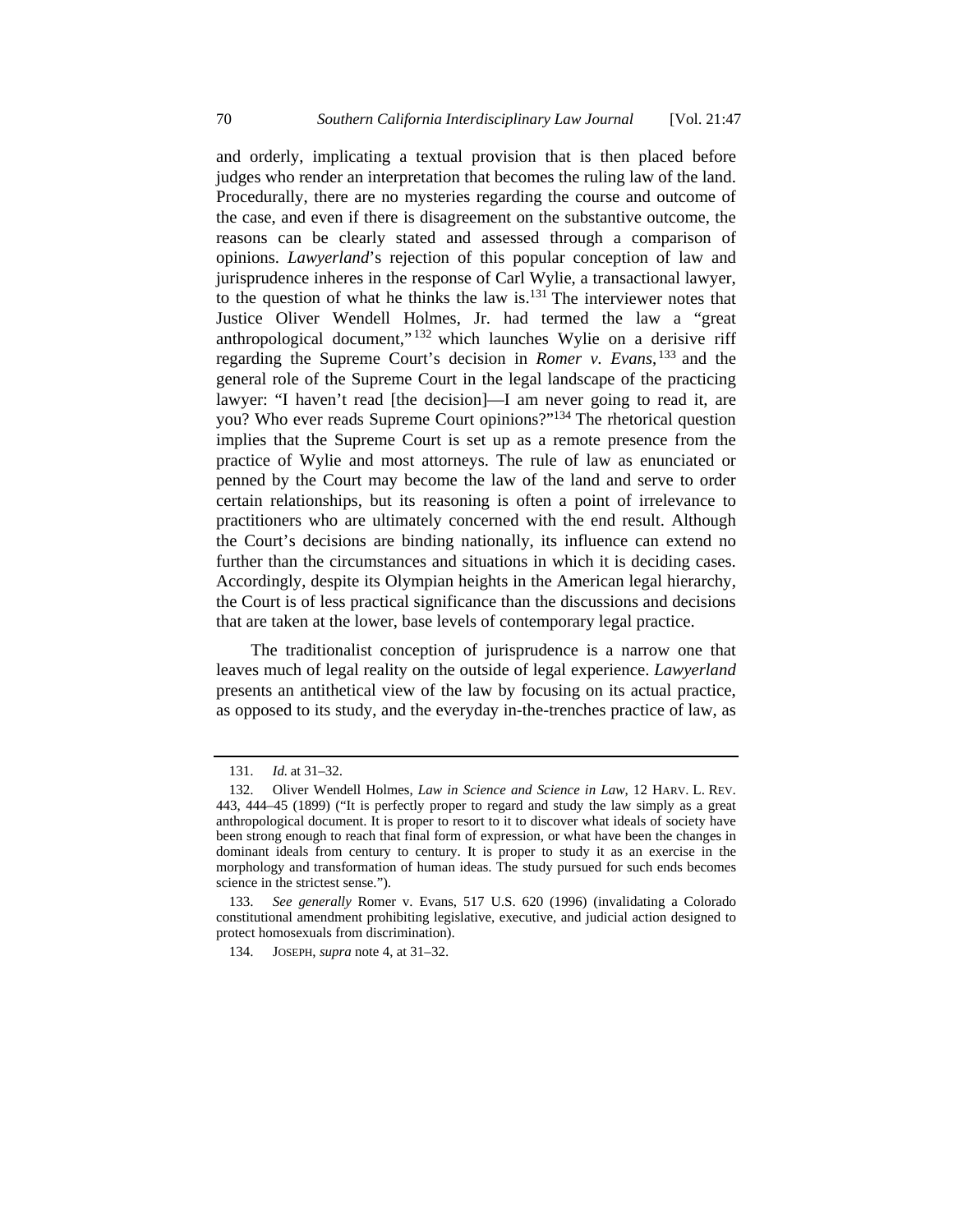opposed to the glamorous and rarefied roles typically accentuated by society. In the words of Pierre Schlag, a constitutional law scholar:

Lawyerland is law at the operator level. For Lawyerland's lawyers, law is something they live on the way to doing something else—serving a client, putting someone in jail, or ruling on a motion. Law is just a part of what you use to get things done. Here, the law is mundane. It inspires neither celebration nor awe.135

The law for the AUSA and his district attorney cohorts is a means to a socially sanctioned revenge, whereas the exploitation of those same relationships is Robinson's means to free his client. Singleton, an attorney in *Lawyerland* specializing in malpractice defense, responds to an associate's chagrin at settling a case where she believed that her client did nothing wrong: "I told her right or wrong has nothing to do with it. If we thought—if the client thought—it was worth the money to litigate, we would have litigated . . . . The law, I told her, is just another—and not always that important—transactional consideration."136 Similarly, Martha Tharaud, a labor law specialist, points to a young Asian woman, an employee at the restaurant where she is eating, and ponders whether she even understands her legal rights and whether she would exercise them if a situation arose. <sup>137</sup> *Laywerland* asks: What are all the Supreme Court's decisions on employment or insurance law to someone who inhabits a world where those rights are unlikely to be understood or exercised? The law provides a framework, perhaps, but it is not self-actualizing, nor is there a necessary trickle-down effect from the heights of the legal system to the basements of New York City or the noodle shops of Chinatown. *Lawyerland* depicts the law as a practical tool to be used in the appropriate circumstances, but whose efficacy should not be taken for granted.

The law, from this practical perspective, develops through its practice at the lowest levels as a function of lawyers representing clients in any and all matters. Thus, in reviewing *Lawyerland*, David Luban contended that the judiciary or legislative branches do not power the legal system:

The real engine powering [this] legal system is the nearly one million practicing lawyers, each conducting thirty or fifty or one hundred conversations a day with each other and with their clients. These conversations, not the decisions and opinions of judges, are the law. They

 <sup>135.</sup> Pierre Schlag, *Jurisprudence Noire*, 101 COLUM. L. REV. 1733, 1738 (2001).

 <sup>136.</sup> JOSEPH, *supra* note 4, at 108–09.

 <sup>137.</sup> *Id.* at 121–22.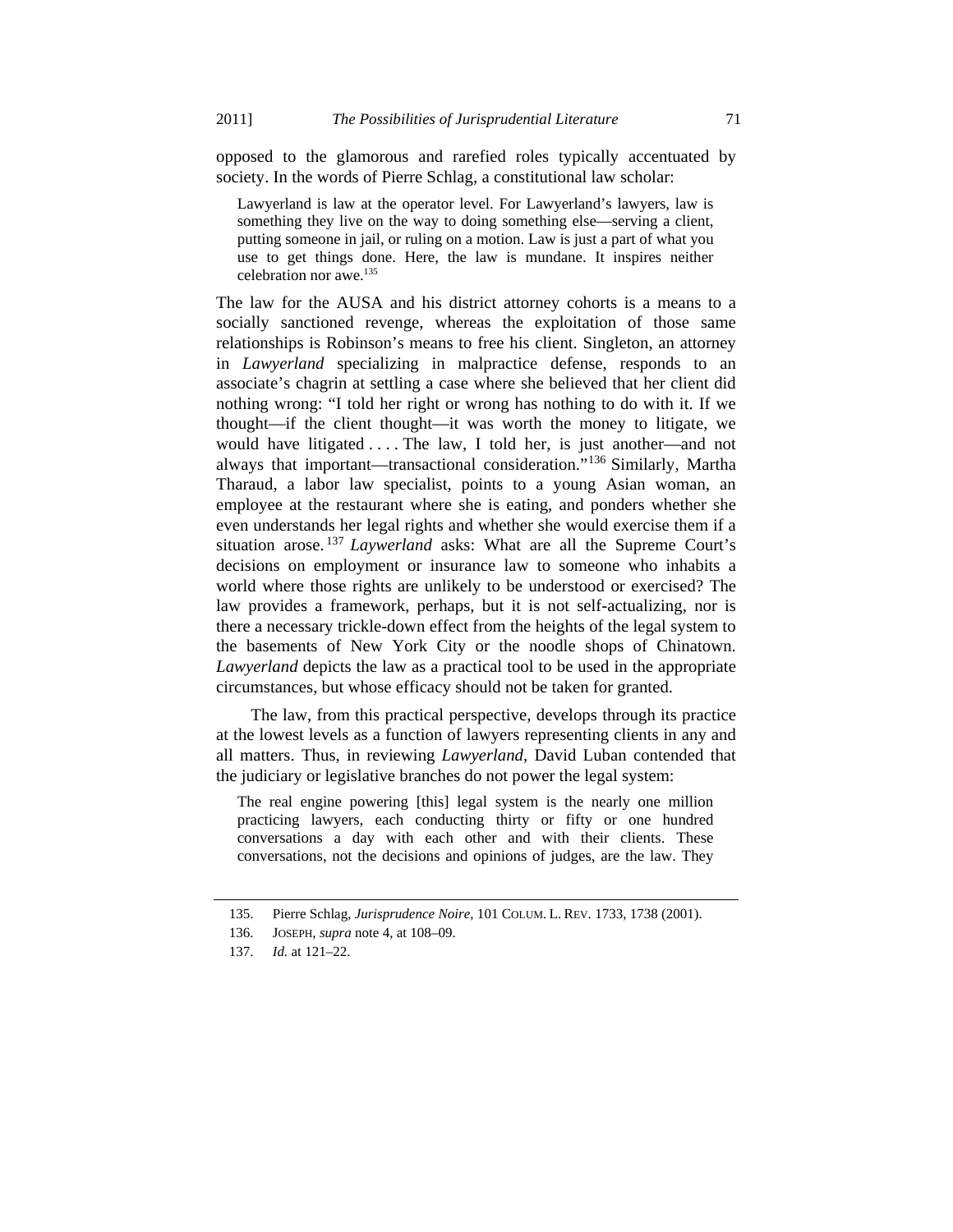form a jumble, not an ordered system—not law's empire but law's landfill, the dregs and dreck of legal authority on which civilization is erected.<sup>138</sup>

At this base level of the law, the power and authority reside not in the elegantly written word or boldly expressed idea, but in the simple, direct, well-placed, and potentially crass spoken word of the law's representative—the lawyer. The depiction of law in *Lawyerland* thus operates to invert the traditional conception of the American legal pyramid by placing influence at the lowest levels of that hierarchy and relegating the grand actors of traditional jurisprudence to biting asides. In the words of Luban, a law and philosophy scholar, "[t]he cellar is where law influences client behavior, and so the cellar is actually the apex of legal authority. Judge centered jurisprudence distorts reality by proceeding on the opposite assumption." 139 Law is not Justice Holmes's great anthropological document, but the mind-numbing and exasperating chaos of Wylie.<sup>140</sup> The true home of the law is not the Ivory Towers of elite law schools, nor the Marble Palace of the Supreme Court, but the dingy and dank halls of the Brooklyn housing court, the aromatic interior of Manhattan Detention Complex, aptly and colloquially referred to as "The Tombs," and the web of social relations which Robinson strategically uses.<sup>141</sup>

Behind the façade of chaos posited by Wylie, however, there is a system of rules and conduct that governs the relationships of the lawyers and law in *Lawyerland*. It is Wylie who asserts that there is a base line, minimal set of rules that all parties to the law must observe.<sup>142</sup> In fact, observance of these rules is the dividing line between the cynical lawyer and the cynic: the cynical lawyer acknowledges the existence of these rules and operates within them, whereas the cynic simply disregards them.<sup>143</sup> These rules aren't clear-cut procedural guidelines, such as filing a certain number of copies of a pleading, nor substantive rules, but instead they are the gray area between representations, permissible "misrepresentations," and outright lying. In *Lawyerland*, Judge Day asserts that the art of lawyering involves deception, spin, and a certain amount of distortion, but

138. David Luban, *The Art of Honesty*, 101 COLUM. L. REV. 1763, 1767 (2001).

- 142. *Id.* at 35.
- 143. *Id.*

 <sup>139.</sup> *Id.* at 1768.

 <sup>140.</sup> JOSEPH, *supra* note 4, at 31–32.

 <sup>141.</sup> *Id.* at 174–75.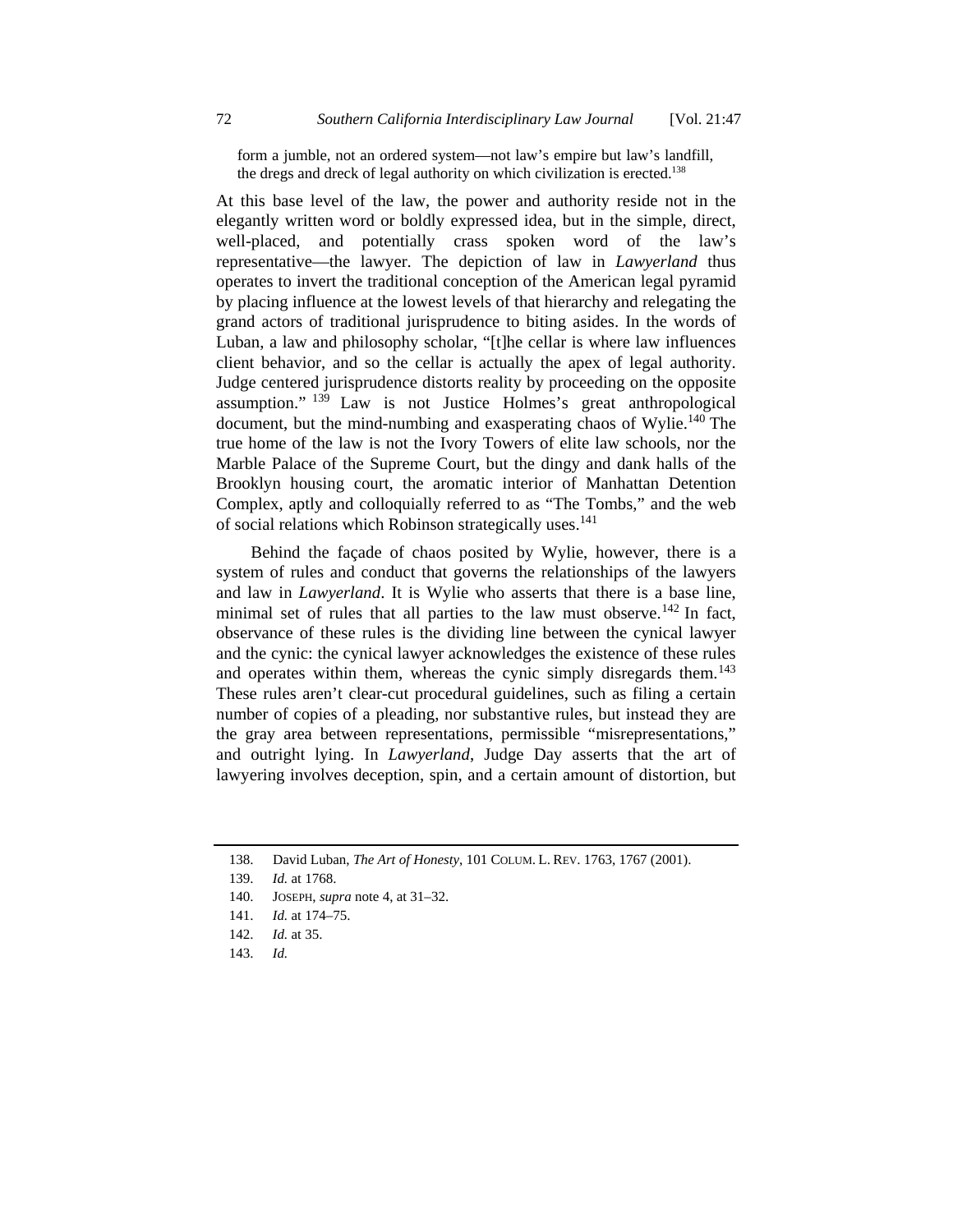that the majority of lawyers recognizes the general outline of these rules and operates within the permissible bounds of misrepresentation.<sup>144</sup>

Operating within this field of misrepresentation, however, gives rise to a peculiarly legal conception of reality and truth, which in turn skews the consciousness of the lawyer himself. In *Lawyerland*, Martha Tharaud, a law firm partner, asserts that the truth, for lawyers, lies in between what can and cannot be proven—a particularly legalistic thought that conflicts with the common belief that the truth lies in the reality of what actually happened. <sup>145</sup> This belief can itself be turned on its head by the law, according to the lawyer, Shumate, as issues of causation and liability can transform what could have happened into what did happen in the eyes of the law.146 The goal of *Lawyerland*'s law is to arrive at a resolution of a given issue through the presentation of competing versions of the same event, and this task is undertaken without regard to any contradictions that a "created" version of the event may have with the actuality of that event. In the concluding interview, the interviewee notes that lawyers can keep multiple contradictions in their heads at any one point while talking as if everything is consistent.<sup>147</sup> This ability contributes to the lawyer's skewing of reality. Professor Sarah Krakoff notes:

[M]ost lawyers hold conflicting things in their heads, but without the poet's negative capability to remain content with partial understanding. Rather than assimilate the conflicts into ambiguous mysteries, as poets do, they simply alternate their realities. At one moment, one thing is true, and at another, the opposite is true. $148$ 

Joseph echoes this point both outside and within the bounds of *Lawyerland*. Elsewhere, Joseph has written that,

[L]awyers like to concentrate meaning; a lawyer's language is often dense. And if you look at law as a single language, you realize that it contains various languages within it. Think of how many different languages exist, for example, in an appellate brief that addresses a number of complicated procedural and substantive issues.<sup>149</sup>

 <sup>144.</sup> *Id.* at 72–74.

 <sup>145.</sup> *Id.* at 127.

 <sup>146.</sup> *Id.* at 162–63.

 <sup>147.</sup> *Id.* at 221.

 <sup>148.</sup> Sarah Krakoff, *Does "Law and Literature" Survive Lawyerland?*, 101 COLUM. L. REV. 1742, 1747 (2001).

 <sup>149.</sup> Lawrence Joseph, *Reflections on Law and Literature (Imaginary Interview)*, 59 SASKATCHEWAN L. REV. 417, 426 (1995).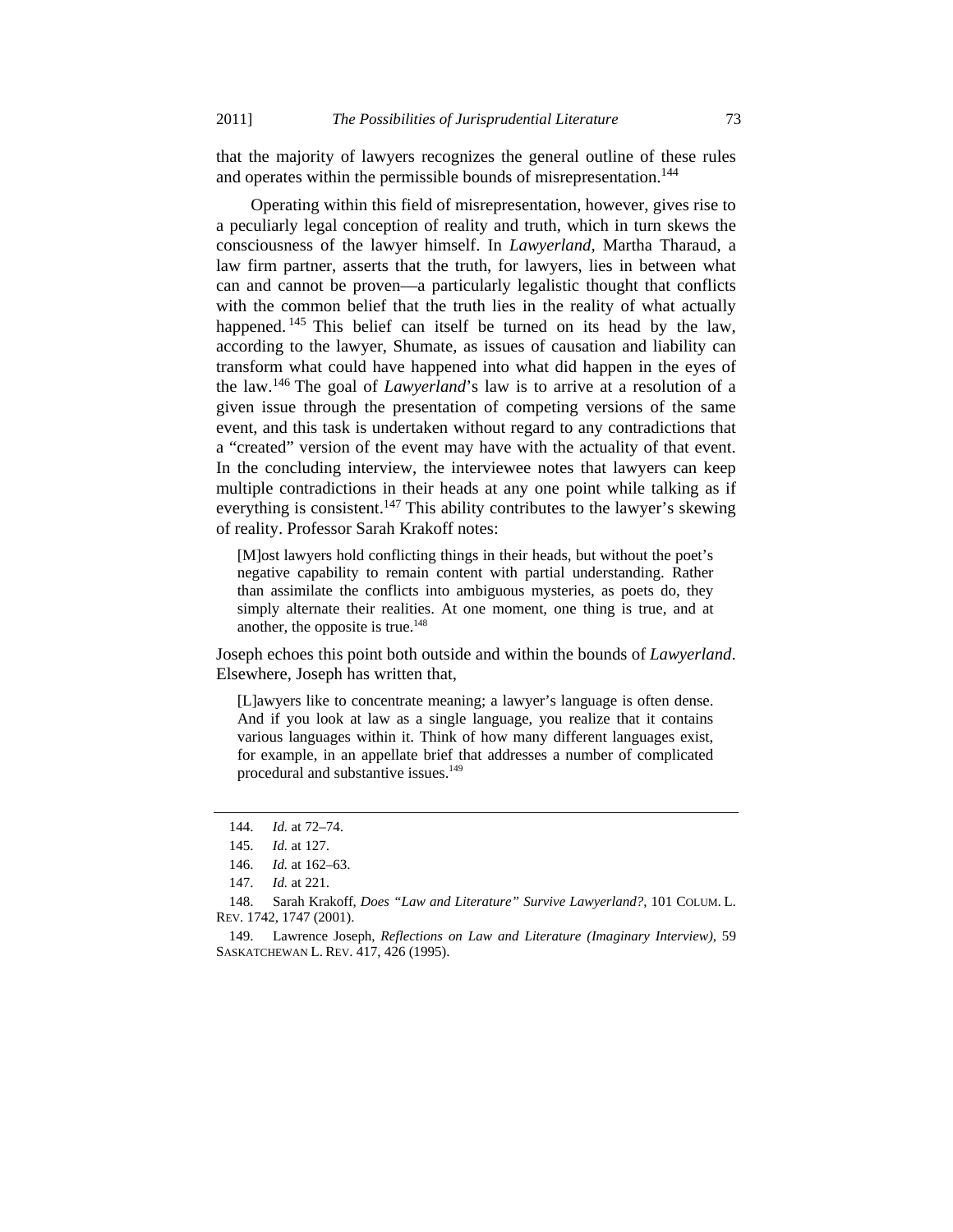An appellate brief or trial motion entertains the same lack of negative capability highlighted by Krakoff. At one point, a pleading may vigorously contest an issue, whereas that same issue may be assumed for purposes of contesting a different issue. The pleading certainly will not note any contradiction, nor will any lawyer party to the proceedings think anything is amiss. The law promotes this perpetuation of both competing languages and contradictory presentations of reality. Joseph, this time conveying a lawyer's remembrance of a non-lawyer's view of attorneys, expresses exasperation at the fact that lawyers are always saying something other than what they mean.150 This is not necessarily lying, and lawyers are not necessarily consciously manipulative; "lawyers have large shadows. Anything light . . . makes their shadows even larger."<sup>151</sup>

These ruminations return the focus to the issue of perspective. In an essay, Joseph discusses "'working rules' assembled from notes" he took when writing *Lawyerland*.<sup>152</sup> "Rule 13" is "what a lawyer, as a lawyer, senses—what a lawyer, as a lawyer, perceives—what a lawyer, as a lawyer, feels."153 By focusing on the lawyer's experience of law, and by implicitly recognizing the lawyer's particular experience of the law as unique, Joseph subtly portrays the importance of perspective in constructing one's experience of the legal system. In one sense that system possesses an objective reality, being comprised of statutes, constitutions, regulations, lawyers to argue about the proper interpretation of these legal documents, and judges to render definitive rulings regarding that interpretation. Yet it cannot make sense to talk about legal experience solely by reference to the underlying reality of the legal system. Whether one views the law as a carefully ordered system of rules or malevolent whimsy is less dependent on that underlying reality than it is on how that reality is experienced. Joseph, through Robinson, offers an explicit bridge to Kafka on this point, riffing from *The Metamorphosis*, 154 that it would be "a form of exacting justice" if lawyers metamorphosed into prisoners, and vice versa.<sup>155</sup> The law itself will not have changed in engaging in this metamorphosis, but the

 <sup>150.</sup> JOSEPH, *supra* note 4, at 197–98.

 <sup>151.</sup> *Id.*

 <sup>152.</sup> Lawrence Joseph, *Working Rules for Lawyerland*, 101 COLUM. L. REV. 1793, 1793 (2001).

 <sup>153.</sup> *Id.* at 1794.

 <sup>154.</sup> FRANZ KAFKA, THE METAMORPHOSIS AND OTHER STORIES (Joyce Crick, trans., Oxford Univ. Press 2009) (1915).

 <sup>155.</sup> JOSEPH, *supra* note 4, at 25–28.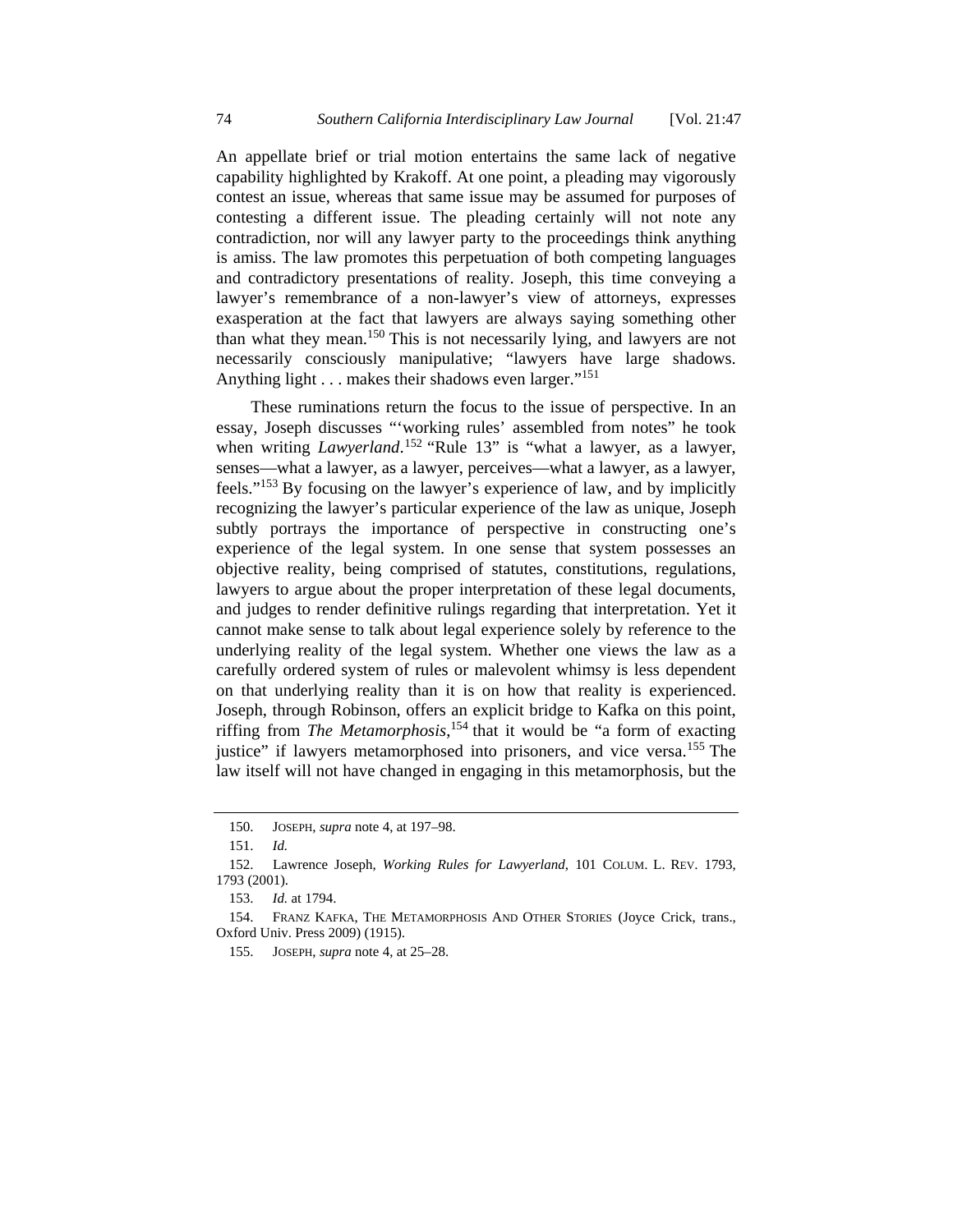perspective will shift. What may have once looked like a clear-cut application of a mandatory minimum sentence under the sentencing guidelines may look arbitrary and seem like a cruel and unusual punishment. Robinson's thought can be translated into any number of contexts—if a lawyer metamorphosed into any litigant or defendant the perspectival shift would be complete.

Kafka and Joseph provide complementary depictions of the law because of their distinct uses of perspective. Kafka's writing focuses on the experience of law by the litigant or legal outsider, whereas Joseph focuses on the lawyers and judges within the system. Together, these writings provide a comprehensive picture of a modern jurisprudence by detailing the views and experiences of all parties to the system. Before addressing the jurisprudential implications of these stories, however, it is worth examining one additional Kafka short story, *In the Penal Colony*, because this piece offers the most explicit glimpse of the internal workings of Kafka's legal machinery. In essence, *In the Penal Colony* provides Kafka's own counterpoint to his more obscure writings on the law.

*In the Penal Colony* recounts an explorer's visit to a relatively remote penal colony, where he is invited to witness the execution of a soldier.<sup>156</sup> This soldier was found asleep on duty where he was charged with guarding the door of a certain captain.<sup>157</sup> The captain, seeking to determine whether this duty was being discharged, observed the soldier sleeping on duty.<sup>158</sup> The captain lashed the soldier, at which point the soldier grabbed the captain's leg and shouted, "Throw that whip away or I'll eat you alive."159 This chain of events was recounted by the captain to the officer in charge of legal proceedings on the island and the officer passed a sentence only one hour prior to the commencement of the execution itself.160 For his sentence the condemned man is ordered to have "Honor Thy Superiors" etched onto his body by an elaborate machine in a manner that will eventually, after twelve hours of suffering and "[e]nlightenment," result in his death. $161$ 

 <sup>156.</sup> KAFKA, *In the Penal Colony*, *supra* note 16, at 191–227.

 <sup>157.</sup> *Id.* at 198.

 <sup>158.</sup> *Id.*

 <sup>159.</sup> *Id.* at 198–99.

 <sup>160.</sup> *Id.* at 199.

 <sup>161.</sup> *Id.* at 197, 199, 202–204.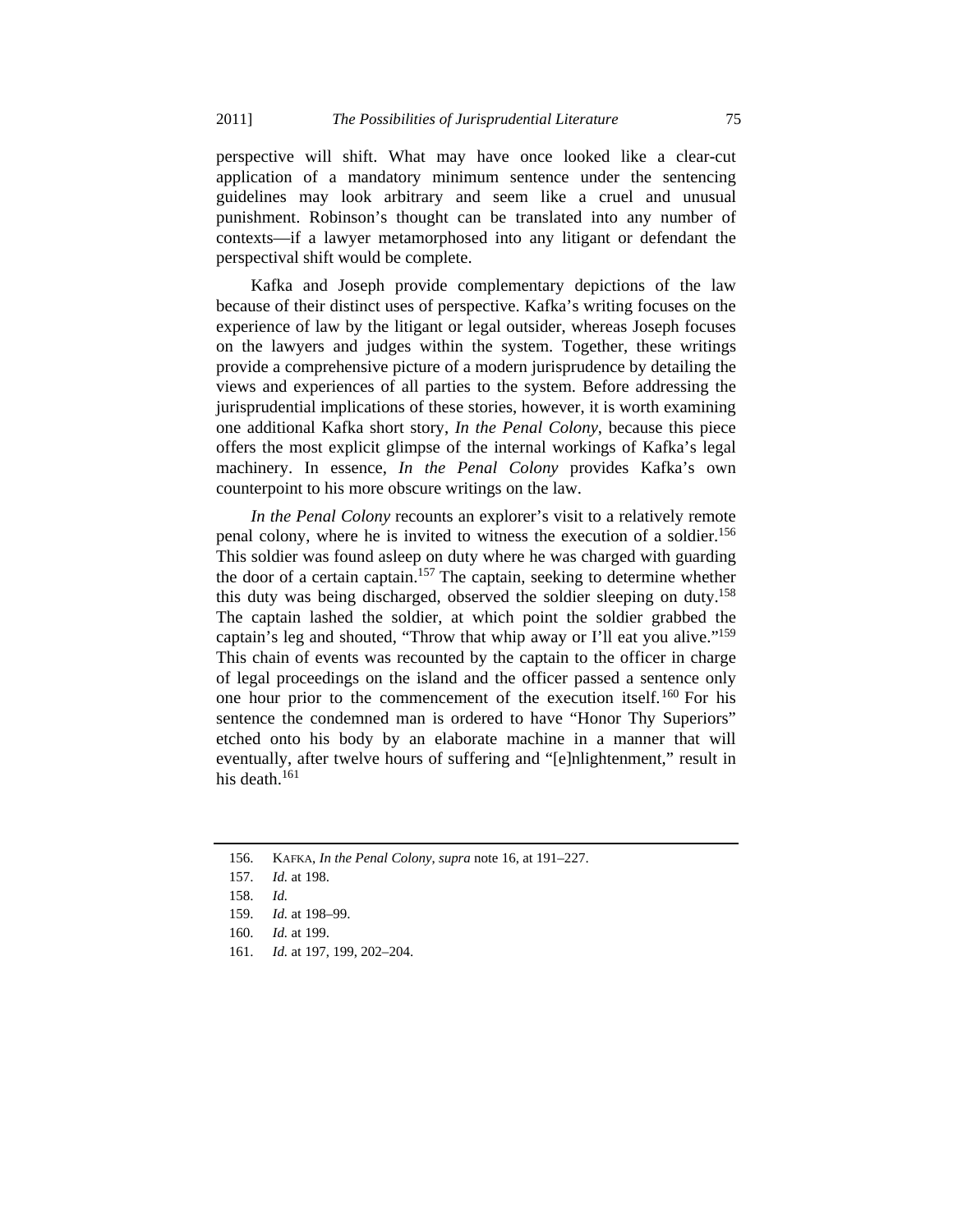Inquiring into this chain of events, the explorer learns that the condemned soldier does not know his sentence nor his transgression.<sup>162</sup> In fact, the condemned man does not even speak the language of the officer or the colonizers of the island.163 Regarding the process of conviction, the officer acts as the sole judge, and his guiding principle is that "[g]uilt is never to be doubted." 164 Commensurate with such a first principle, no defense is countenanced by the officer's procedures; the charging statement of the captain, or any other complainant, is sufficient in itself.<sup>165</sup> Succinctly stated by the officer himself:

I wrote down [the captain's] statement and appended the sentence to it. Then I had the man put in chains. That was all quite simple. If I had first called the man before me and interrogated him, things would have got into a confused tangle. He would have told a lie, and had I exposed these lies he would have backed them up with more lies, and so on and so forth. As it is, I've got him and I won't let him go.—Is that quite clear now?<sup>166</sup>

The text of the sentence, to be carved into the body of the man, is itself so complex and embellished that even on paper the explorer cannot understand the words. $167$  This point is also deemed irrelevant by the officer, as the text of the sentence is not meant to be comprehended on paper, but through the body itself.168 This enlightenment was often, according to the officer, seen on the faces of the condemned men in bygone days, although use of the execution machine has fallen into disfavor under new leadership in the colony. $169$ 

The story proceeds feverishly and fatalistically once the officer realizes that the explorer believes that his process of law and practice of execution are barbaric.<sup>170</sup> Setting the condemned man free, the officer takes his place in the machine after passing his own sentence and setting his own inscription: "Be Just!"<sup>171</sup> The machine, however, disintegrates during the course of the officer's execution/suicide depriving him of the twelve-hour

- 162. *Id.* at 197.
- 163. *Id.*
- 164. *Id.* at 198.
- 165. *Id.* at 198–99.
- 166. *Id.* at 199.
- 167. *Id.* at 202.
- 168. *Id.* at 202–04.
- 169. *Id.* at 204–09.
- 170. *Id.* at 217.
- 171. *Id.* at 217–19.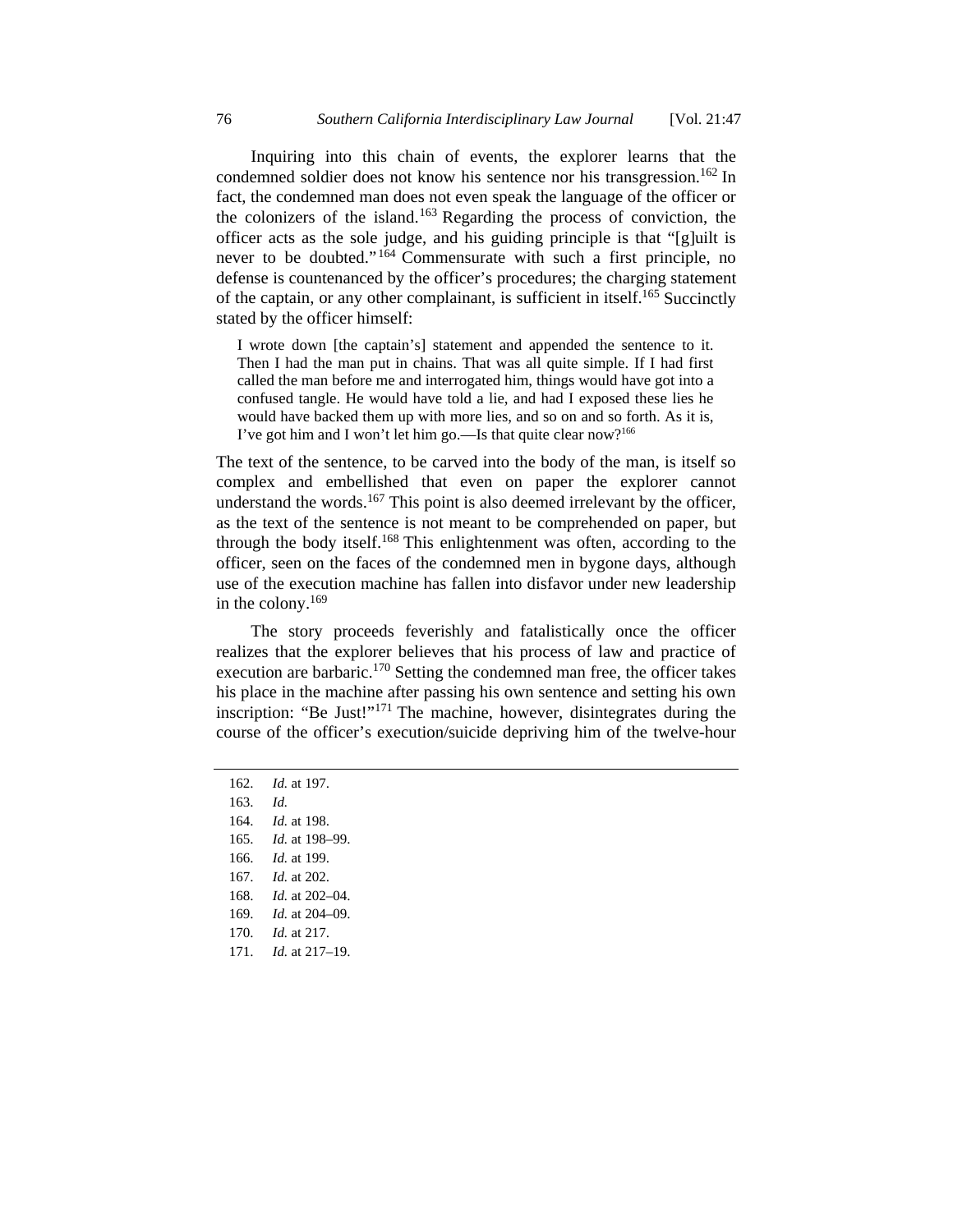process of inscription and the enlightenment he had purportedly seen on so many other faces.<sup>172</sup> In the end, the explorer quickly escapes the island after visiting the grave of the former commandant and inventor of the execution machine.173

*In the Penal Colony* and *The Trial* differ only inasmuch as they provide distinct perspectives on the identical issue. K. and the condemned man, for instance, share many similarities—neither knows the charge against them and neither has been provided with a meaningful opportunity to answer and defend the charge. Unlike K., the condemned man escaped execution, but neither has clarity about what actually transpired. There is no semblance of due process in either case and, for the defendants in both, the legal system is incomprehensible and secretive; to K. it is incomprehensible for unknown, systemic reasons, and to the condemned man on account of the language barrier and the nature of the legal process conceived by the officer.

Just as there are compelling bases to deem K. and the condemned man interchangeable in these works, the officer easily can be conceived of as a court functionary operating within the universe of *The Trial*. The officer discharges his obligations as a legal officer, although similar to the court, he does so in a secretive manner outside the presence of the defendant. Like the court, he presumes the guilt of the defendant and follows actions derived from that initial presumption—the necessity of punishment derives from the bare fact of the accusation itself. Regarding process, the officer also does not tolerate any defense to the charges, just as the court does not provide any official avenues for a defense. Finally, the redemptive moment in both stories involves contact with the physical body. In *The Trial*, it is K. who is expected to grab the knife and make the final plunge, presumably on an understanding of the sentence passed and the reasons for it.<sup>174</sup> For the condemned man, that final enlightenment comes when the sentence is felt on the body itself, through the torturous process of the inscription.175 In broad outlines, then, the officer gives a human face and explanation to the mysterious inner workings of the court. It is not an explanation that will likely soothe concerns over the nature of law and process in *The Trial*, but it is an explanation that takes that depiction of law outside the scope of

 <sup>172.</sup> *Id.* at 221–25.

 <sup>173.</sup> *Id.* at 225–27.

 <sup>174.</sup> KAFKA, THE TRIAL, *supra* note 19, at 230–31.

 <sup>175.</sup> *See* KAFKA, *In the Penal Colony*, *supra* note 16, at 197–204.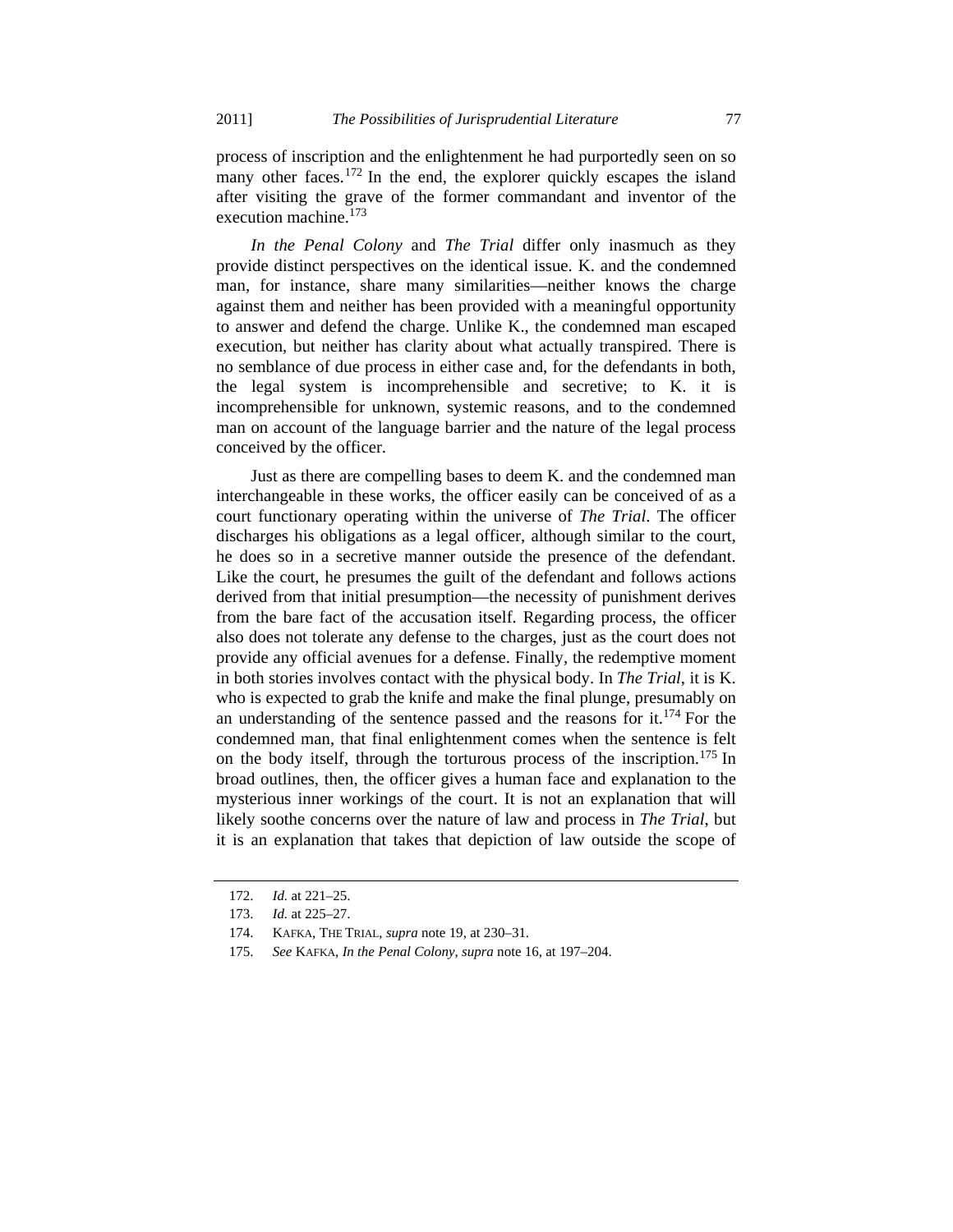malevolent whimsy or mere arbitrariness. There are concrete and rational reasons for what occurs, even if one can justly condemn the nature and application of the process.

The difference between the law as depicted in *The Trial* and *In the Penal Colony* is thus perspectival, not substantive. Whereas K. provides a view of the law from the perspective of the condemned man, the officer provides the complementary view from the perspective of the law itself. Where there is mystery, disorder, and chaos from one view, from the opposite view the system appears simple, well ordered, and scrupulously applied. K. is condemned by an authority operating just out of his reach, just as the officer condemns the soldier without bothering to inform him of the charge or sentence. The absence of law in K.'s case can be explained by the processes of the officer in the colony, whereby there is not an absolute absence of law, but a calculated decision to conduct a system in a certain way. The law of *The Trial* is not, in comparison, malevolent whimsy, but an actual system of rules, albeit a system that is incomprehensible or inaccessible to the defendant himself. The law is not, however, objectively malevolent or tragically whimsical. Rather, it is the perspective of the individual that dictates the view or interpretation of the law in these stories. To the officer nothing seems more rational than the processes he employs in dealing with transgressions on the colony; a different system seems incomprehensible to him, and would inevitably lead away from clarity and truth. Nothing seems more daunting, absurd, and ridiculous than the law to K., trapped on the outside and uninitiated into the peculiarities of its rules and processes. Whatever else may be said about the law in these cases, it is far from extraordinary.

This reading of *In the Penal Colony* does not somehow definitively establish that Kafka's writings on the law must be read as jurisprudential allegories, or that the law is even what is at issue in these texts. Yet Kafka's own depiction of a functioning, albeit arbitrary, legal system in this story does support looking beyond the surface of his other writings on the law to determine what might be lurking behind the superficial appearances. An argument has been made here that Joseph provides the appropriate framework for what lies behind the curtain in Kafka's texts. The implications of that argument are the subject of the following section.

## IV. THE POSSIBILITIES OF JURISPRUDENTIAL LITERATURE

Judge Posner's critique of using Kafka to gain some further understanding of the law or legal process focuses on how dissimilar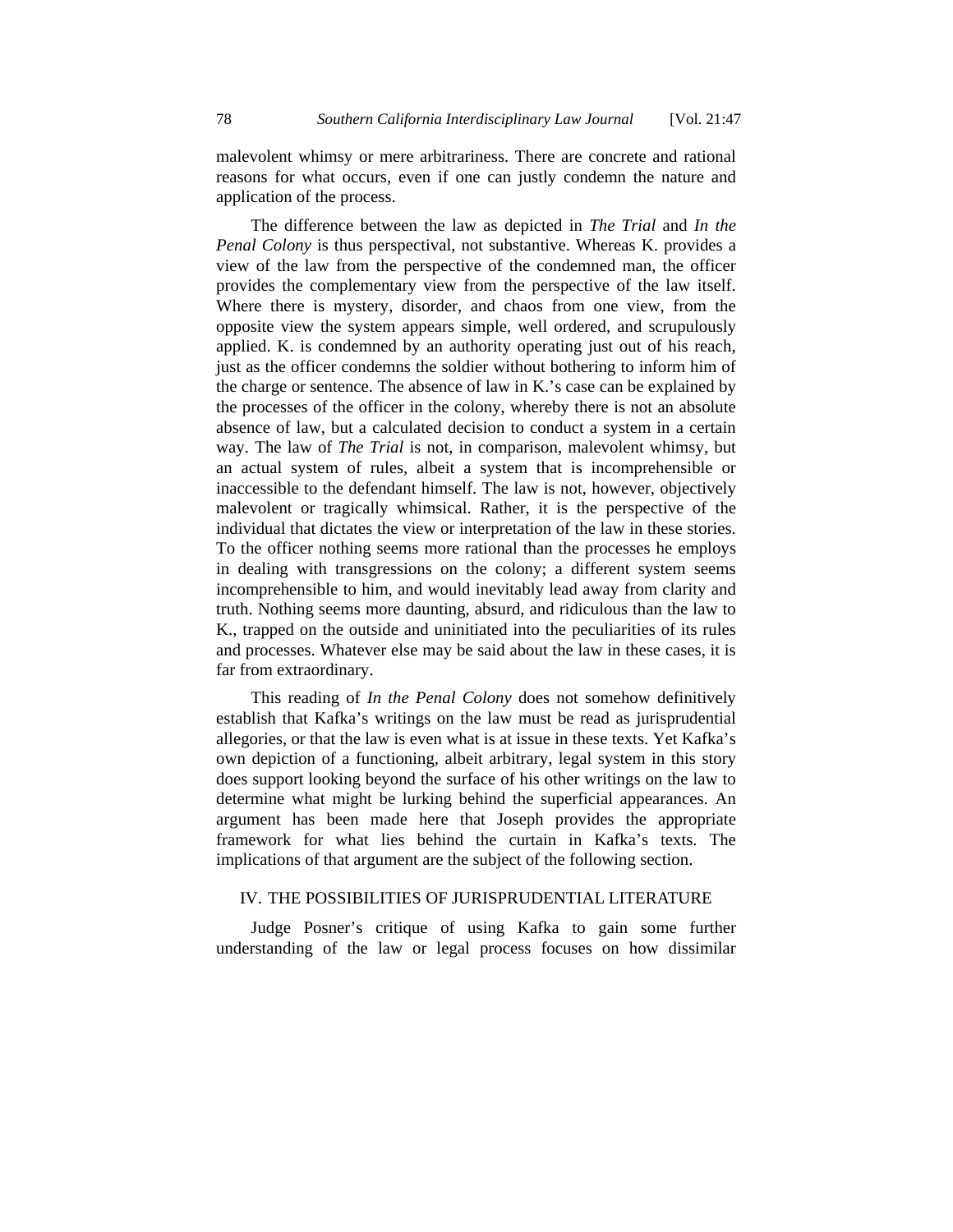Kafka's depiction is from contemporary understandings of law.176 The lack of recognition of law in the writings of Kafka, as he understands it, leads Judge Posner to the conclusion that these texts have no importance to legal debate. Contrary to Judge Posner's position on Kafka, no commentator has doubted the role and significance of law in *Lawyerland*. Rather, the concern is whether law and literature, as a project, survives the depiction of law that Joseph offers. In her contribution to the *Columbia Law Review* symposium on *Lawyerland*, Krakoff noted two distinct trends within the broader law and literature movement.177 The first holds that "literature, by cultivating the literary imagination and thereby inducing empathy, can have a salutary effect on judging and lawyering. This position can be summarized as follows: Literature can help law become more humane and just."<sup>178</sup> The second asserts that,

[L]aw is inherently literary, and . . . law can become its best self only if we fill its gaps with a cultivated comprehension of our literary heritage . . . . [I]ts essence is the belief that law's salvation lies in the liberal arts educated, literary sensibility . . . . Law is already part of, and should be informed by, the literary canon.<sup>179</sup>

*Lawyerland* threatens both of these positions:

[O]ne hardly steps away from reading Lawyerland with a more acute sense of empathy for any particular group. Rather, the overwhelming feelings the lawyers in Lawyerland engender are alienation and despair. Regarding the second claim, when considered collectively, the qualities of the lawyers in Lawyerland are such that they (truthfully) blur the boundaries between law, life, and art, making it impossible, or at the very least unworkable, to claim a distinct aesthetics for law-as-literature from which societal norms can be gleaned.<sup>180</sup>

If Krakoff is correct in her assertions then, according to her,

[T]he questions posed by law and literature are potentially obsolete. Law is part of the fabric of our literature, but not in the way [James Boyd] White means. It is, the way it is now: crass, vulgar, disjunctive, dissociative. Law, like art, can only be what it is now. If this is the case, then the normative

 <sup>176.</sup> *See* POSNER, LAW & LITERATURE, *supra* note 7, at 134–35; Posner, *A Reply to Professor West*, *supra* note 6, at 1447 n.42; Posner, *A Relation Reargued*, *supra* note 7, at 1358.

 <sup>177.</sup> Krakoff, *supra* note 148, at 1742–43.

 <sup>178.</sup> *Id.* at 1742.

 <sup>179.</sup> *Id.* at 1742–43.

 <sup>180.</sup> *Id.* at 1743.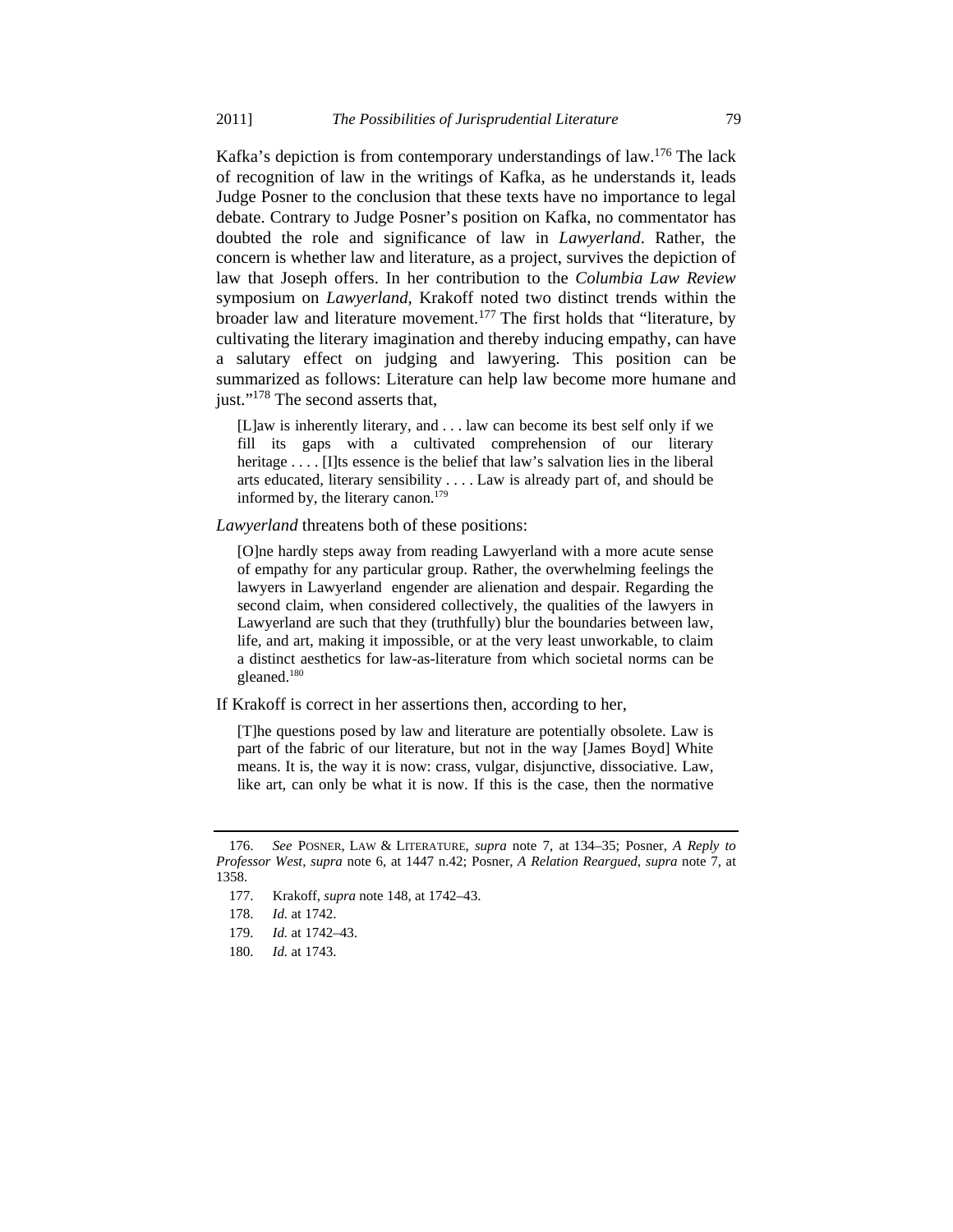aspirations of [Martha] Nussbaum and others are also in trouble: Literature and poetry are Lawyerland, so what could we possibly hope to educate judges about that they don't already know?<sup>181</sup>

Krakoff's critique has much to recommend to law and literature, but it is not fatal to it, even on its own terms. The characters of *Lawyerland* are for the most part un-empathetic, but that alone does not represent a defeat for the normative aspirations of Nussbaum or Robin West. The normative appeal of Atticus Finch in *To Kill a Mockingbird*182 is simply reversed in the context of *Lawyerland*; the reader or lawyer is shown a glimpse not of who they may want to be, or could be, but of the lawyer they might shudder to become. Normativeness need not be positive, and the fact that a distinctly negative normative impulse is present in *Lawyerland* simply means that the focus must shift—not that law and literature needs to be thrown out with the chaff. As to Krakoff's second critique, if *Lawyerland* is poetry and literature, and at the same time is representative of the aesthetic world in which judges and lawyers operate, then there is strength to her assertion that the legal community may not benefit from broader exposure to the liberal arts. *Lawyerland* does not exhaust the range of aesthetic opportunities that could define the unitary life of a judge, lawyer, or common citizen. It does not stand definitively in the category of "poetry" or "literature" any more than any piece that came before it, nor does it somehow limit the experiential range of legal actors. For example, to say a judge may be exposed to the parade of horribles that is the law of *Lawyerland* is not to say he or she cannot benefit from broader exposure to literature, or that this broader exposure would be unable to conversely reflect back into his professional life in a positive sense.

Beyond potential concerns with Krakoff's interpretation of *Lawyerland* and its implications for law and literature, however, is a more fundamental shortcoming—the two "schools" of law and literature she notes are themselves not exhaustive of how the law and literature movement has been pursued. The most fundamental omission in Krakoff's essay is the conception of literature as jurisprudence—the assertion that the appearance of law in literature may have something meaningful to say about law as a system.  $183$  This is a narrow category within law and

 <sup>181.</sup> *Id.* at 1749.

 <sup>182.</sup> *See* HARPER LEE, TO KILL A MOCKINGBIRD (1960).

<sup>183.</sup> See generally Robin West, *Literature, Culture, and Law—at Duke University* (Georgetown Law Faculty Working Papers No. 75, 2008), *available* http://ssrn.com/abstract=1201867.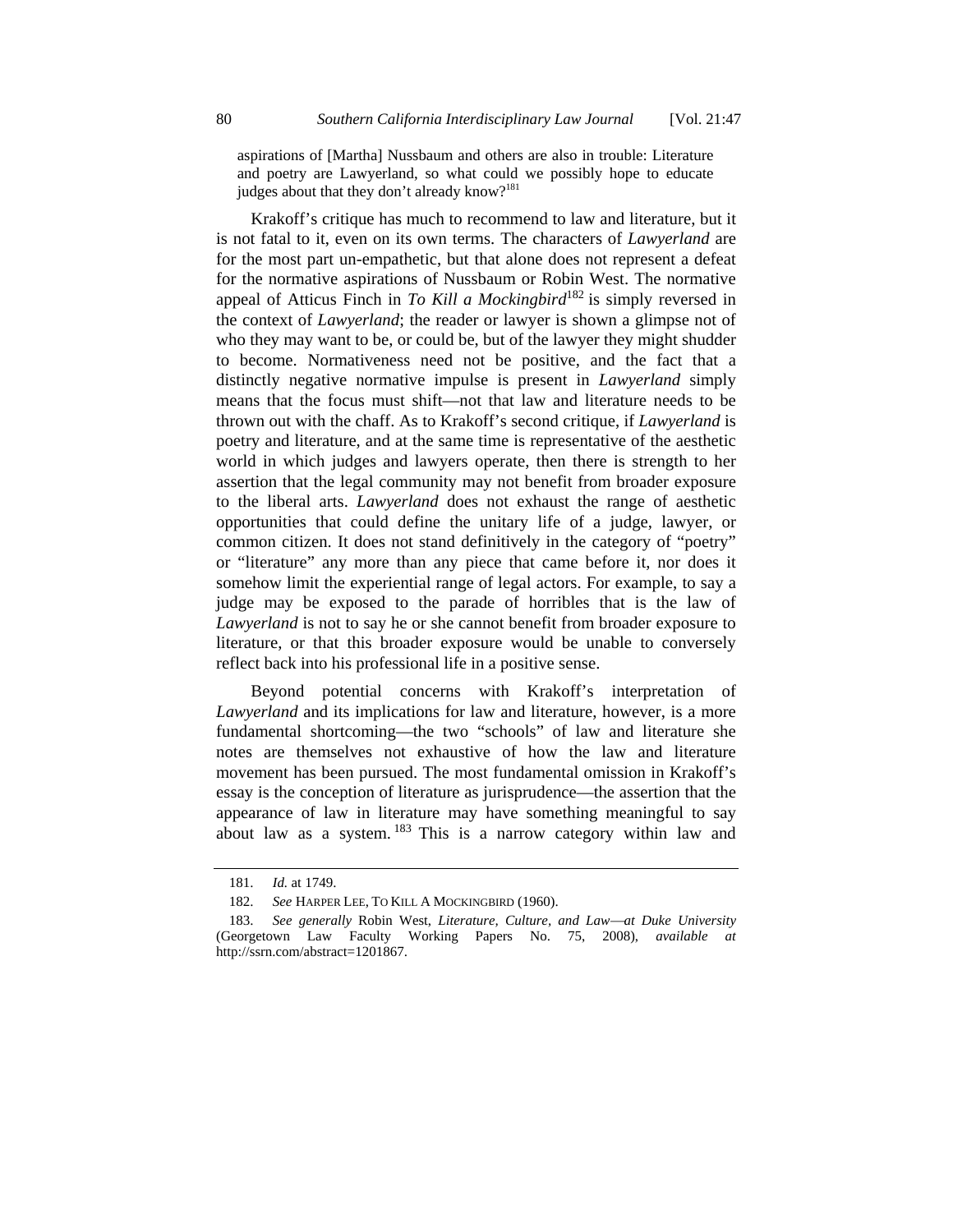literature and is not dependent on the appearance of law alone in a text. Rather, to constitute a literary jurisprudence, the text must explore the contours of law itself in a systematic fashion. In the words of Luban, writing in the same symposium issue of the *Columbia Law Review*, "Lawyerland, nonfiction, is a work of art and artifice about law, what we might call jurisprudential fiction—a book that uses the techniques of fiction to explore the true nature of law."184 So, too, Kafka's writings on the law do not present the law as a superficial actor in the narrative, but are themselves attempts to come to terms with the law as an authority, force, and system. For this reason, both writers present jurisprudential narratives.

The possibilities of jurisprudential literature should be clear as jurisprudence, literature, and philosophy have intersected for as long as each discipline has existed. In the last two centuries alone, some of the most influential thinkers have used narrative forms to express philosophical ideas. Albert Camus and Jean-Paul Sartre teased out the limits of existentialism through works such as Camus's novels *The Stranger*185 and *The Plague*, 186 Sartre's play *No Exit*, 187 and his prose works, including the *Roads to Freedom*188 trilogy and *Nausea*. 189 C.S. Lewis supplemented his purely theological works with a narrative theology, embodied in *The Great Divorce* 190 and *The Screwtape Letters*. 191 Friedrich Nietzsche often employed the narrative form in expressing his philosophy, most famously in his parable of the madman contained within *The Gay Science*, 192 but also in *Thus Spake Zarathustra*. 193 Soren Kierkegaard, likewise, utilized the literary form and literary prototypes to convey the at-times absurdity of

 <sup>184.</sup> Luban, *supra* note 138, at 1765.

 <sup>185.</sup> ALBERT CAMUS, THE STRANGER (Matthew Ward trans., Vintage Books 1989) (1942).

 <sup>186.</sup> ALBERT CAMUS, THE PLAGUE (Matthew Ward trans., Vintage Books 1991) (1942).

 <sup>187.</sup> JEAN-PAUL SARTRE, NO EXIT AND THREE OTHER PLAYS (Vintage Books 1989) (1946).

 <sup>188.</sup> JEAN-PAUL SARTRE, THE AGE OF REASON (Eric Sutton trans., Vintage 1992) (1945); JEAN-PAUL SARTRE, THE REPRIEVE (Eric Sutton trans., Vintage 1992) (1945); JEAN-PAUL SARTRE, TROUBLED SLEEP (Eric Sutton trans., Vintage 1992) (1949).

 <sup>189.</sup> JEAN-PAUL SARTRE, NAUSEA (Lloyd Alexander trans., New Directions 2d prtg. 2007) (1938).

 <sup>190.</sup> C.S. LEWIS, THE GREAT DIVORCE (HarperCollins 2001) (1946).

 <sup>191.</sup> C.S. LEWIS, THE SCREWTAPE LETTERS (HarperCollins 2001) (1942).

 <sup>192.</sup> FRIEDRICH NIETZSCHE, THE GAY SCIENCE (Bernard Williams ed., Josefine Nauckoff trans., Cambridge Univ. Press 2001) (1887).

 <sup>193.</sup> FRIEDRICH NIETZSCHE, THUS SPAKE ZARATHUSTRA (Walter Kaufmann trans., The Viking Press 1966) (1885).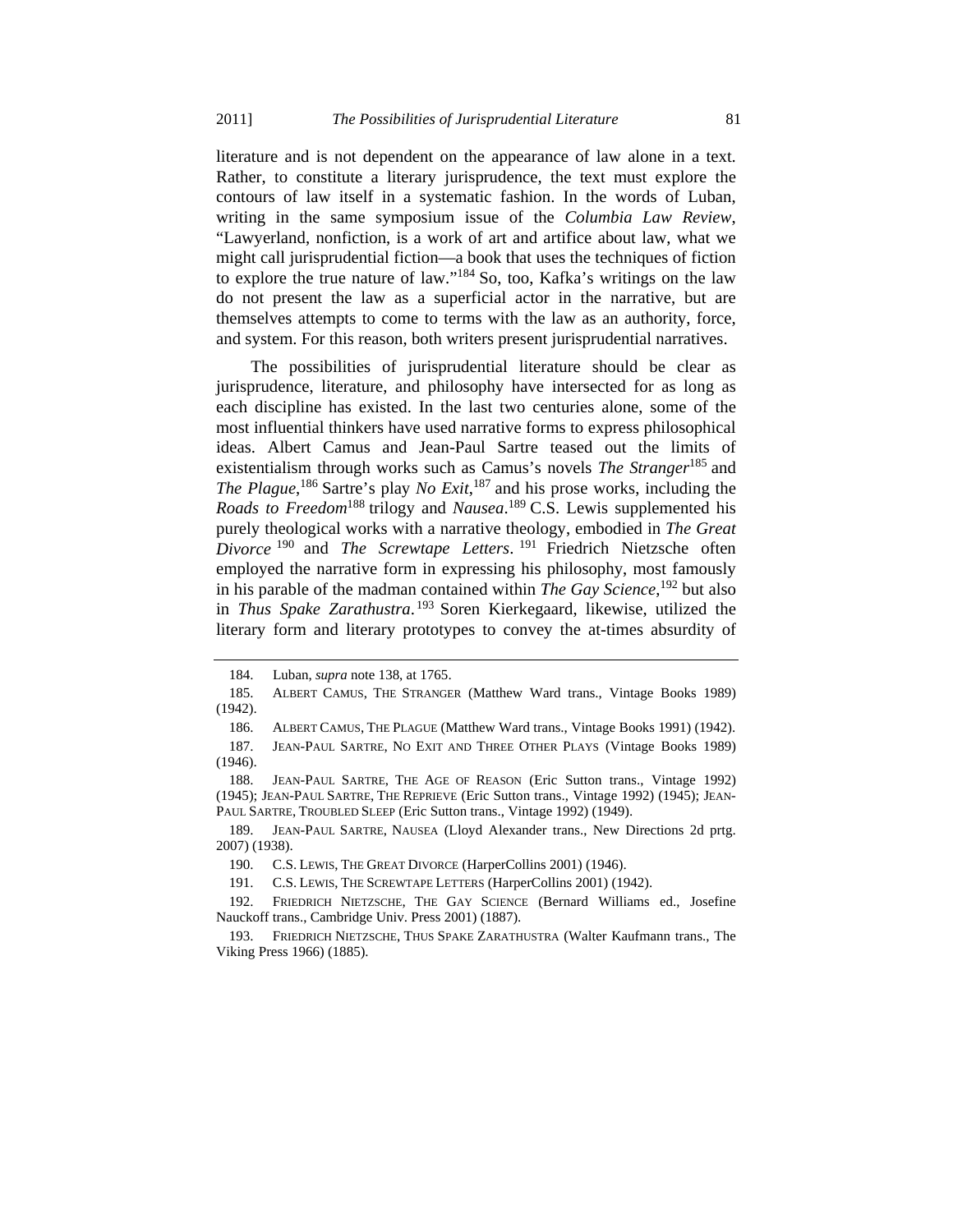modern existence. For example, Abraham and Isaac in *Fear and Trembling*<sup>194</sup> and *Either/Or*<sup>195</sup> convey this absurdity. At the root of the enlightenment was Voltaire's *Candide*, <sup>196</sup> a biting satirical attack on contemporary philosophical forms.

Jurists have likewise used the narrative form to illustrate various jurisprudential points. 197 Ronald Dworkin's mythic judge "Hercules," striving valiantly for right answers to even the most intractable jurisprudential quandaries, fits within this tradition. 198 So, too, would Judith Jarvis Thomson's famous article on abortion, which sought to defend the practice through analogical reasoning.<sup>199</sup> To read literature as implicating, addressing, and answering jurisprudential questions follows on these traditions of the narrative form, acting as a medium through which systemic thought may be conveyed. It is with these traditions in mind that Joseph's *Lawyerland* and Kafka's legal writings must be weighed and measured.

The import of such literature, however, has been obscured by the development of highly formal contemporary jurisprudence and constitutional fetishism. These developments have largely severed the practice of law from the law of the academy. This disconnect between legal practice and jurisprudence is highlighted by the appearance of law in both *Lawyerland* and Kafka's writings, and is implicit in Judge Posner's criticism that the law of Kafka, by not appearing as a "system of rules," is not law at all.200 Concededly, Joseph and Kafka have little in common with the titans of twentieth century jurisprudence. Legal Philosopher John Austin and his command theory of the law certainly do not fit within the context of either author.<sup>201</sup> Any sovereign seems nonexistent in Kafka,

 <sup>194.</sup> SOREN KIERKEGAARD, FEAR AND TREMBLING (Stephen Evans & Sylvia Walsh eds., Sylvia Walsh trans., Cambridge Univ. Press 2006) (1843).

 <sup>195.</sup> SOREN KIERKEGAARD, EITHER / OR (Victor Eremita ed., Alastair Hannay trans., Penguin 1992) (1843).

 <sup>196.</sup> VOLTAIRE, CANDIDE OR OPTIMISM (Burton Raffel trans., Yale Univ. Press 2005) (1759).

 <sup>197.</sup> *See* Robin West, *Jurisprudence as Narrative: An Aesthetic Analysis of Modern Legal Theory*, 60 N.Y.U. L. REV. 145 (1985).

 <sup>198.</sup> *See* RONALD DWORKIN, TAKING RIGHTS SERIOUSLY 105–30 (1977) [hereinafter DWORKIN, TAKING RIGHTS SERIOUSLY].

 <sup>199.</sup> *See* Judith Jarvis Thomson, *A Defense of Abortion*, 1 PHIL. & PUB. AFF. 47 (1971).

 <sup>200.</sup> *See* Posner, *A Reply to Professor West*, *supra* note 6, at 1432 n.8.

 <sup>201.</sup> *See generally* JOHN AUSTIN, THE PROVINCE OF JURISPRUDENCE DETERMINED (Wilfred E. Rumble ed., Cambridge Univ. Press 1995) (1832).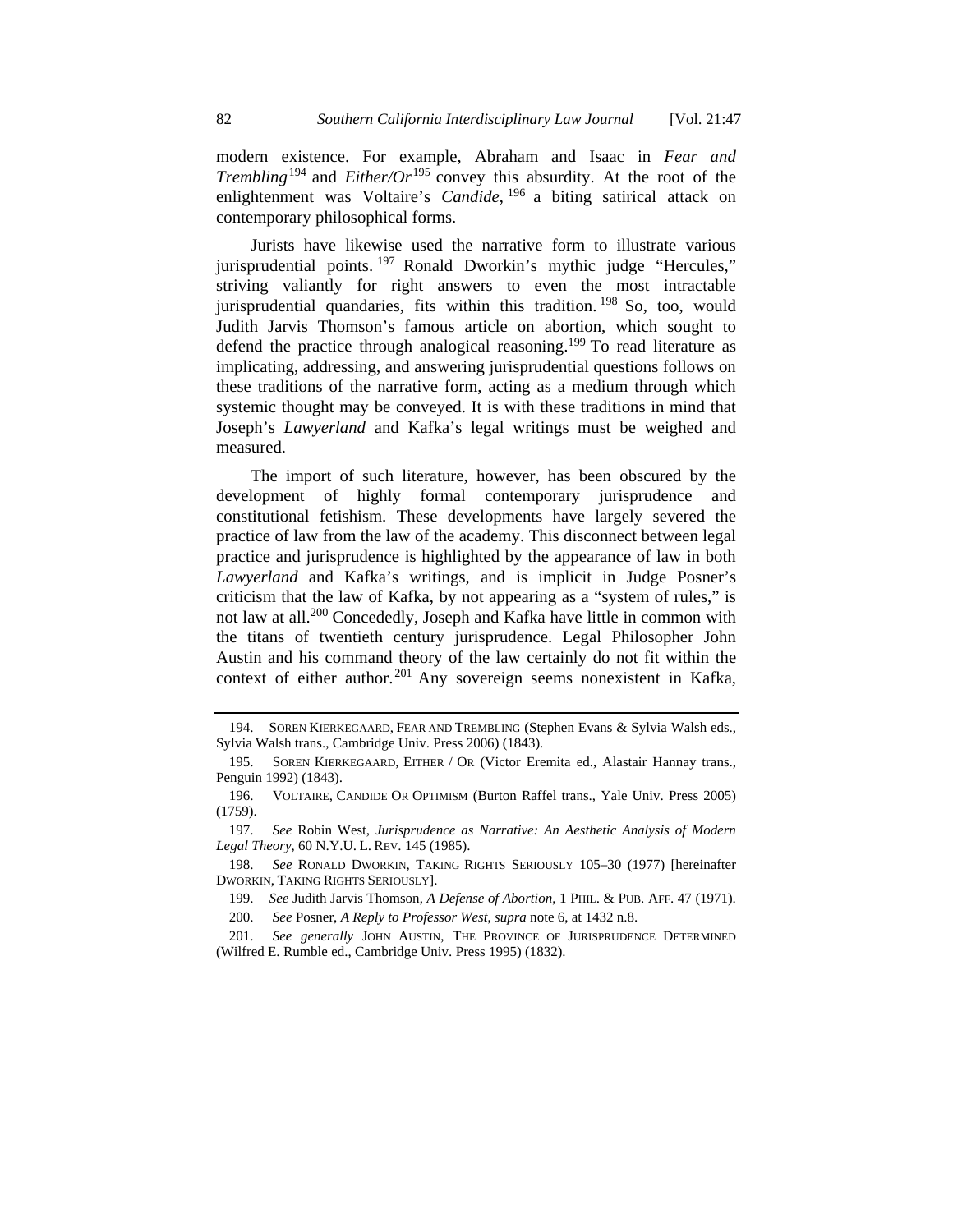where the law pervades everything without being directed from anywhere, whereas Joseph's lawyers openly mock those actors sitting at the apex of American legal authority. The "Grundnorm" of Austrian Jurist and Philosopher Hans Kelsen similarly seems either beyond reach (in Kafka), or non-existent (in Joseph). $202$  Any "rule of recognition" would seem to be striving futilely for an object within both Kafka and Joseph.<sup>203</sup> Where are the valid legal norms in the context of Robinson's story?<sup>204</sup> In what sense would the rule operate where the pronouncement of valid norms is itself a point of irrelevance for legal actors, such as in Wylie's derisive rant on the Supreme Court? $205$  Can any judgment on the validity of the relevant legal rules be made in Kafka's writings, where it is not even clear what those rules are? Interpretivist legal theories also run on the rough shoals of Joseph and Kafka.<sup>206</sup> In Joseph, the concept of law may inhere in its practice, but the depiction of that practice leaves little room for claims regarding a confluence of law and morality, and even less for any normative argument based on that practice. Finally, *Lawyerland*'s depiction of law seems an outright rejection of natural law theory, whereas the "is/ought" dilemma takes center stage in Kafka's writings on the law.  $207$ 

Joseph and Kafka do not present the reader with a clearly systematized conception of jurisprudence, nor do they focus their sights on the rarefied apex of their respective legal universes. Joseph's characters, specifically Wylie, belittle the decisions of the Supreme Court, questioning whether anybody even reads them.<sup>208</sup> The higher courts, grand justices, and great lawyers of Kafka's legal system still engender awe, but simply as tales of a bygone gilded age.<sup>209</sup> This is in stark contrast to the constitutional fetishism that informs so much of contemporary legal scholarship. Since James Bradley Thayer's 1893 essay, *The Origin and Scope of the American* 

 <sup>202.</sup> *See generally* HANS KELSEN, PURE THEORY OF LAW (Max Knight trans., Univ. of Cal. Press 1967) (1934) (explaining that the hypothetical "Grundnorm" is that norm from which derives the authority of the other, hierarchical norms within a given legal system).

 <sup>203.</sup> *See* H.L.A. HART, THE CONCEPT OF LAW 97–107 (1961).

 <sup>204.</sup> JOSEPH, *supra* note 4, at 7–11, 16.

 <sup>205.</sup> *Id.* at 31–32.

 <sup>206.</sup> *See generally* DWORKIN, TAKING RIGHTS SERIOUSLY, *supra* note 195; RONALD DWORKIN, A MATTER OF PRINCIPLE (1985); RONALD DWORKIN, LAW'S EMPIRE (1986).

 <sup>207.</sup> *See, e.g.*, JOHN FINNIS, NATURAL LAW AND NATURAL RIGHTS 36–42 (1980).

 <sup>208.</sup> JOSEPH, *supra* note 4, at 31–32.

 <sup>209.</sup> *See* KAFKA, THE TRIAL, *supra* note 19, at 154, 158, 179–80.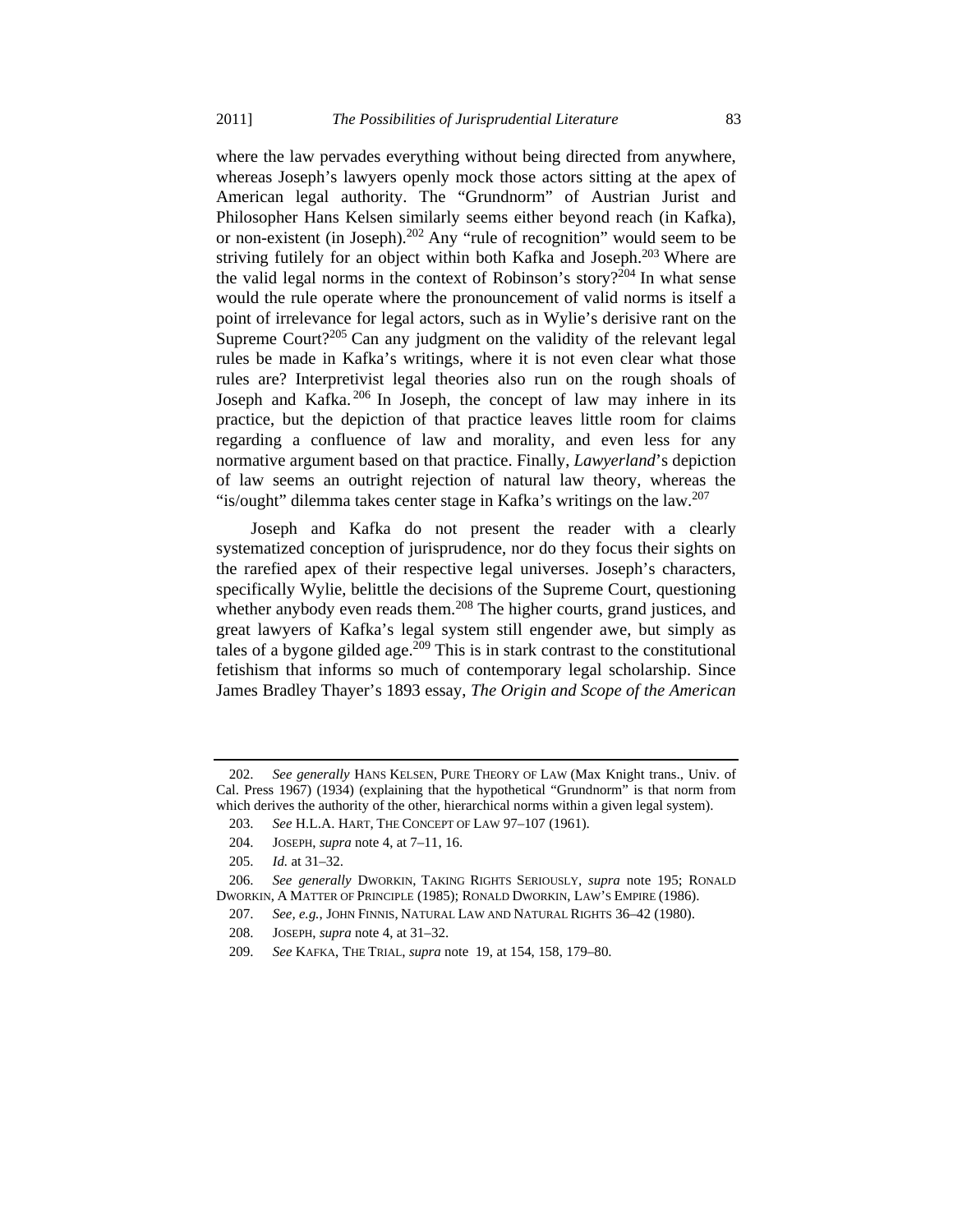*Doctrine of Constitutional Law*, 210 a veritable "who's who" of legal scholars have engaged in the design of grand theories of constitutional law and judicial review. Justice Holmes described the design and history of the common law;211 Herbert Wechsler, legal scholar and former director of the American Law Institute, proposed neutral principles to guide the increasingly charged field of constitutional adjudication; $^{212}$  and Alexander Bickel, a noted constitutional law scholar, advocated for the passive virtues<sup>213</sup>—nearly four decades before Cass Sunstein, another noted legal scholar, championed judicial minimalism. 214 Judicial review has also become the focus of much legal debate in the past decades, engaging legal scholars such as Charles Black,<sup>215</sup> John Ely,<sup>216</sup> and Larry Kramer,<sup>217</sup> in an attempt to justify or criticize courts' authority to strike down the enactments of Congress.

"Academic legal thought, as a matter of its own form, characteristically represents law as formal, ideational, appellate court focused, judge-centric, and normatively inspired."218 In essence, the law of the academy is the law of Judge Posner—a system of rules that, by definition, excludes malevolent whimsy, arbitrariness, and capriciousness. Law need only be applied to certain factual situations. The fact that reasonable minds may differ on that application does not undercut law's objective pretensions. Kafka obviously moves far beyond this conception of law in his own writings, where law is portrayed as fickle, mysterious,

 <sup>210.</sup> *See generally* James B. Thayer, *The Origin and Scope of the American Doctrine of Constitutional Law*, 7 HARV. L. REV. 129 (1893).

 <sup>211.</sup> *See generally* O.W. HOLMES, JR., THE COMMON LAW (1881).

 <sup>212.</sup> *See generally* Herbert Wechsler, *Toward Neutral Principles of Constitutional Law*, 73 HARV. L. REV. 1 (1959).

 <sup>213.</sup> *See* ALEXANDER M. BICKEL, THE LEAST DANGEROUS BRANCH: THE SUPREME COURT AT THE BAR OF POLITICS 111–98 (1962). *See generally* Alexander M. Bickel, *The Supreme Court 1960 Term Foreword: The Passive Virtues*, 75 HARV. L. REV. 40 (1961).

 <sup>214.</sup> *See* CASS R. SUNSTEIN, ONE CASE AT A TIME: JUDICIAL MINIMALISM ON THE SUPREME COURT (1999); Cass R. Sunstein, *The Supreme Court 1995 Term Foreword: Leaving Things Undecided*, 110 HARV. L. REV. 4 (1996).

 <sup>215.</sup> *See* CHARLES L. BLACK, JR., THE PEOPLE AND THE COURT: JUDICIAL REVIEW IN A DEMOCRACY (1960).

 <sup>216.</sup> *See* JOHN HART ELY, DEMOCRACY AND DISTRUST: A THEORY OF JUDICIAL REVIEW (1980).

 <sup>217.</sup> *See* LARRY D. KRAMER, THE PEOPLE THEMSELVES: POPULAR CONSTITUTIONALISM AND JUDICIAL REVIEW (2004); Larry D. Kramer, *The Supreme Court 2000 Term Foreword: We the Court*, 115 HARV. L. REV. 4 (2001).

 <sup>218.</sup> Schlag, *supra* note 135, at 1739.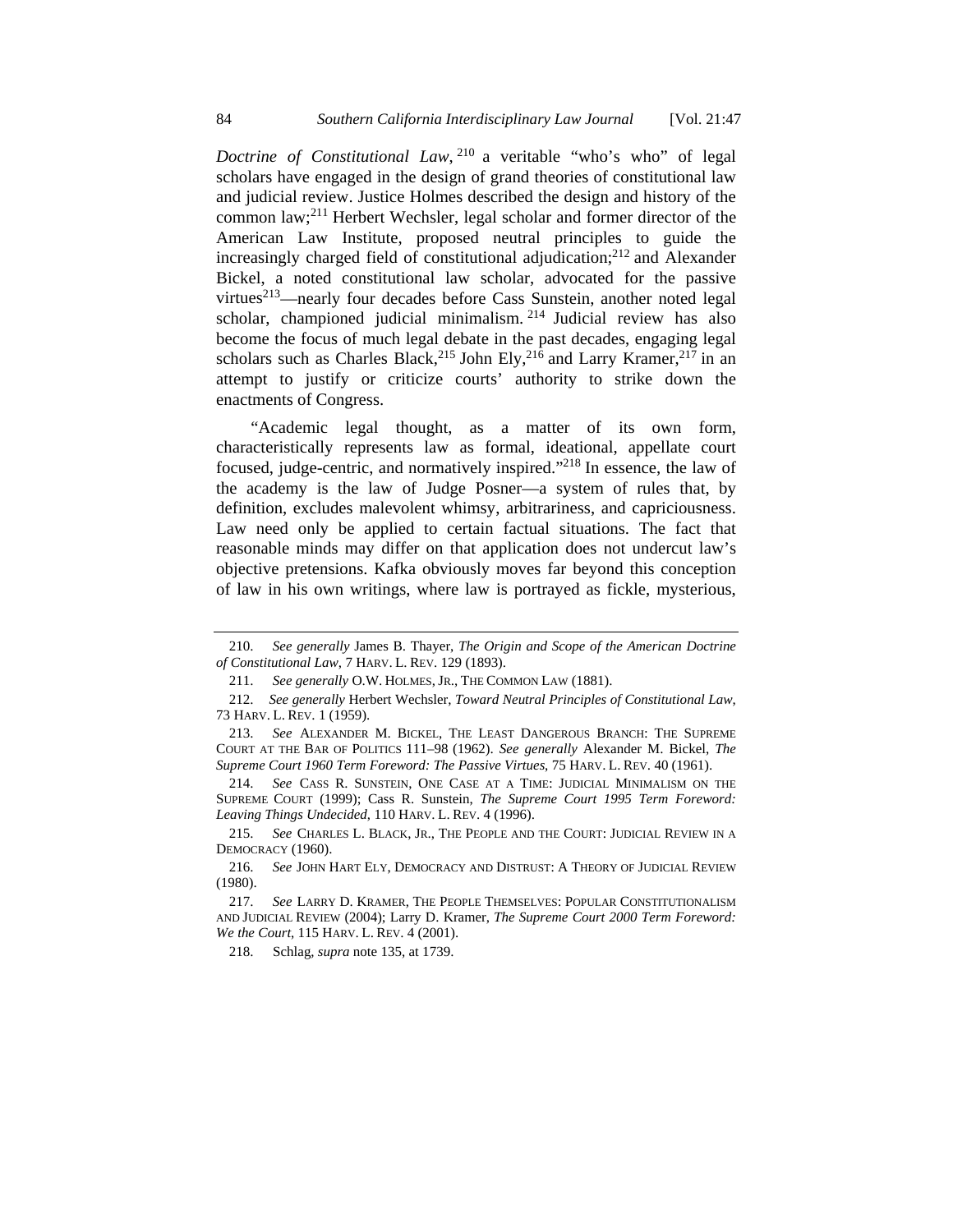and unbound by any conventional understanding of "rules." Likewise, "the very style of *Lawyerland*, its informal language, its focus on self and context, its grim and accursed visions, its compromised moralities, and its flamboyant emotional registers all lead away from the ways in which academic legal thought frames and represents law."219 If the writings of Kafka and Joseph lead away from conventional legal discourse, where do they lead? Do the visions of each lead to a coherent and constructive jurisprudence, or is the law simply arbitrary and malevolent? Is there something of worth to be gleaned from these descriptions, or are the legal universes of Kafka and Joseph simply playgrounds for a nihilistic, destructive jurisprudence?

To the first question, a coherent jurisprudence can be derived from Kafka and Joseph and, consistent with the first two Sections of this Article, this jurisprudence is based on a complementary reading of both authors' literary writings on law. To the second question, this jurisprudence is not destructive or nihilistic, but constructive, vaguely interpretivist, and, most importantly, realist.

Kafka and Joseph are jurisprudential littérateurs on account of how they present the law in their legal writings. Law is not simply a plot point and the legal actors are not simply characters through which the story progresses. Both writers attempt to address the nature of law, although this fact is somewhat obscured by their presentations. Kafka's jurisprudence is hidden behind the absurdity of the legal worlds he constructs, whether in *The Trial*, *Before the Law*, or *The Knock at the Manor Gate*. Yet, as made clear when the curtain is withdrawn in *In the Penal Colony*, there is a system of law in place, which has its own rules, its own actors, and its own subjects.<sup>220</sup> Even if Kafka's writings often fail to offer any meaningful explication of the system he constructs, they do represent attempts to come to terms with the nature of the law to which each of his diverse characters is ultimately subjected. In this sense, his writings are eminently jurisprudential. Likewise, despite the anecdotal and episodic structure of *Lawyerland*, the interviewees each attempt to come to terms with the nature of the legal system within which they are operating. These episodes, when compiled and read together, produce an examination of the nature of law. It is because of this broad attempt to deduce the nature and content of law that Kafka and Joseph are jurisprudential writers, and for the same reason,

 <sup>219.</sup> *Id.*

 <sup>220.</sup> *See generally* KAFKA, *In the Penal Colony*, *supra* note 16, at 191–227.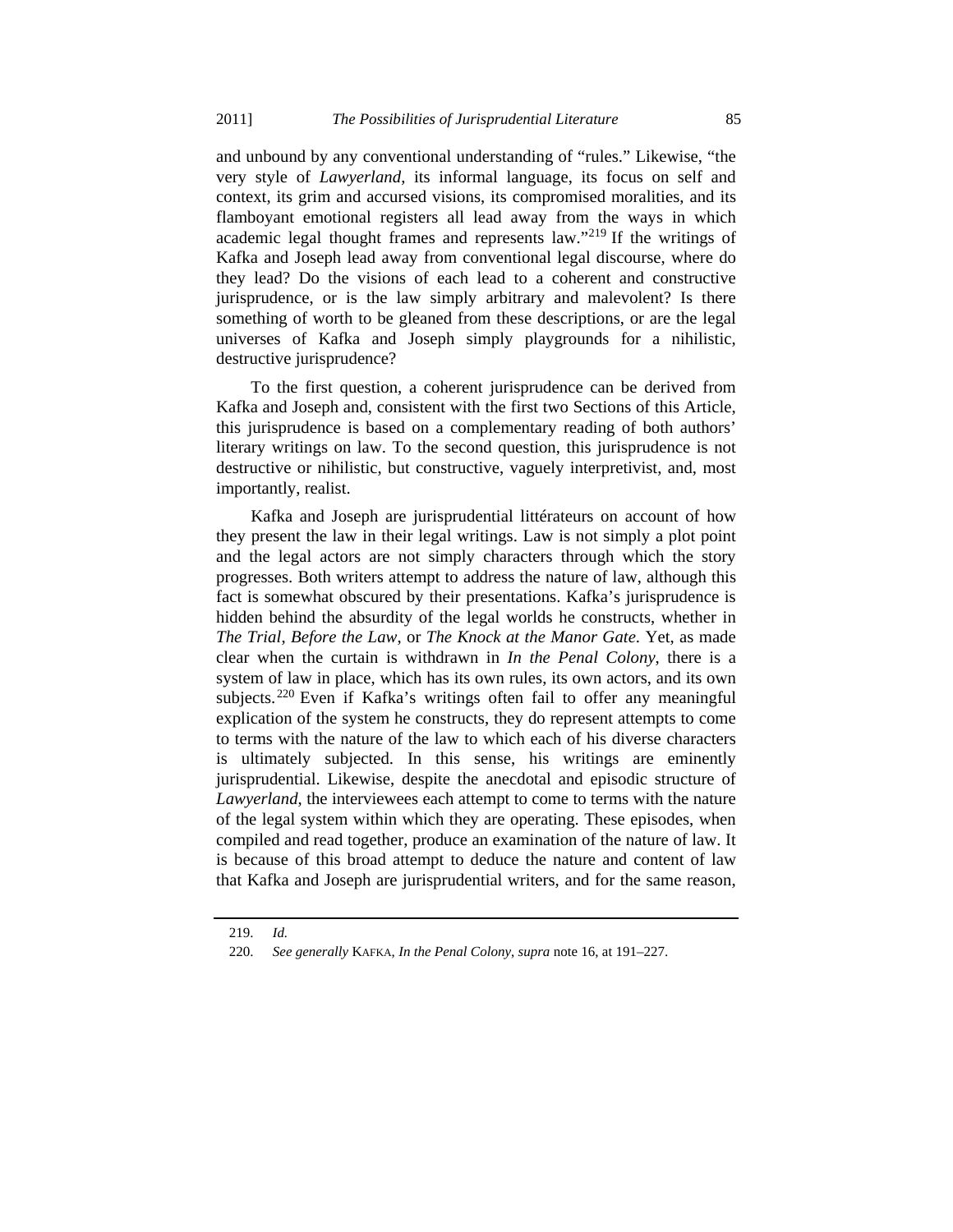why their writings can be read as specifically advancing jurisprudential thinking.

Characterizing Kafka and Joseph as jurisprudential writers, however, leaves open the question of the nature of their jurisprudential visions. For both, written, codified, and decisional law is simply the frame of reference through which legal reality passes. The traditional founts of law—statutes, regulations, and reported decisions—are so unimportant to Kafka that there is never explicit mention of any of these sources. Even in *In the Penal Colony*, it is not clear on what basis the officer concludes that the condemned has transgressed a norm—is it a statutory or regulatory prescription, or an informal norm inherent in the conduct of the colony? Kafka never elucidates this point, even as he gives his clearest depiction of a legal system in operation. Joseph does address a number of traditional legal sources and norms, but these are never presented center stage. Wylie gives his dismissive view of the Supreme Court and its decision in *Romer v. Evans*, 221 but nobody ever discusses how Supreme Court decisions affect their practices or why those decisions have significance to the legal community. Tharaud, the labor law attorney, ponders whether the girl serving her has any idea about the range of legal protections to which she may be entitled—both generally as an employee and specifically in the case of an accident or unfair termination.  $222$  New York state statutes are implicated by Tharaud's thinking, but are ancillary to the question of the exercise—whether this girl could or would exercise those rights that the law ostensibly bestows upon her. Elsewhere, Singleton's young associate plaintively asserts that her client has done nothing wrong to warrant agreeing to a settlement, an assertion that implicates questions of liability and causation, and any number of potential statutory, regulatory, and common law standards—only to be rebuffed that right or wrong have little to do with the settlement.<sup>223</sup> Of course, if right and wrong have little to do with the settlement, than the various statutory and regulatory standards, and, by extension, the law itself, has little to do with the settlement.

Yet to say that the law has little to do with the settlement already assumes a definition of what constitutes the law. That assumption, in the context of contemporary legal thinking, holds that the category of law is exhausted by positive law—statutes, regulations, decisional law, and other

 <sup>221.</sup> JOSEPH, *supra* note 4, at 31–32.

 <sup>222.</sup> *Id.* at 121–22.

 <sup>223.</sup> *Id.* at 108-09.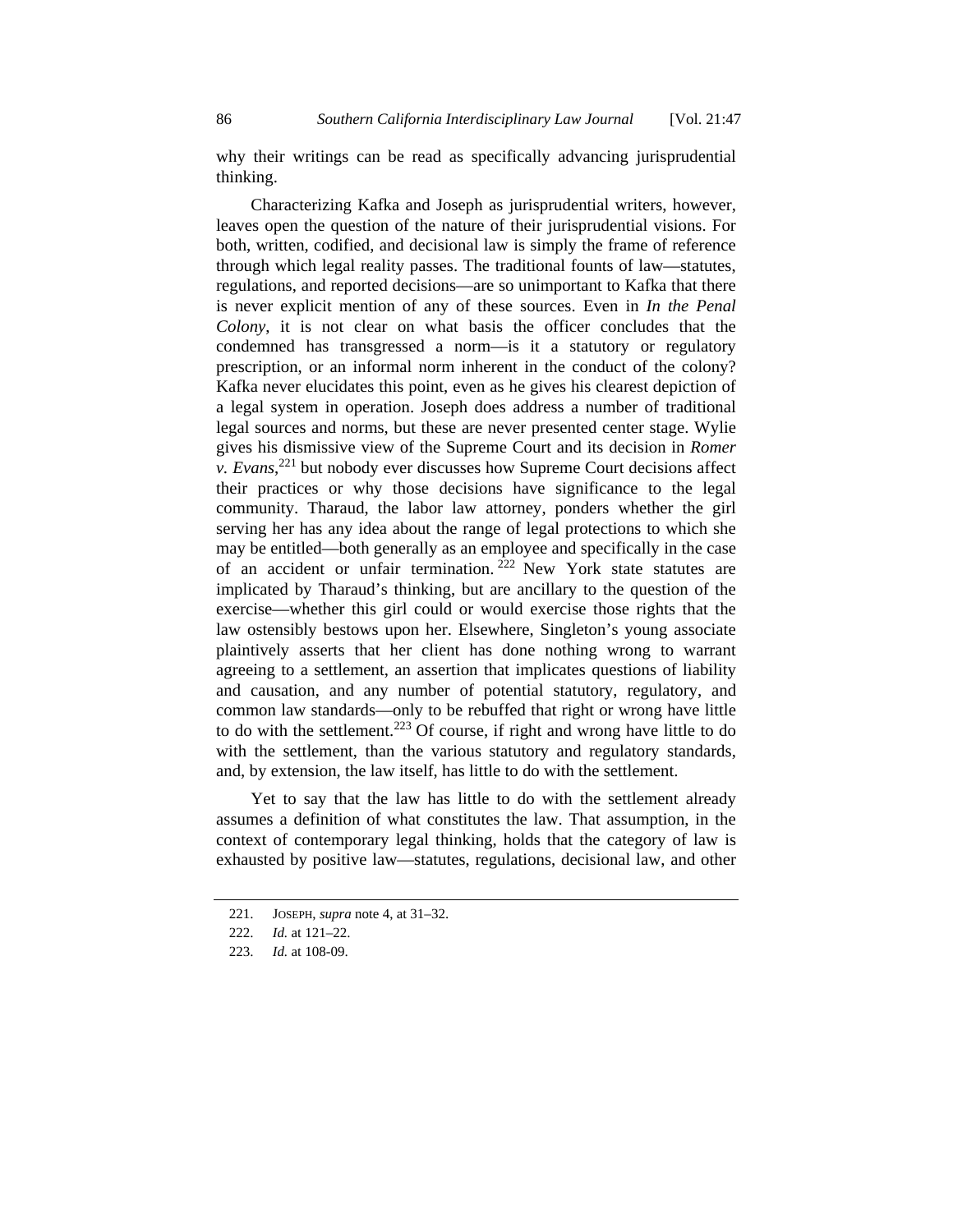administrative adjudications. By placing these grounds of law to the side, however, both Kafka and Joseph reframe the issue of what constitutes law by focusing on the practice of lawyering and the application of law. Revisiting the words of Schlag in reference to Joseph, "Lawyerland is law at the operator level. For Lawyerland's lawyers, law is something they live on the way to doing something else—serving a client, putting someone in jail, or ruling on a motion. Law is just a part of what you use to get things done."224 From this assertion, however, Schlag does not make the next leap, which is to tease out the jurisprudential implications of Joseph's depiction of law. Law exists only as it is applied by legal actors or manipulated in the course of unfolding legal relationships. Traditional forms of law are indeed mundane in the context of *Lawyerland*, and of almost no importance to Kafka, but that does not make law itself mundane, as law refers to something entirely different from statutes and regulations and Supreme Court decisions. Law, as understood by Kafka and Joseph, arises from the intricate web of relationships conditioned by the existence and perpetuation of the legal system. Codes and regulations are simply sources that attempt to frame these relationships, but the law does not sprout into existence until these sources are utilized, applied, or referenced. Law does not exist objectively as law outside its application. A statute is words on a page; a judicial decision is simply an historical marker of the resolution of a dispute. These sources hold no interest, and do not constitute law until they are implicated in a present dispute or situation, at which point the various legal actors subjected to that dispute give the law its life and content.

The jurisprudential extrapolation from Schlag's assertion is Luban's characterization of the root of Joseph's legal system: "The real engine powering the legal system is the nearly one million practicing lawyers, each conducting thirty or fifty or one hundred conversations a day with each other and with their clients. These conversations, not the decisions and opinions of judges, are the law." 225 The relational aspect of law is highlighted by this observation, and given flesh by Kafka and Joseph. For Joseph, the law is the interactions between the AUSA burglary-victim, his brother-in-law, and the prosecuting ADA, as well as Robinson's wellplaced innuendos regarding the root of the charges against his client, rather than the statutory provisions pursuant to which the burglar was charged.

 <sup>224.</sup> Schlag, *supra* note 134, at 1738.

 <sup>225.</sup> Luban, *supra* note 138, at 1767.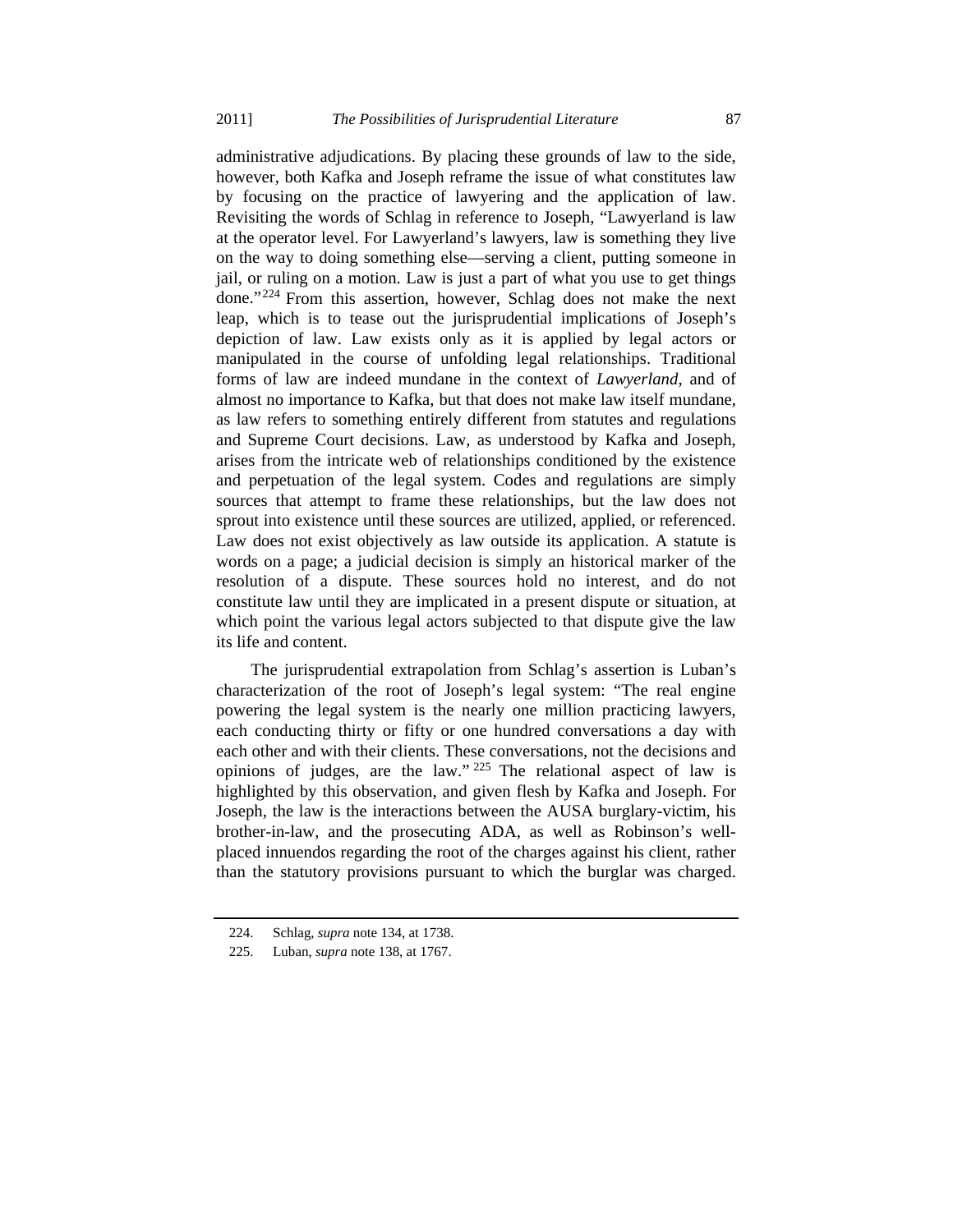Regarding Tharaud's musings on the rights of the girl who served her, the content of the law must remain empty in the abstract; if the young woman does not know her rights, she cannot exercise them in any meaningful way. Even if she knows her rights, if her employers simply do not recognize those rights, it means little to point to the text of a statute. The law can take its content and exercise its authority only if properly invoked, but it can only be properly invoked if the appropriate relationships converge.

This last point also provides a bridge to Kafka, mirroring Dominique Gros's hypothesis that perhaps the man from the country, in seeking the law, failed to invoke some necessary procedural rule or perfect his appeal.226 The content of the law in *Before the Law* remains empty and fails to take the man as its object; this could simply imply, however, that without properly entering into a relationship with the law, the law has no real presence. A relationship with the law is exactly what K. chases in *The Trial*, and it is through the least powerful actors, at least superficially, that he proceeds—Leni, Block, Titorelli. K. gains no information, only obfuscation, from the officials of the legal system. Even the priest is hardly elucidatory in his recounting of the parable and its various interpretations. The relational nature of Kafka's law is further bolstered by the possible dispositions of K.'s own trial. Ostensible acquittal places the litigant in the unsure position of possibly being rearrested or perhaps being caught in an indefinite cycle of proceedings.<sup>227</sup> Whether this takes place is dependent on who comes into contact with the case and what other contacts K. himself is able to make. If he can consistently gain the support of some judges, ostensibly he can just as consistently be acquitted again. Likewise, indefinite postponement forces the litigant to continually press his case with the officials of the law, through personal entreaties and filings, until the case becomes so bogged down in process that a disposition is not reached while the litigant is alive. 228 This course of conduct requires constant attention to the proceedings, as Titorelli makes clear, and constant interactions with any number of official and quasi-official servants of the law. In both situations, a premium is placed on the interactions of the individual with the officials of the law, from which arises the very concept of law within Kafka's system.

 <sup>226.</sup> *See* Gros, *supra* note 106, at 23; Glen, *supra* note 1, at 37–38.

 <sup>227.</sup> KAFKA, THE TRIAL, *supra* note 19, at 157–60.

 <sup>228.</sup> *Id.* at 160–61.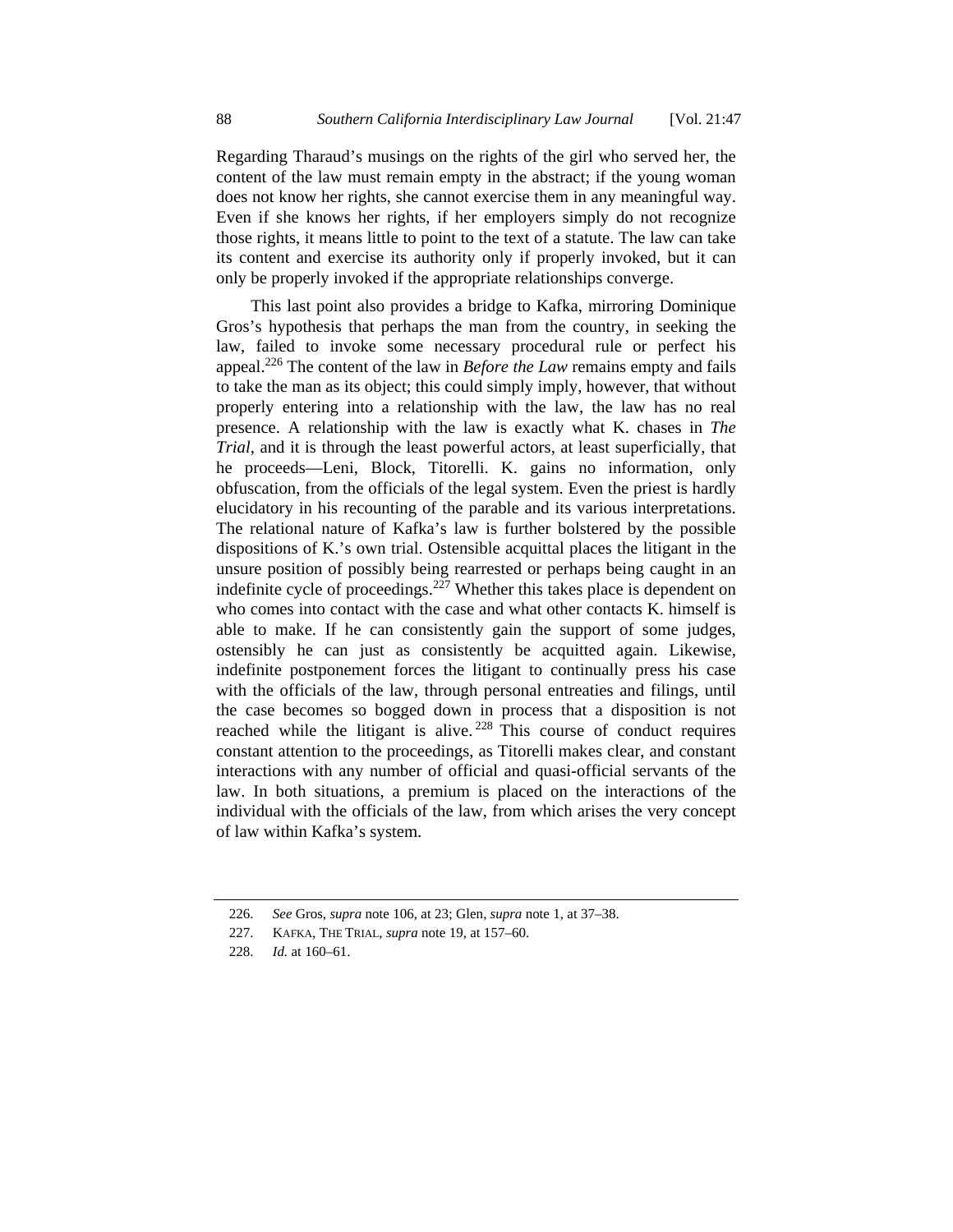The law of Joseph and Kafka derives its content from relationships. Prior to being invoked, it is simply an abstract and largely empty norm. Only by being applied in concrete situations does it take upon itself a certain reality, and that reality exists only so long as the relationship lasts. This process is continually unfolding across any range of relationships and legal actors, and its transience does not undercut its immanence in those cases where it has been invoked. This focus on relationships conditioned by the traditional sources of the law is in sharp contrast to those jurisprudential writers noted earlier. Austin's command theory, $229$  for instance, has little relevance in Kafka's universe where there is no clear source of the law to term "sovereign." One could hypothesize such a sovereign, but his existence would not fit comfortably with the remainder of the narrative, where the focus always remains on how the law intertwines itself with the relationships of those brought within its midst. Kelsen's attempts to denote a Grundnorm and "rule of recognition"230 are of only passing interest to Joseph's lawyers. What matters is not whether some norm is legitimate or whether norm  $y$  has been properly derived from norm  $x$ . What matters is the application of prevailing legal norms, and the legitimacy of that application will be conditioned by the form that the relations take on that application. For Robinson's burglar, it is likely little comfort that the statutes under which he was charged were properly passed by the New York state legislature and signed into law by the governor. They are valid in that sense, and in the traditional jurisprudential sense, but that validity has little to say about the nature of law.

By moving away from traditional jurisprudence in this specific way, Kafka and Joseph also necessarily have to relocate the foci of their legal systems. The focus is no longer on courts, but rather on an endlessly multiplying series of antechambers where the law is developed and applied. In the words of Luban, juxtaposing Joseph's portrayal of the law against traditional jurisprudence, "[t]he cellar is where law influences client behavior, and so the cellar is actually the apex of legal authority."<sup>231</sup> This base level of the legal system is where most important decisions are taken, including whether or not to prosecute, how to proceed with a claim, and whether to enter into a settlement. These decisions, and the way in which they are made, are given primary focus in Joseph. The locus of these

 <sup>229.</sup> *See generally* AUSTIN, *supra* note 201.

 <sup>230.</sup> HART, *supra* note 203.

 <sup>231.</sup> Luban, *supra* note 138, at 1768.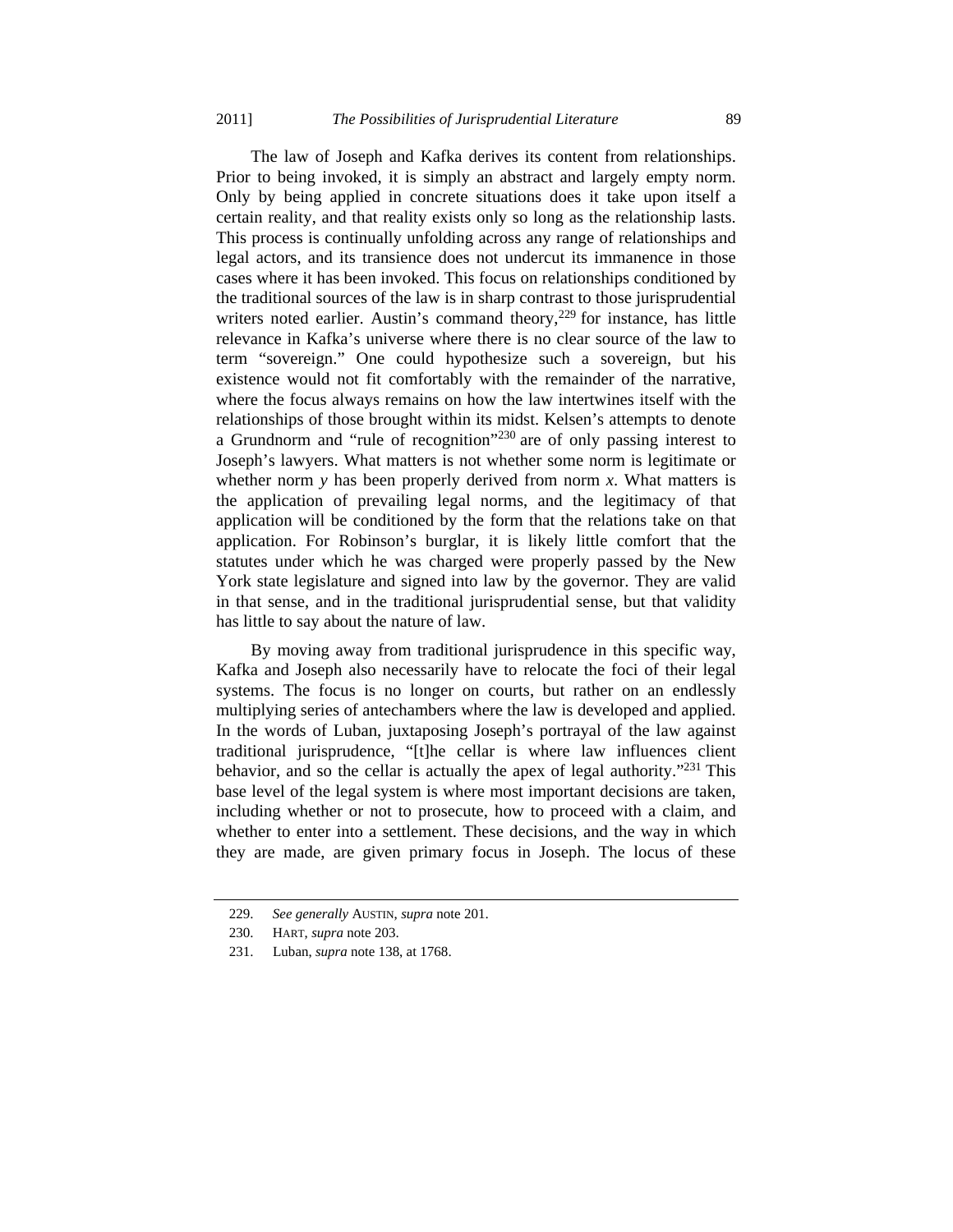decisions tracks Titorelli's statement to K., that he must gain influence outside the bounds of the courts—in the consulting rooms, lobbies, even Titorelli's own studio.<sup>232</sup> K. is certainly more successful in penetrating the court's curtains outside the official bounds of his proceeding, lending further credence to Judge Day's assertion that the real power does indeed exist outside the courts. <sup>233</sup> Likewise, Robinson is more successful in gaining his client's release through well-placed words on the cocktail circuit than he was in direct consultation with the District Attorney's office. It is in the crummy interior of the Brooklyn housing court and the suffocating atmosphere of Titorelli's studio that real legal decisions are taken.

In both form and focus, Kafka's and Joseph's narratives mark a sharp departure from traditional jurisprudence. Despite this, the depiction of law each offers is profoundly jurisprudential—it is a systematic investigation of the nature of law. This point aside, however, both writers not only move away from traditional forms of jurisprudence, but place into doubt whether academic jurisprudence can say anything meaningful about the nature of law at all. For one, the increasing distance between most academics and the actual world of legal practice represents a certain disconnect in how law is conceived. Schlag hints at this concern:

Lawyers and judges face real stakes (however mediated these may be). Their words are hooked up with, and they bring into play, institutional arrangements that visit legal acts on clients, parties, and third parties. The acts do land on somebody. The law of the academy, by contrast, is law in the air. It's free-floating. It doesn't land. Much as law teachers may want to pretend otherwise, their words in the classroom, in the law review article, or at the conference panel do not engage an already-in-place legal machinery.<sup>234</sup>

Thus, it is not clear that academic legal thought can keep pace with the realities of legal practice, or that jurisprudence, as presently conceived, can be of practical interest or importance outside of academia.

Even if there were an impetus to do so, however, the nature of Kafka's and Joseph's writings raise the question of how the realities of legal practice could be depicted in the systematic and distilled fashion of the

 <sup>232.</sup> KAFKA, THE TRIAL, *supra* note 19, at 150–51.

 <sup>233.</sup> JOSEPH, *supra* note 4, at 78.

 <sup>234.</sup> Schlag, *supra* note 135, at 1739.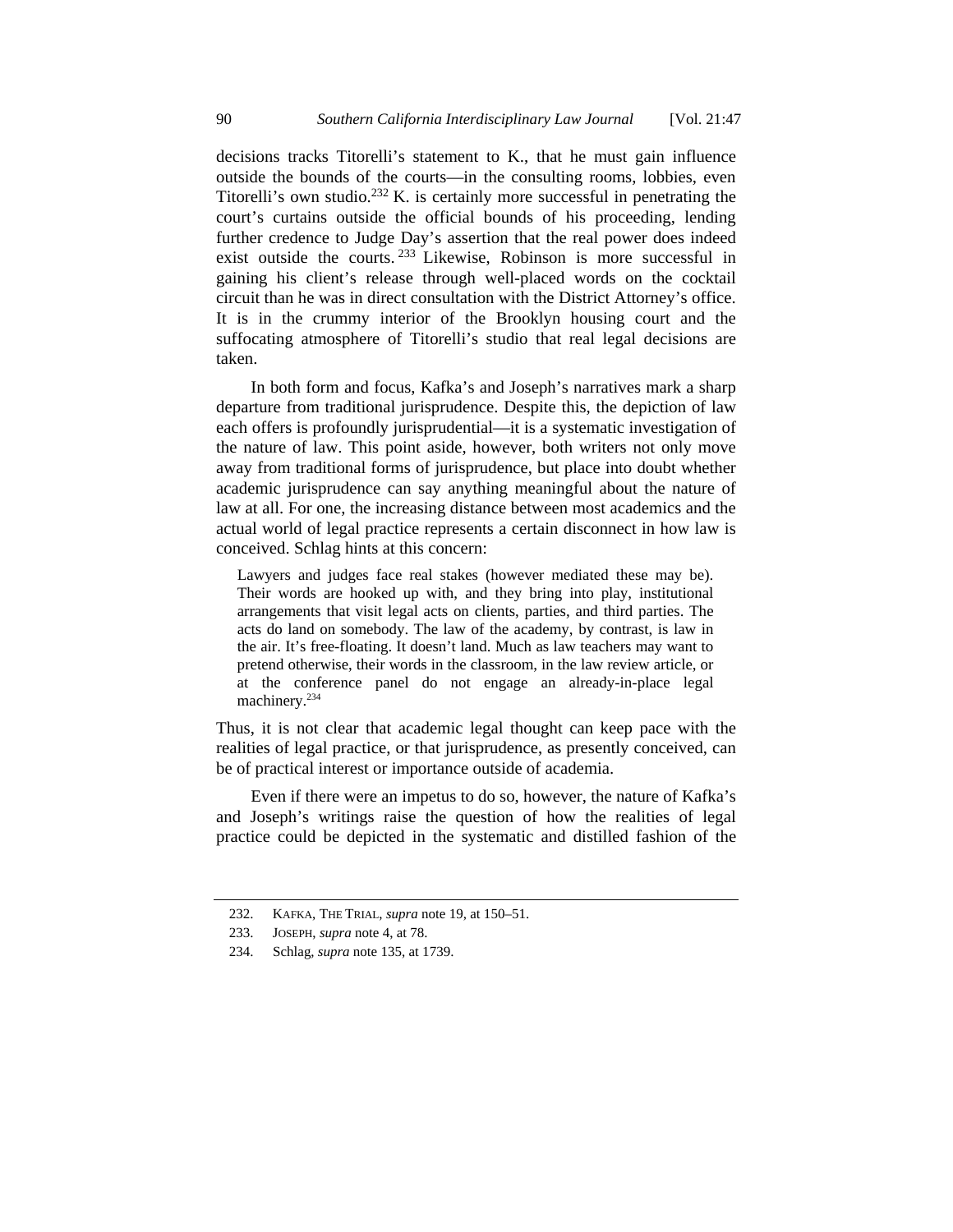academic. The truthfulness of Joseph's writing is beyond dispute. As Professor Philip N. Meyer wrote:

Joseph has constructed a form that allows him to depict a deeply personal internal topography of legal practice that matches my own lawyer litigation experiences. These stories also match the private war stories of many other litigation attorneys I've known when they attempt to speak about their 'private practice' of the law.235

Less readily apparent is the truthfulness inherent in Kafka's depiction of the law and legal processes, a reality recognized by Justice Kennedy and his assertion that Kafka's legal world is very close to how many litigants in the United States' various legal systems experience the law.236 Even as Joseph and Kafka strip away the layers of husk to reveal the kernels of truth in legal practice, it is not clear how that underlying reality could be depicted or fully theorized within the context of academic discourse. There are veins in the critical legal studies movement that may serve to explain and formalize elements of Joseph and Kafka, including the partial minimization of traditional sources of the law, the recognition that action and reaction are properly not conceived as entirely free but are to some extent circumstance dependent, and that the interweaving of legal and political issues is unavoidable. Yet, even in melding together these strains, there are material elements of both jurisprudential visions that are left on the outside. For instance, depicting law as power is only a partial explanation of how the various legal relationships in both Joseph and Kafka interact and fill the initial void of the law's content. More fundamentally, if law as an abstract entity is largely lacking content, or at least of only secondary importance in legal proceedings, then legal power is itself only a derivative description of legal relationships which themselves are the primary ground of law. There is no law without application, and application by necessity needs subject and object. Even if critical legal studies could explain subsequent derivations from this initial relationship, it fails to provide any account for the existence of the basic principle.

From this point, it is a short jaunt to recognizing the importance of texts such as *Lawyerland* and Kafka's writings. Literary jurisprudence can fill potential gaps in legal thinking by depicting the development of law through narrative, and thereby cut closer to the truth than formal or

 <sup>235.</sup> Philip N. Meyer, *The Darkness Visible: Litigation Stories & Lawrence Joseph's*  Lawyerland, 53 SYRACUSE L. REV. 1311, 1322 (2003).

 <sup>236.</sup> Carter, *supra* note 15.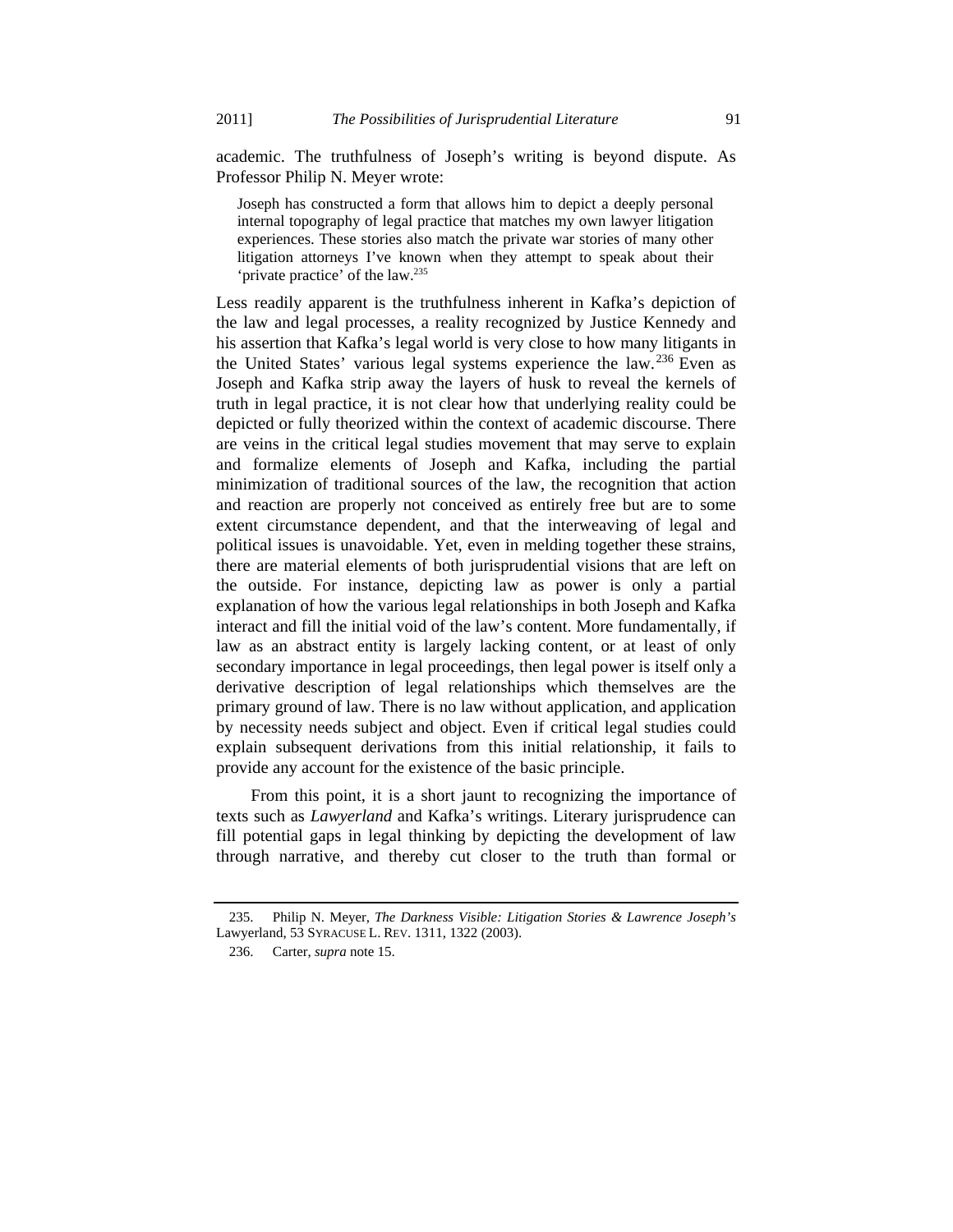academic discourse. Beyond filling gaps in legal thinking, these visions may become increasingly important as legal thought as the practice of law evolves into the twenty-first century and traditional forms of jurisprudence are relegated to purely academic interest. If traditional sources of law are minimized and the interactions of relationships become even more important, it is unlikely that contemporary legal practice and thinking can be depicted in any sense but a narrative one. Beyond this, literature also has important things to say about the existing state of legal experience, as Kafka makes clear. Perspective is of the utmost importance, and viewing the law continually from a single vantage point within the system, as Judge Posner does, inevitably leaves a great deal of legal experience outside the circle of the law. A full understanding of the law must necessarily encompass divergent perspectives if it is to be true to reality. The possibilities of jurisprudential literature are thus bounded only by the exact nature of legal reality. Far from destroying law and literature as a discipline, Joseph and Kafka serve to increase its horizons by focusing on the philosophical and jurisprudential possibilities of literature. It is in this direction that law and literature should proceed in the coming decades.

### V. CONCLUSION

This Article has come to its conclusion and, accordingly, it is time to gauge what has hopefully been accomplished by its meanderings. First, it has offered a harmonious and complementary reading of two giants in the contemporary law and literature discourse, Franz Kafka and Lawrence Joseph. The works of these authors offer complementary perspectives of the legal system—Kafka's from the point of view of the litigant, Joseph's from within the system. Kafka's vision seems absurd on its own and Joseph's vision is chaotic in its own right, but read together their writings demonstrate the importance of subjective perceptions of the law and how those perceptions may color one's experience of the legal system. When read in this light, it should also be apparent why Judge Posner's assessment of Kafka must be rejected. The appearance of law in Kafka is simply that an appearance that is heavily dependent on the perspective that he utilizes in conveying his narratives. It is Justice Kennedy's view of the importance of Kafka that prevails in this context, as he recognizes that the depiction is perspective-dependent. Law may be a system of rules, but that fact need not dictate exhaustively the experiences of those who come into contact with the law. However a judge may view the law from the bench, ostensibly interpreting clear legal texts and applying concrete legal rules,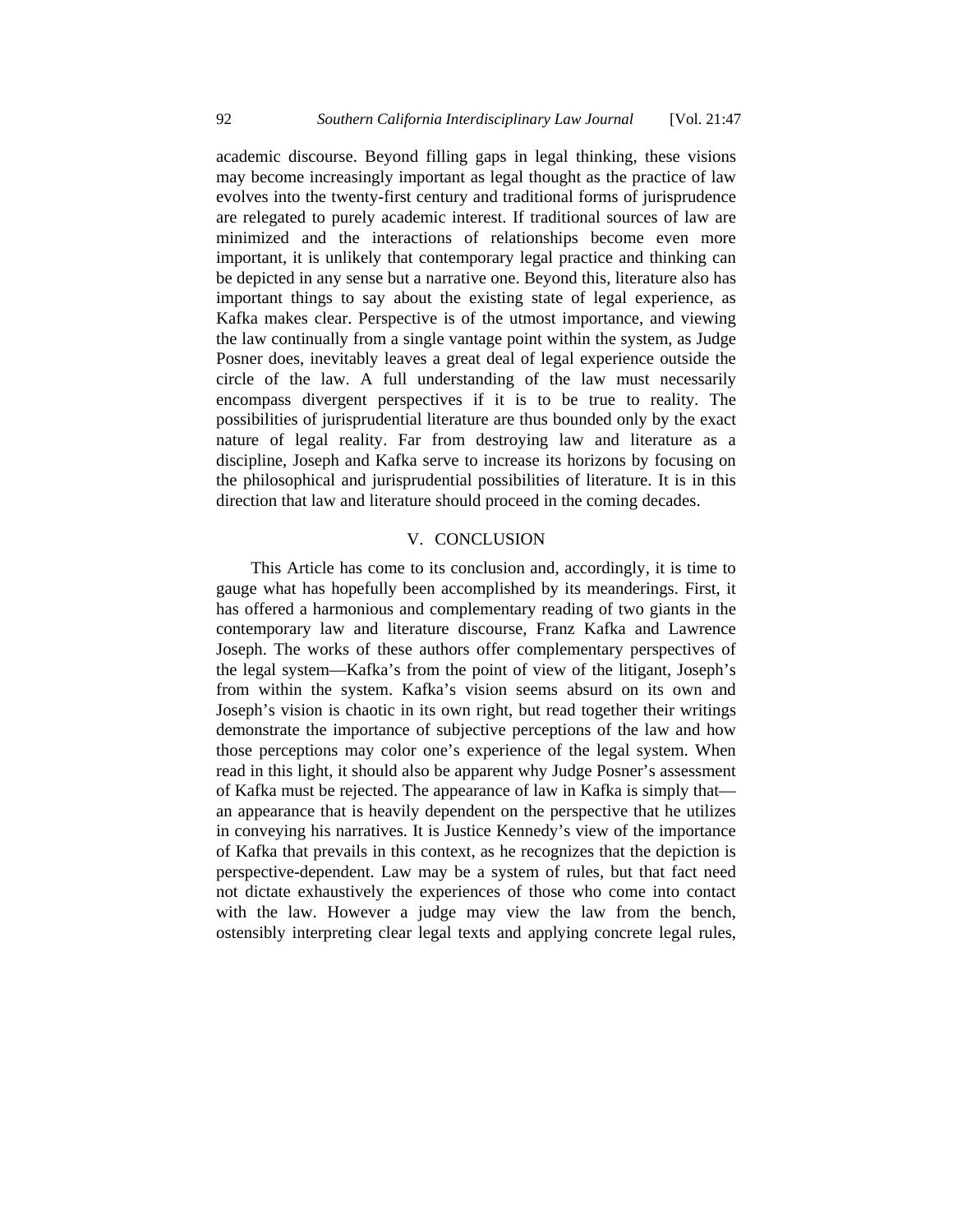the litigant may view such applications as arbitrary, capricious, and irrational.

Second, this Article has attempted to extract a coherent jurisprudence from the foregoing complementary reading. Law takes its content only through its application, and this application is primarily a function of the relationships in the legal system: lawyer-client, prosecutor-defendant, judge-litigant, and so forth. These relationships sit at the base of the legal system, in Luban's cellar, where the limits of its authority are teased out. Moving away from traditional conceptions of jurisprudence, Kafka and Joseph offer a realist, practical account of the nature and derivations of law in contemporary practice.

Finally, in asserting that a literary jurisprudence is possible, this Article argues that this is the direction in which law and literature should progress. Literary jurisprudence offers a better opportunity to directly and truthfully address the nature of law in its twenty-first century manifestations. Moreover, the narrative form is likely to get one closer to the truth of legal experience than are the traditional approaches of academic jurisprudence. As in the description of Kafka's and Joseph's jurisprudence, the narrative form can offer competing perspectives on the same issue without contradicting itself. In this sense, literary jurisprudence, despite its fictional form, may offer a more realistic account of contemporary legal practice than academic writing, and thus provide a solid basis from which improvements in law could be proposed.

This final point provides a single concluding observation. Schlag, at the conclusion of a jurisprudence class addressing *Lawyerland*, posed this question to his students:

Well, so what is this class? On March 15, 2000, one morning during three years of law school, we had a class where we discussed Lawyerland. Then we went off to UCC or corps and ad-law and the like for another year and a half? Is that it? And where does Lawyerland fit into this jurisprudence class? Just a sliver of raw reality wedged between Law and Economics and Neo-pragmatism $?^{237}$ 

Schlag received no answers from his students,  $238$  but this Article has attempted to place Joseph along with Kafka, within the sphere of jurisprudence. Schlag himself offered an answer to the remainder of his query in concluding his *Columbia Law Review* essay:

 <sup>237.</sup> Schlag, *supra* note 135, at 1740.

 <sup>238.</sup> *Id.*